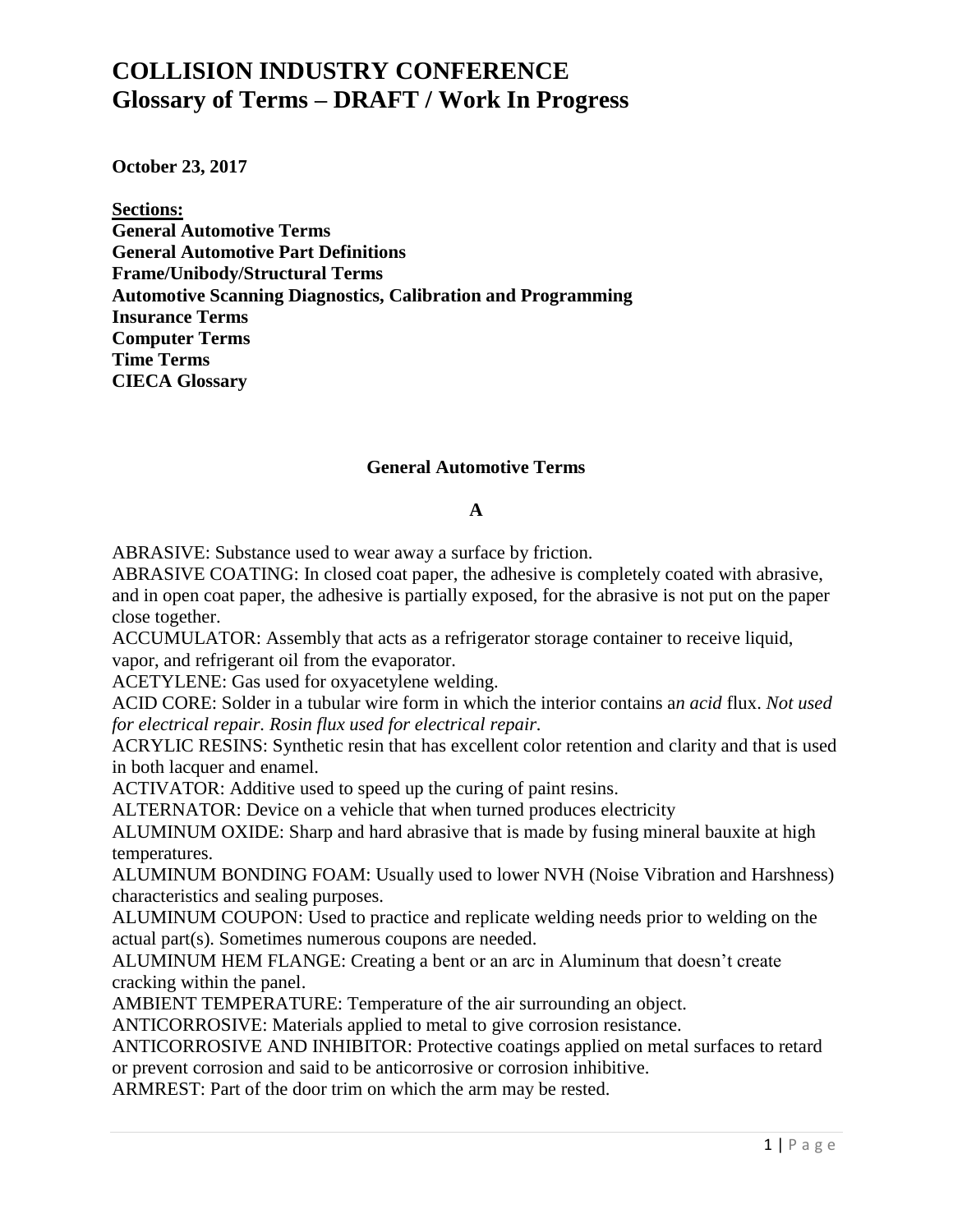ASSEMBLY: A number of auto body parts that are either bolted or welded together forming a single unit.

ATOMIZATION: Breaking up a fluid with an air stream, such as with a spray gun.

ATOMIZE: Air at the gun nozzle breaks up the paint and solvents into fine particles.

AUTOMATIC LOAD-LEVELING SYSTEM: System used on some vehicles to raise the vehicle to counteract the weight of the passengers.

AUTOMATIC PRESSURE SWITCH: Used on a compressor to release the air pressure in the cylinders *and/or pressure tank*

#### **B**

BACK-SANDING: Technique of sanding a surface to taper the paint film away from the metal repaired area.

BACKFIRE: Malfunctioning of a torch, causing the flame to go out with a loud snap or pop. BACKHAND WELDING: When the torch, in the case of a right-hand operator, is moved in the opposite way from left to right instead of right to left as in the usual practice.

BAFFLE: Part used in a spray gun to divert the air stream. Also a part of the radiator support on some cars.

BAKING: Application of heat to cure and dry a coating. In automotive refinishing, baking is used to speed up the drying of air-drying lacquers and enamel and is sometimes called force drying. The metal temperature in refinish baking usually does not exceed 180 F (82.2 C).

BANDING: Single coat of paint applied to frame in an area to be sprayed.

BASECOAT/CLEARCOAT: Type of paint coating.

BATTERY: Part used in vehicles to store electrical energy used to start the vehicle.

BELT SANDER: Used in conjunction with thin sandpaper to remove metal material or welds in smaller or tighter areas.

BETTERMENT FACTOR: Term used in the insurance industry when a part such as a tire is replaced, and the insurance company pays for the unworn part and the customer pays for the amount that was worn.

BINDER: Resin used to hold the pigment in a paint film.

BLEEDING: Action whereby the color of a stain or other material works up into succeeding coats and imparts a certain amount of color. This is characteristic of certain red pigments used in lacquers and enamels. A non-bleeding color is one that is not soluble in materials used over it and, consequently, does not work up into succeeding coats. Bad body filler will also cause bleeding.

BLENDING: Mixing together of two or more materials or the gradual shading of paint from one panel to the next to assure color consistency.

BLISTERING: Bubbling up of the paint film in the form of small blisters.

BLUSHING: White or grayish cast that sometimes forms on a lacquer film as it dries, particularly under conditions of hot, humid weather.

BODY FILES: Variety of files used in accurately locating surface irregularities (high and low spots) on damaged areas after they have been "bumped" out. Also used in trimming down solder and plastic filled areas.

BODY SOLDER: Alloy of tin and lead. Its properties may vary but the most common mixture consists of 30% tin and 70% lead or 30/70 solder as it is usually called.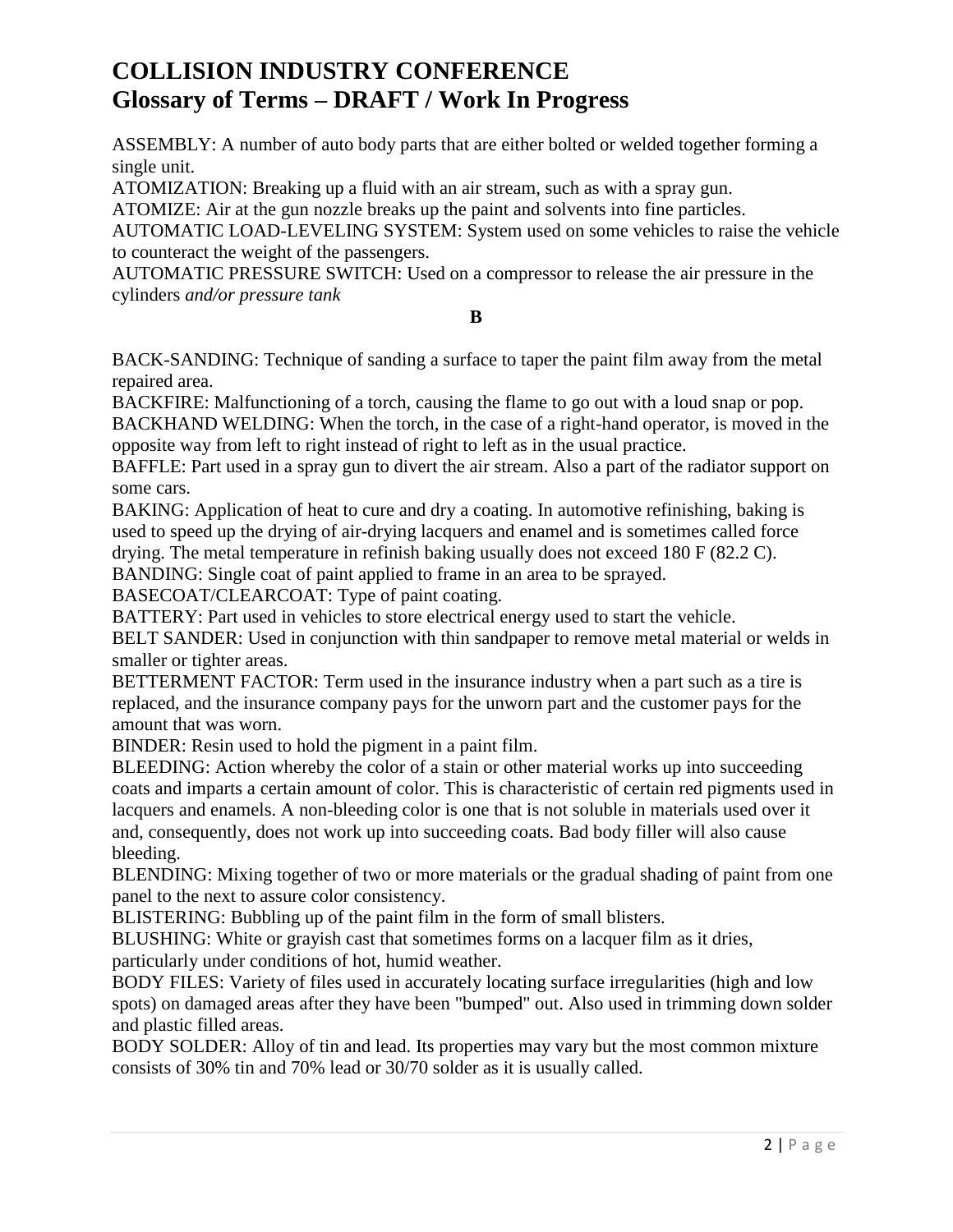BODY STRAPS: Specially designed straps made out of strong vulcanized belting material equipped with wide hooks that snugly fit around the flanges of various body panels. They are used in repositioning and pulling different assemblies and parts closer together.

BODYING: Thickening in the package, usually due to evaporation of solvents or volatile material because of excessive heat or exposure to air during storage.

BOILING POINT: Temperature at which the vapor pressure of a liquid exceeds the atmospheric pressure and the liquid begins to boil.

BONDING STRIPS: Narrow strips of laminated fiberglass bonded to the inner surface of the replacement panel and the adjoining body panels. When properly installed, the strips greatly strengthen the joint and make alignment of the replacement panel with the rest of the body panels much easier.

BRAKE SYSTEM: Hydraulic system of levers, cylinders, surfaces and fluid used to stop or slow down a vehicle.

BRIDGING: Ability of an enamel or lacquer to cover a crack, void, or other small gap. BUBBLES, BLISTERS AND BULGES: Damage that occurs on vinyl roof covers.

BUFFING: Technique used to polish an area to remove sanding marks of surface imperfections.

BUFFING COMPOUND: Soft paste containing fine abrasive in a neutral medium, used to eliminate fine scratches and polish the topcoat.

BULL'S-EYE: Edge of a repaired area of a paint film that shows up after a surface has been repainted.

BURNING: Condition resulting from rubbing a topcoat too hard. The heat generated by the friction of the rubbing pad may soften the surface and cause it to stick to the pad, thus permanently marring the finish.

BUTT WELD: Two pieces of similar metal are aligned closely edge to edge. The edges are tack welded first and then by running a good bead are solidly fused together.

### **C**

CAKING: Gathering of sanding dust into solid cakes sticking to sandpaper. Compare Gumming CALCIUM CARBIDE: Chemical used to make acetylene gas.

CALIPER: Part of the disk brake mechanism that holds the brake pads.

CAMBER: Inward or outward tilt of the wheel at the top. It is the tire-wearing angle measured in degrees and is the amount the centerline of the wheel is tilted from true vertical.

CARBON DIOXIDE: Gas that can be used for MIG welding *when mixed with Argon or other gas.*

CARBURIZING FLAME: Used mostly for heating parts and for soldering. It burns more acetylene than oxygen through the torch. Its inner core is whitish in color and has a feather. Sometimes also called a reducing flame.

CASE HARDENING: Surface coating that will dry hard on top and remain more or less soft underneath. Compare Lifting.

CAST: Tendency of one color to look like another.

CASTER: Backward or forward tilt of the king pin or spindle support arm at the top. It is the directional control angle measured in degrees and is the amount the centerline of the spindle support arm is tilted from the true vertical.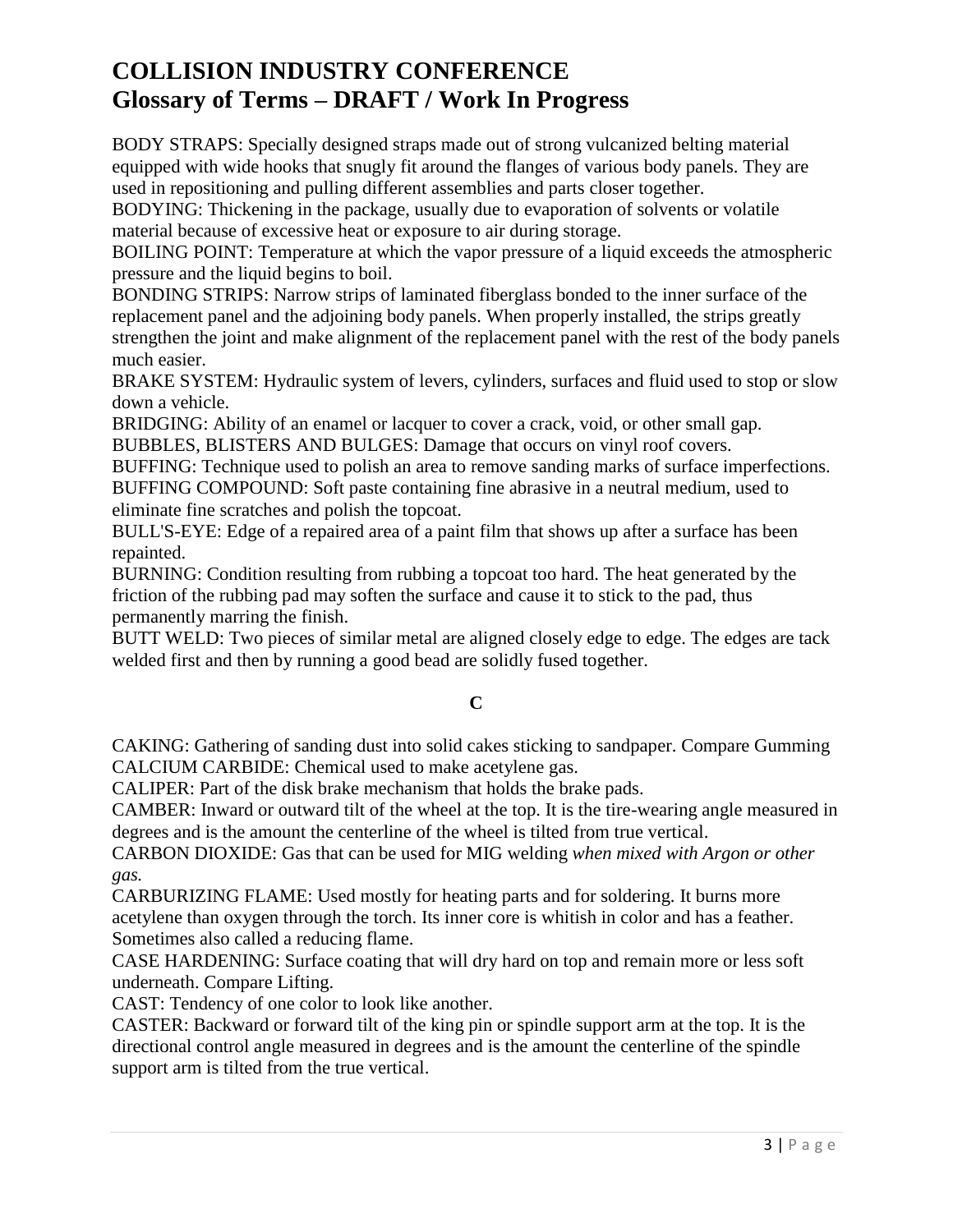CATALYST: Substance that causes or speeds up a chemical reaction when it is mixed with another substance and that does not change by itself.

CAULKING COMPOUND: Semi or slow-drying plastic material used to fill crevices or seal joints.

CAVITY WAX: is an interior-corrosion prevention coating for application to automotive bare or primed metals. Typically applied to door skins, rocker panels, interior quarter panels, frame rails, etc. Designed to remain soft and pliable it will not crack, chip, or peel.

CENTER PLANE OR CENTERLINE: Line in the center of vehicle from which all side measurements are taken.

CENTRIFUGAL PRESSURE SWITCH: Switch used on a compressor to release the pressure in the cylinder.

CHALKING: Formation of soft white powder on the surface of a finish, which may be removed by friction of the finger or similar methods.

CHECKING: Small, irregular cracks going partly or completely through a paint film. Like "alligatoring", only very fine cracks. Compare Cracking and Crazing.

CHEMICAL STAINING: Spotty staining or discoloration of the paint topcoat caused by atmospheric conditions (acid rain, tree sap, etc.).

CHIPPING: Condition of the finish flaking off or chipping away from the surface underneath. CHIPPING HAMMER: Special hammer used in removing slag deposits from a weld so that it can be inspected for quality.

CHROMA: Quality of a color that combines hue and saturation.

CLEAN: Opposite of dirty. Describes a color with a bright appearance rather than one that has a drab appearance. The exclusion of black makes colors cleaner.

CLEAR: A coating of paint that has no color.

CLEAR COAT: A clear, shiny coat of paint (e.g. urethane or acrylic enamel) applied over the base or color coat of paint on a vehicle.

CLIP: A group of related vehicle parts purchased from a salvage yard as an assembly (usually the complete front or complete rear section of a vehicle). Also known as Salvage Clip.

CLICK BOND RIVET: Adhesively bonds to the metal sub straight avoiding the need to drill hole for rivets. Prevents NVH and corrosion issues.

CLOSED-COAT DISK: Disk on which the abrasive grains are very densely spaced. Used in disk sanding and polishing repaired sheet metal.

COAT DOUBLE: Two single coats applied one after the other with little or no flash-off time for the first coat.

COAT SINGLE: Coat produced by two passes of a spray gun when one pass overlaps the other 50 percent or by half steps.

COLD CRACKING: Cracking of a paint job resulting from a sudden drop of temperature.

COLD RAZOR KNIFE: Knife used to cut the adhesive of windshields and backlites.

COLLAPSED HINGE BUCKLE: Formed whenever a simple hinge buckle extends and crosses over a stamped-in reinforcing flange, head, or ridge on a flat or reverse-curved (concave) surface of an auto body panel. Will also form when box constructed members and a

COLLAPSED ROLLED BUCKLE: Formed whenever a hinge buckle extends or crosses over into the crowned surface of a panel causing the metal to collapse and shrink severely and a general shortening up in the overall length of the panel to occur.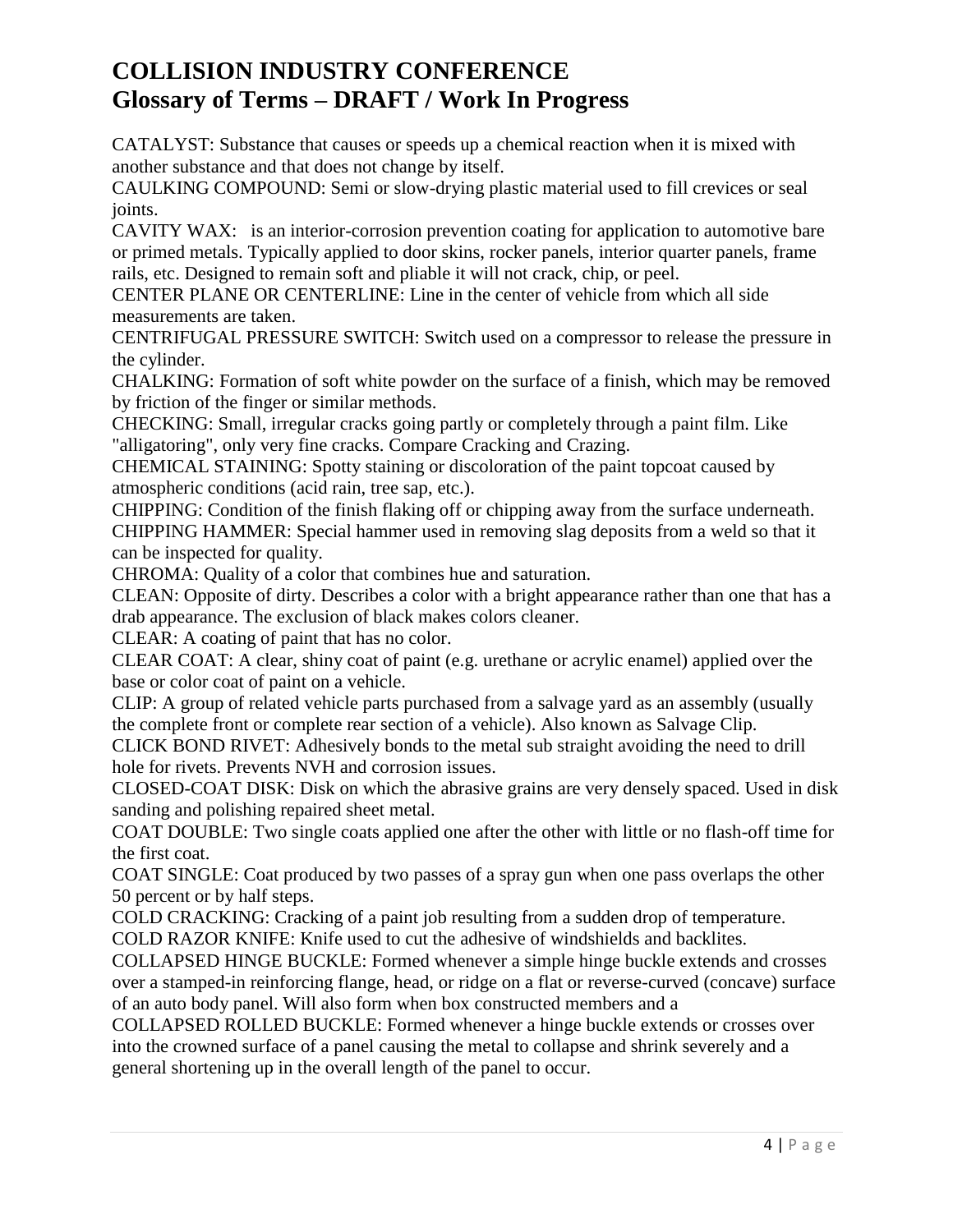COLOR COAT: The single stage or BASECOAT that provides the final color of a coating system.

COLOR RETENTION: When a color is exposed to the elements and does not change is said to have good color retention.

COMPARTMENT: Separate enclosure or section, such as the engine, passenger and luggage compartment, in an autobody.

COMPATIBILITY: Ability of two or more materials to blend into a homogeneous mixture and upon drying, a homogeneous film without a subsequent negative chemical reaction.

COMPOUNDING: Use of an abrasive either by hand or machine to smooth out and bring up the gloss of an applied topcoat.

COMPREHENSIVE COVERAGE: Term used to describe a type of insurance protection designed to cover loss from accidental damage caused by other than collision.

COMPRESSOR: Machine used to compress air from atmospheric pressure to a high pressure. CONDUCTOR: Material such as an electric wire through which electricity flows.

CONE MANDREL: Special attachment used with an abrasive cone in sanding hard-to-get-at concave surfaces around headlights, fender flanges and trim moldings.

CONNECTORS (MALE AND FEMALE): Attachments used in coupling two or more extension tubes together and to the various rams.

CONSTANT VELOCITY JOINT: Type of joint that provides constant, even transfer of power. CONTACT TIP: Part of the MIG gun through which the welding rod moves.

CONTAMINANTS: Any polish, wax, tree sap, tar, oil, and the like that would damage the paint film or spoil the adhesion of a new paint film.

CONTRACTION: Area that reduces in size.

CONTROL POINTS: Areas in the vehicle body that are used to measure for dimensions or to correct damage.

CONTROLLED HEAT: Heat from an acetylene torch that is usually controlled by the operator. CONVENTIONAL BODY CONSTRUCTION: Type of construction where the body and frame are two entirely separate units held together at various points by means of body bolts.

CONVERSION COATING: Part of a metal treatment system that modifies a metal substrate to increase adhesion and corrosion protection.

COOLING SYSTEM: System of parts and fluid used to cool the engine.

CORRECTIVE PULL: Application of force to remove collision damage.

CORRECTIVE ACTION REPAIR: Inspecting and analyzing a previous repair that may not have been performed to OEM requirements or standards.

CORROSION: Chemical reaction of oxygen and moisture, or corrosive materials on a metal surface; usually referred to as rusting or oxidation.

CORROSION RESISTANT: Material that resists the effects of corrosion.

COUPLER: Permits the removal of the coupler tube without the loss of hydraulic fluid from the ram making it possible to use the same pump with a variety of rams and spreaders.

COVERAGE: Quality some colors have to cover other colors and the area a certain quantity of paint will cover.

COWL: Front part of the vehicle passenger compartment.

CRACKING: Crevices or ruptures going completely through a film. This is in contrast to alligatoring or checking where crevices slowly work their way down from the surface.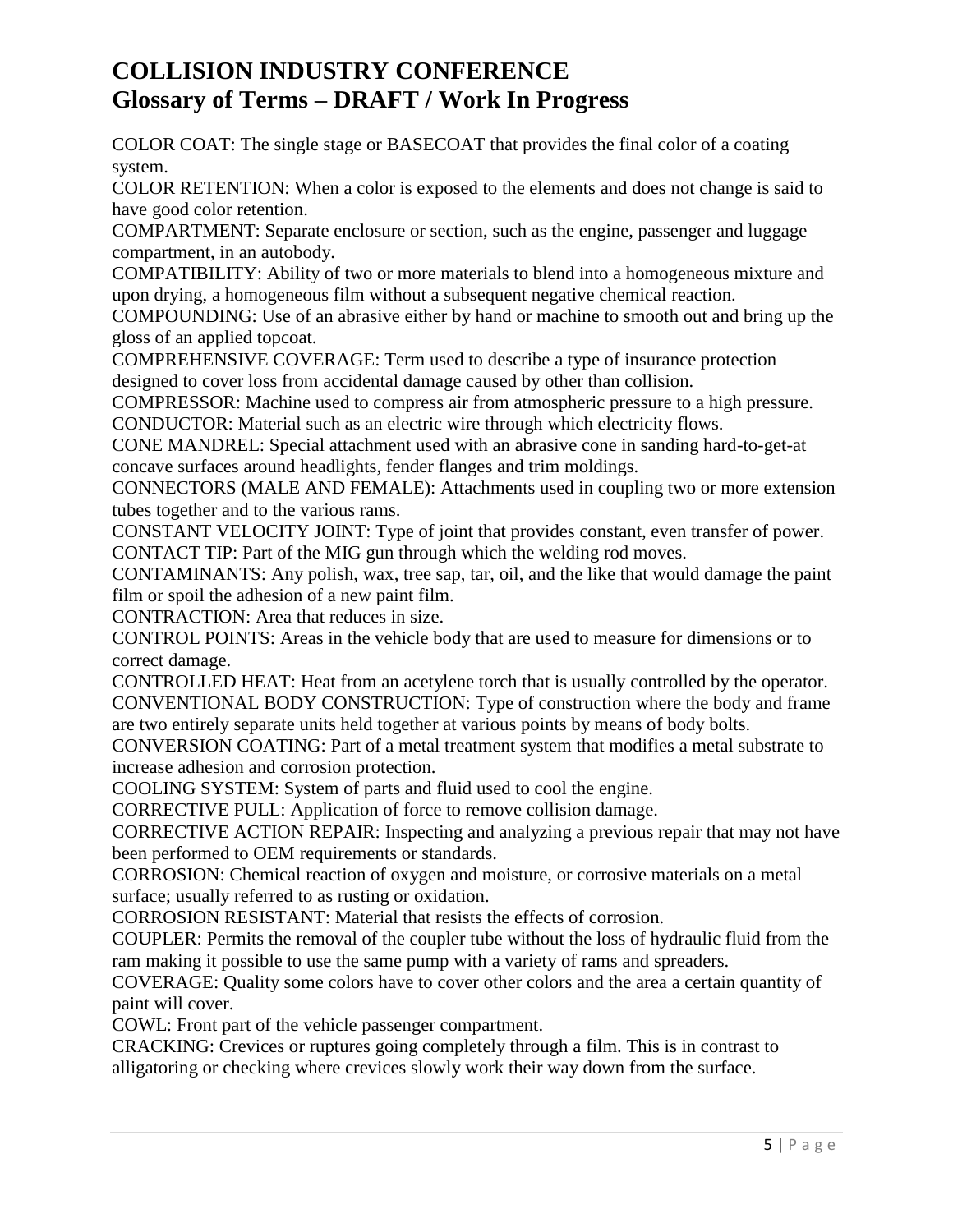CRATERING: Surface blemishes in a freshly painted surface, usually in the form of small round patches also called fisheyes, usually due to contamination.

CRAWLING: Action of a finishing material when it appears to creep or crawl away from certain spots and leaves them uncoated.

CRAZING: Very fine minute cracks on the surface that is usually interlaced.

CRISSCROSS SEQUENCE: Method of tightening fasteners by using a system of tightening in a side pattern across an opposite of last fastener tightened.

CROSS COAT: Technique used when grinding metal to remove deep scratches by grinding the surface at a 90-degree angle.

CROSS DRAFT BOOTH: Spray booth in which the air flows from the rear section to the front section and is exhausted.

CROSS TUBES: Tubes of iron used with specially designed safety stand to support a vehicle. CROWN: Term used to describe the high part of a round surface of a panel.

CRUSH ZONE: Part designed to bend or crush when involved in a collision.

CURING: Term used to explain the hardening process of paint or resins.

CUT: "Cut" as applied to surface coating denotes both the dissolving of solid material in a solvent and the reducing of the viscosity of liquid by the addition of a thinner. Can also refer to sanding down a film as in "cut and polish".

CUTS, SCUFFS, AND GOUGES: Types of damage that occur on vinyl roof covers.

CUTTING TIP: Attachment inserted in an oxyacetylene torch to cut metal with the flame.

#### **D**

DARKEN: By eliminating white, solid colors become darker; eliminating metallic flake makes metallic colors darker.

DATA SHEETS: Sheets that contain the required measurements for straightening the frame or body to specifications.

DATUM LINE: Imaginary line that appears on frame blueprints or charts to help determine correct frame height.

DEDICATED BENCH: Type of frame repair equipment using jigs to align a unibody vehicle. DEFLECTOR UNIT: Unit used on a rail to deflect the laser beam.

DILUTANTS: Volatile liquids that are not solvent for nitrocellulose. They are used in nitrocellulose lacquer to lower viscosity and give certain other properties.

DINGING: Reshaping and leveling out of damaged metal by means of on and off-the-dolly hammering after the metal has been unlocked and roughed out.

DINGING HAMMER: Specially built hammer used for the removal of the smaller dents on body panels.

DIRECT DAMAGE: Damage that occurs to the area that is in direct contact with the damaging force of impact.

DIRECT PULLING: Pulling on the damage using a direct pull.

DIRT NIBS: Small specks of foreign material in a dried film of finishing material. They should be removed by scuff sanding.

DIRTY: Opposite of "clean". Describes a color that has a drab appearance rather than one with a bright appearance. The addition of black makes colors "dirty".

DISINTEGRATION: Dried film of a finishing material completely breaks down.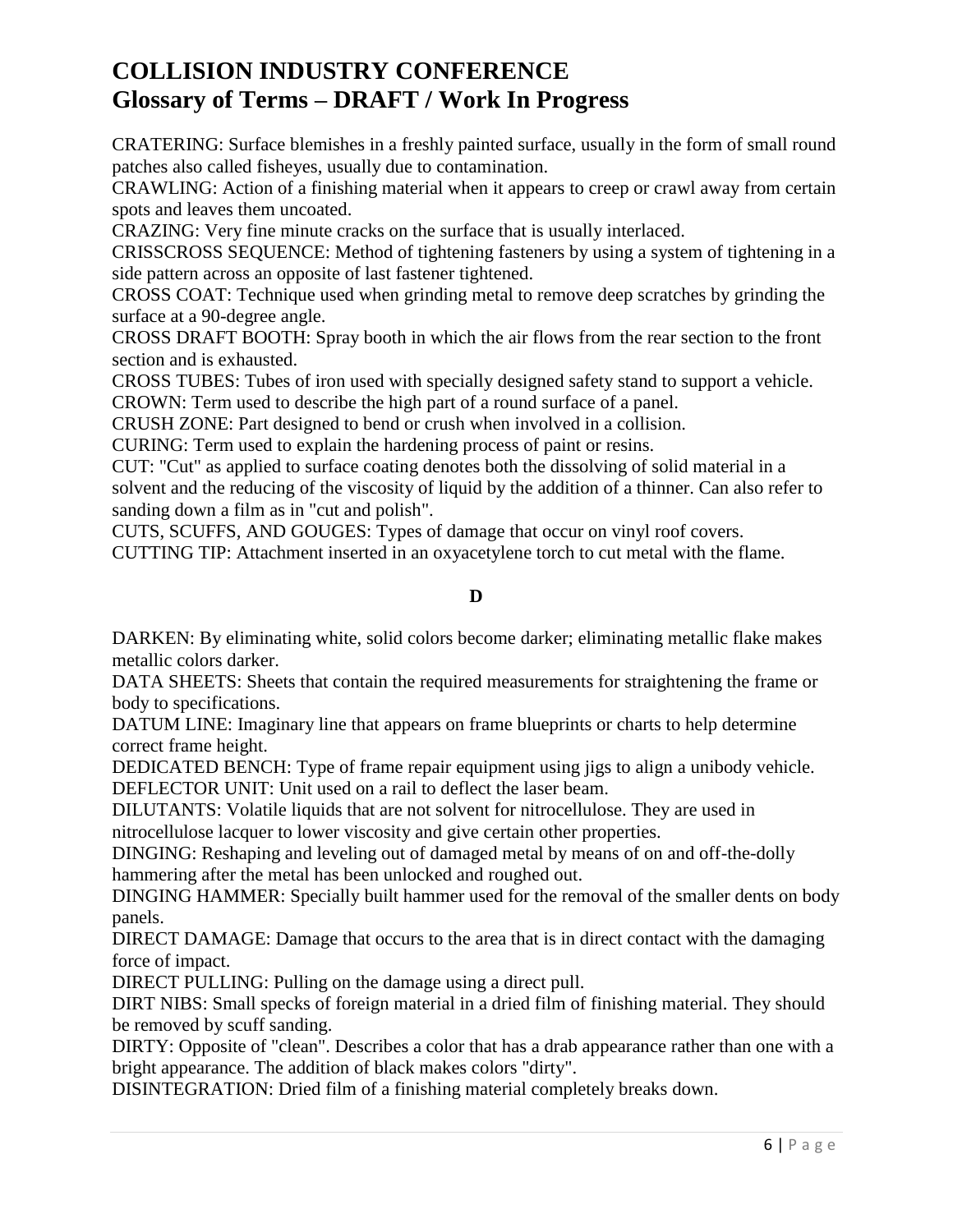DISK SANDER: Power sanding tool used for grinding, sanding and polishing repaired metal areas. It is manufactured in either the 7-in. standard or the 7 and 9 in. heavy-duty model and is available with a round, flexible, molded rubber, backing pad 5.7 and 9-inch in diameter.

DISK TRIMMER: Special tool used to cut down a worn-out sanding disk to a somewhat smaller size, giving it a fresh cutting edge.

DOG TRACKING: Condition in which a vehicle's wheels do not follow in direct line but at an angle.

DOLLY: Tool that is made in different shapes, usually held in one hand on inner side of a dented panel while the outer side is struck with another dolly or dinging hammer.

DOOR PANEL FLANGE: The 90 degree projecting edge all around the edge of a door replacement panel, by means of which the replacement panel is attached to the door frame or inner construction.

DOUBLE HEAD-COAT: Usually called one coat but meaning an application of material sprayed horizontally and immediately followed by an application sprayed vertically. Also called a cross-coat.

DRIERS: Salts of certain metals or metallo-organic compounds, which when added to an enamel, paint, varnish, or oil hasten the drying or hardening of the film through proper ventilation.

DRY SPRAY: This term is used if in applying a finish by spray the atomized paint is not absorbed in the film, leaving a rough, dry finish.

DUCTILITY: Refers to the property whereby a material can be worked, drawn or bent without breaking.

DURABILITY: Life of a paint film.

DUST FREE: Condition when a film has dried so that it will no longer allow dust to penetrate and stick to the finish.

### **E**

ECT: Engine coolant temperature sensor or its signal circuit.

EGO: Exhaust gas oxygen sensor or its signal circuit.

EGR: Exhaust gas recirculation system that is designed to allow the flow of inert exhaust gases into the combustion chamber to cool the combustion and therefore reduce the amount if nitrous oxides in the exhaust.

ELASTIC LIMIT: Amount that a piece or a metal panel will bend without causing distortion or separation in the structure of the material.

ELASTIC METAL: All V channels, valleys and buckles extending outward from the area of direct damage but not including the extreme outer high ridges that bound them are called elastic metal.

ELECTRIC HOT KNIFE: Type of electrically heated blade used to cut some adhesives.

ELECTRONIC VEHICLE INFORMATION CENTER: Electronic receiving unit that receives information from all the sensors in the vehicle.

EMBLEM: Decorative piece of plastic or metal attached to a vehicle.

ENAMEL: Pigmented alkyd varnish usually characterized by a glossy surface. Dulux is such a pigmented synthetic resin solution.

ENERGY ABSORBER: Device used on bumpers to absorb energy from a collision.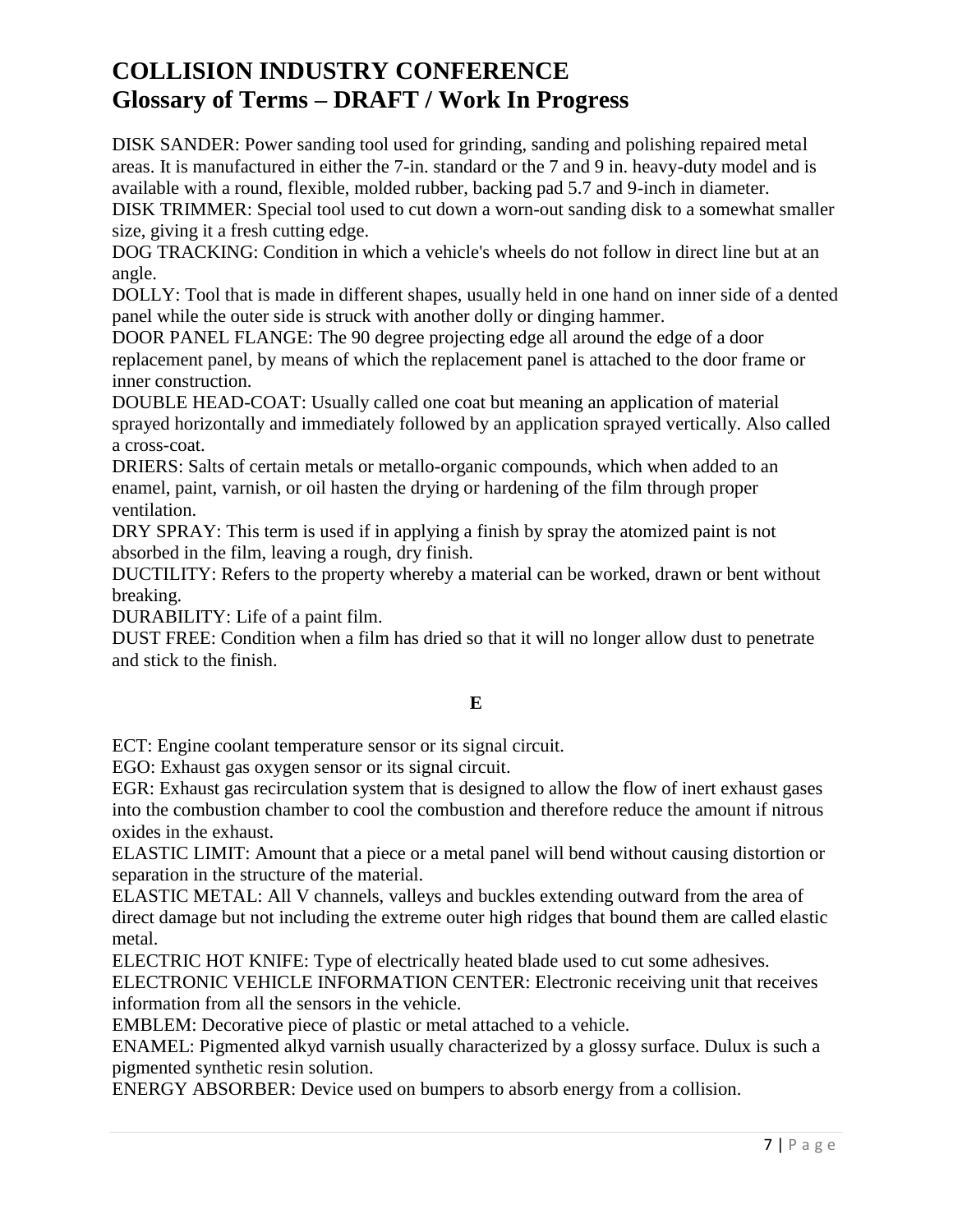EPOXY RESINS: Resins obtained by the condensing reaction that occurs between phenols and epichlorohydrin.

ESTIMATE: The written determination made by an appraiser or estimator, upon inspection of a damaged vehicle, regarding the cost required to restore the vehicle to the condition it was in prior to the Loss.

ESTIMATE DOCUMENT: Form on which the cost of accomplishing repairs is written; often used as the basis for repairs.

ESTIMATED TIME: Amount of time given to repair or remove and replace an item or part. ESTIMATING MANUAL: Manual that has the information on the replacement of parts and their standardized lab or times on a vehicle.

ESTIMATOR: An appraiser or insurance company representative who inspects a damaged vehicle and determines the cost required to restore the vehicle to the condition prior to the Loss. EVAPORATOR: Part on a vehicle with an air-conditioning system that causes the refrigerant liquid under pressure to change to gas.

EXCESS ACETYLENE FLAME: See carburizing flame.

EXHAUST FAN: Fan that moves the air in a spray booth and pushes it out to the atmosphere. EXHAUST SYSTEM: System of many parts used on motor vehicles to move the gases from the engine to the rear of the vehicle into the atmosphere.

EXPANSION: Condition in which an object becomes bigger.

#### **F**

FACE: Appearance of a color viewed straight on. This term is most often used in comparison to the "pitch" of a color, which is the appearance of the color when viewed at any angle other than 90 degrees. The face color is often different in lightness or darkness.

FACE BAR: Large chrome-plated extrusions that provide protection for both front and rear of an automobile and which are generally held in position by means of brackets bolted to the side rails of the frame.

FADE: Denotes the change in the color of a surface coating where and when such a coating has been subjected to sunlight. It is a dying away or bleaching action.

FALSE STRETCH: Bulge formed in the flatter areas of an outer panel whenever the collapsed rolled buckle in the crowned surface of that panel extends into the flatter, more central portions of the panel (in the area of indirect damage). Even after the damage has been roughed-out and straightened as accurately as possible, false stretch cannot be completely eliminated. FAN: Spray pattern of a spray gun.

FANNING: Use of pressurized air through a spray gun to speed up the drying time of a paint finish; it is not recommended.

FEATHEREDGE SPLITTING: Cracks or stretch marks along the featheredge which occur while drying or shortly after the topcoat has been applied over a primer-surfacer.

FEATHEREDGING: Sanding down a surface to a very fine edge; that is when one coat of material is made gradually thinner around the edge until it finally disappears.

FEATHERING: Action of moving a spray gun trigger lightly at each end of a stroke.

FEELING THE METAL: Used in detecting surface irregularities. The repair technician slides the palm of a hand back and forth over the work and is able to detect or feel any hollows or high spots that may be present.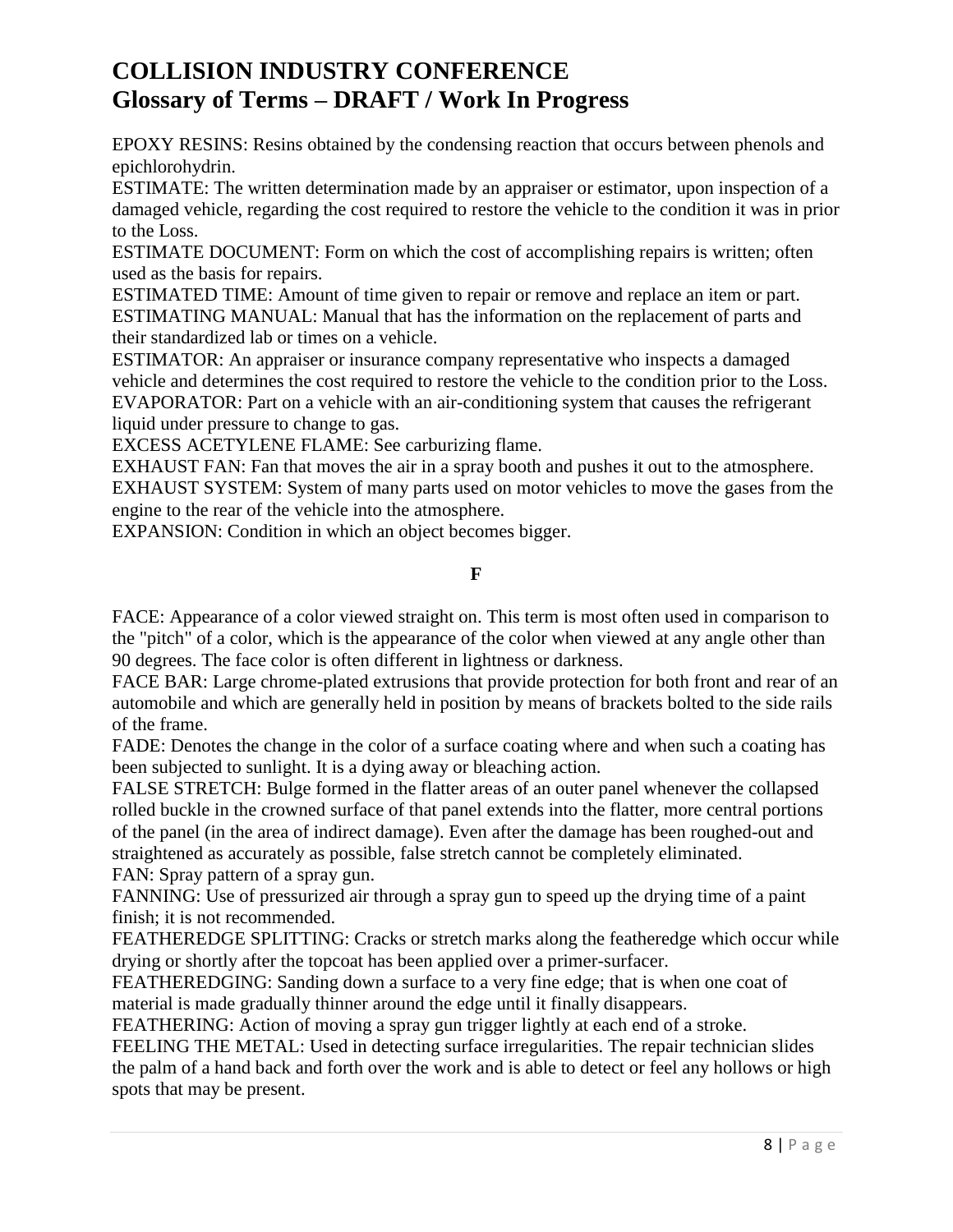FENCE-OFF: Method of shrinking sequence to prevent a highly stretched metal area from moving.

FENDER FLANGE: Outer rim or bend along the lower edge of a fender that gives shape and strength to the side of the fender.

FERROUS METAL: Any metal composed of or containing iron.

FIBERGLASS Very fine staple fibers of glass that are spun together; it is used as insulation and for repairs on automobile and truck bodies.

FILING: Pushing or drawing a file back and forth over the surface of the work in order to detect high and low spots (surface irregularities) or to wear down a surface to an exact size and shape. FILM: A layer of applied coating material.

FILM THICKNESS: See Mil

FINISH COAT: The last coat of paint to be applied will usually determine the amount of gloss. FISH PLATE: Repairing of a cracked frame rail by first of all welding the cracks and then reinforcing the rail by welding another plate that covers and extends well beyond the repaired area.

FISH-EYE ELIMINATOR: Additive put in paint to prevent the occurrence of fish-eyes in a freshly painted surface.

FISHMOUTH: Part of a window regulator where the drive tape is inserted.

FLAKE: Particles added to a color to achieve a metallic or iridescent finish.

FLAKING: Condition when the finish does not knit properly to the undercoating, causing the finish to chip off the work by breaking into small pieces.

FLAME CUTTING: Use of an oxyacetylene flame to cut metal.

FLANGE: Projecting edge, rim, or bend on the outer edge of a panel that stiffens it.

FLASH-BACK: Malfunctioning of the torch when the flame goes inside the torch and it starts to hiss and squeal.

FLAT: Finish that has no luster or gloss.

FLAT RATE: Piecework method of paying for repair operations.

FLEX HEADS: Sometimes called rubber bases; conform to any contour, and are most often used as a terminal point for pushing against concave surfaces.

FLINT PAPER: Inexpensive but short-working-life abrasive paper, not used extensively in body shops.

FLOOD: Floating of a pigment to the surface of a coating, giving a changed color to the surface and lack of uniformity in color appearance through the film.

FLOP: Appearance of a color when viewed from any angle other than straight on. The flop of a color is also referred to as its pitch. The pitch is often different from the face when working with iridescent colors.

FLOW: Ability of paint droplets to melt or merge together to form a smooth paint film.

FLUID CONTAINERS: Containers designed to store different types of fluids.

FLUID NEEDLE: Part in a spray gun that opens and closes fluid passages.

FLUID NEEDLE ADJUSTMENT: Adjusting the amount of fluid that will go through the opening of the fluid tip.

FLUID TIP: Part of a spray gun that meters and directs the fluid stream.

FLUTTER FOAM: Usually a flexible foam use for NVH applications. Can expand and fill in voids or areas were sealing is needed.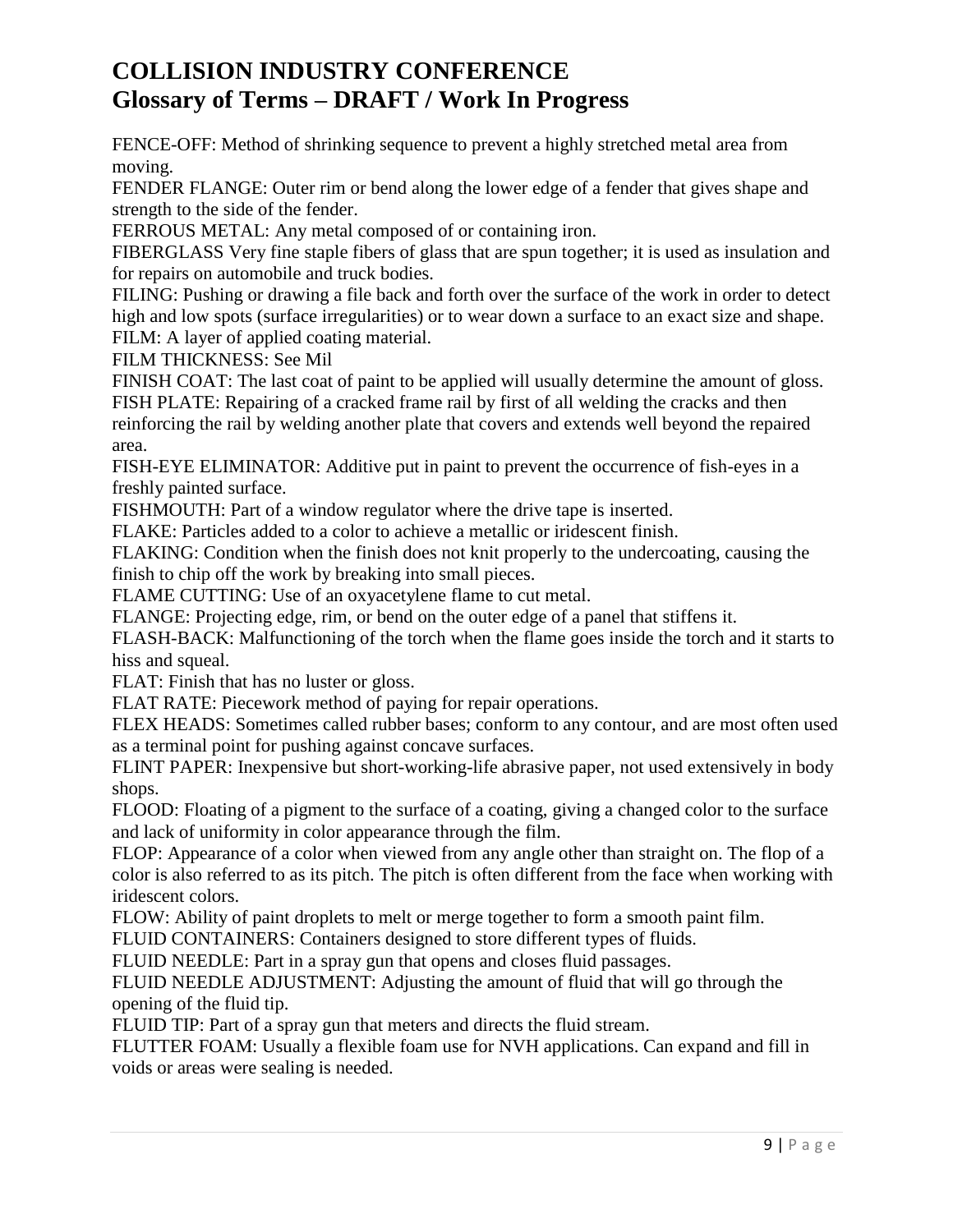FOG COAT: Thin, highly atomized coat applied in such a way as to obtain a fast flash-off; and thereby achieve a minimum penetration of the thinner into the old finish.

FORCE DRY: See Baking

FORGING: Repair operation used in restoring welded butt joints to as near as possible the same thickness and molecular structure as that possessed by the surrounding sheet metal.

FRAME ALIGNMENT: Procedure by which the frame of a car, truck or bus that has been damaged in an accident, or from wear, is restored to the manufacturer's specifications.

FRAME GAUGES: Used in determining the type of misalignment that has occurred and also the extent of the damage.

FRAME HORNS: Extending ends of the side rails of a frame to which the bumper brackets are fastened.

FRAME RACK: Equipment used to repair damaged frame and unibody members.

FRONT-END SHEET METAL: All parts from the cowl assembly forward are considered front end sheet metal. This includes the grille, the hood, and right and left fender and the front bumper assembly.

FUSIBLE LINK: Wire designed to open a circuit by melting, when too much current flows through it.

FUSION WELD: Operation in which two pieces of the same kind of metal are made into one is called fusion welding.

### **G**

GARNET PAPER: Hard, sharp, red abrasive; more expensive than flint paper but will last much longer.

GARNISH MOLDINGS: Moldings that fit around the inside of door, windshield and rear window openings, generally held in position by countersunk metal screws.

GEL: General consistency of a jelly; the material being soft but not free flowing. The term "gel" is generally applied to a vehicle as contrasted to false body caused by pigmentation.

GLASS RUN CHANNEL: Part used in the doors where glass moves up and down that prevents the glass from being damaged.

GLAZING: Application of a filler by means of a putty knife, the material being filled into the depression but scraped off the higher areas.

GLOSS: Shine, sheen, or luster of a dry film.

GRILLE: Open-work structure made out of plastic, die cast, aluminum or stamped out of sheet which covers the air intake opening in front of the radiator, but allows the air to pass freely through it.

GRITTY: A product is said to be gritty when it contains large particles, either from insufficient grinding, which would mean seed, or by the presence of large, hard particles of foreign materials. GROMMET: Rubber or plastic insulator used to protect electrical wires or other lines from being damaged by the sheet metal edge.

GROUND CABLE: The ground cable clamped to the work allows the electric current produced by the welding machine to flow through the electrode cable and the electrode to the work when the arc is formed. The current completes its circuit by flowing through the ground cable back to the welding machine.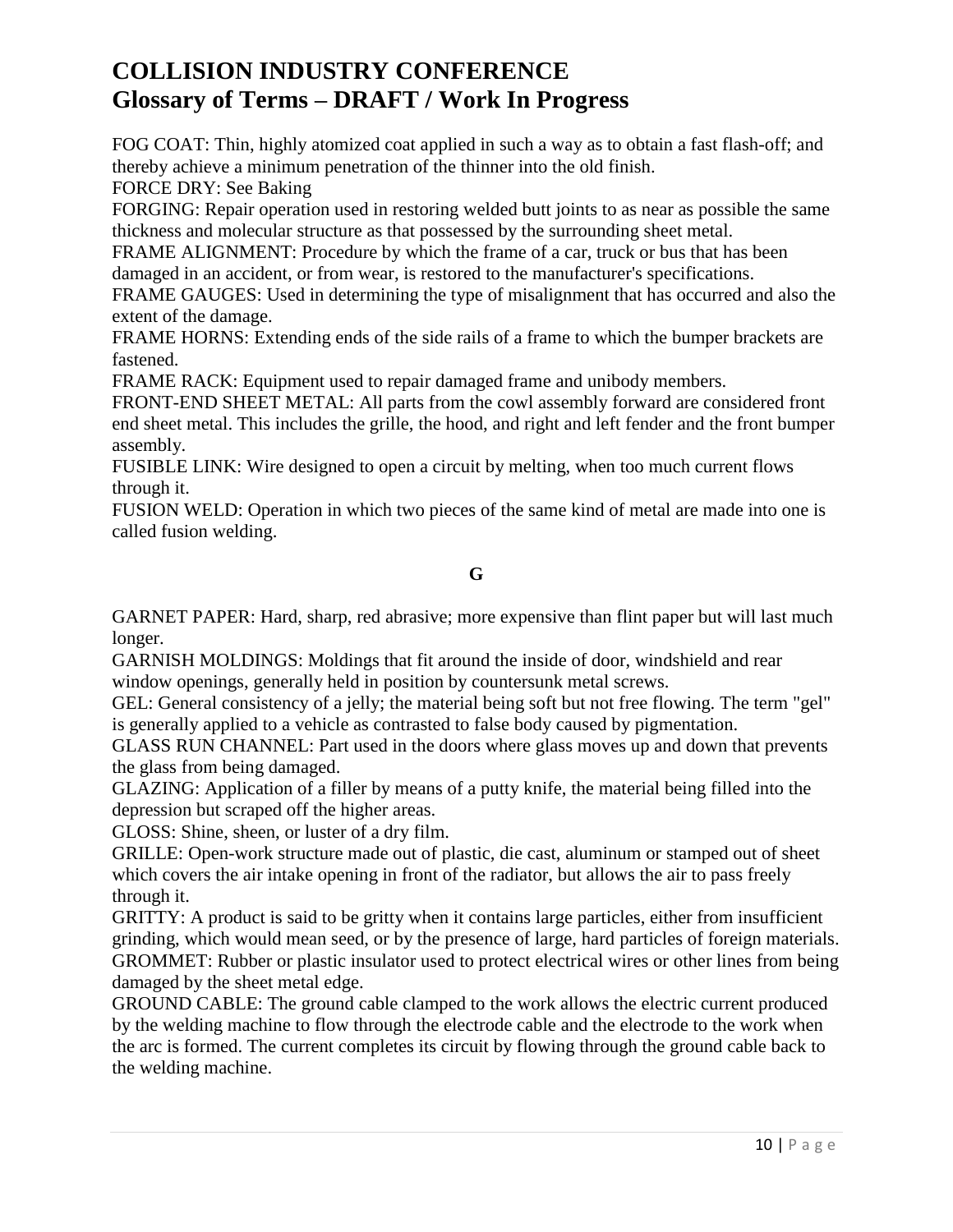GROUND (ELECTRICITY): Part of the circuit that allows the current to return to the negative (-) terminal of the battery.

GUIDE COAT: Coat of a different color from the other coat is used to serve as a guide coat in rubbing or sanding to determine when a smooth surface has been reached.

GUMMING: Condition where the sandpaper becomes clogged by the abraded surface coating. Compare

Caking.

GUN BODY: Part of the spray gun to which all required parts are bolted or attached.

### **H**

HAIRLINING: Very fine lines or checks on the dried surface coating of a finished material. HARDENER: Special additive designed to promote a faster cure of the enamel paint film.

HARDNESS: Quality of the paint film that gives it resistance to surface damage.

HATCHBACK: Part used on a vehicle to close the rear section.

HEADER BAR: Framework or inner construction that joins the upper sections of the windshield, pillars, forms the upper portion of the windshield opening and reinforces the turret top panel. HEADLIGHT: Light used to light the road ahead of a vehicle.

HEADLINING: Different types of materials used to cover the inner surface of the roof in a car. HIDE GLUE: Made from animal hides and used in making abrasives that can only be used in "dry" sanding and grinding work.

HIDING: The hiding power of a finishing material is a measure of its opacity or its ability to cover solidly over another color as to obscure or prevent the original color from showing through.

HIGH-CROWN METAL: Outward curving portion of a body panel.

HINGE EFFECT: Effect of expansion and contraction that causes the metal to move as if it was on a hinge.

HINGE PILLAR: Framework or inner construction to which the door hinges fasten.

HOLD OUT: Ability of a surface to keep the topcoat from sinking in.

HOOD PANEL: Large metal panel that generally fills in the space between the two fenders and covers over the engine compartment.

HSLA (HIGH STRENGTH LOW ALLOY): Type of steel with low alloy used in the fabricating of certain parts for motor vehicles.

HSS (HIGH STRENGTH STEEL): Type of steel used that is very strong, but is thin and light. HUE: Basic color that is blue, red, yellow, green, violet, or orange. Hue is used to determine where the color would fall generally on the color wheel.

HUMIDITY: Water vapor present in the air in varying amounts.

HVLP (HIGH VOLUME, LOW PRESSURE): Type of spraying system that uses a high volume and low pressure of atomizing air to apply material to a surface. Reduces over spray of product into the atmosphere.

HYDRAULIC JACKING UNIT: System of using a hydraulic pump, hose, ram, and required attachments to provide the transfer of hydraulic power.

HYDRAULIC OIL: Special type of oil used in hydraulic systems that does not deteriorate or attack the rubber seals in the jack or its hose.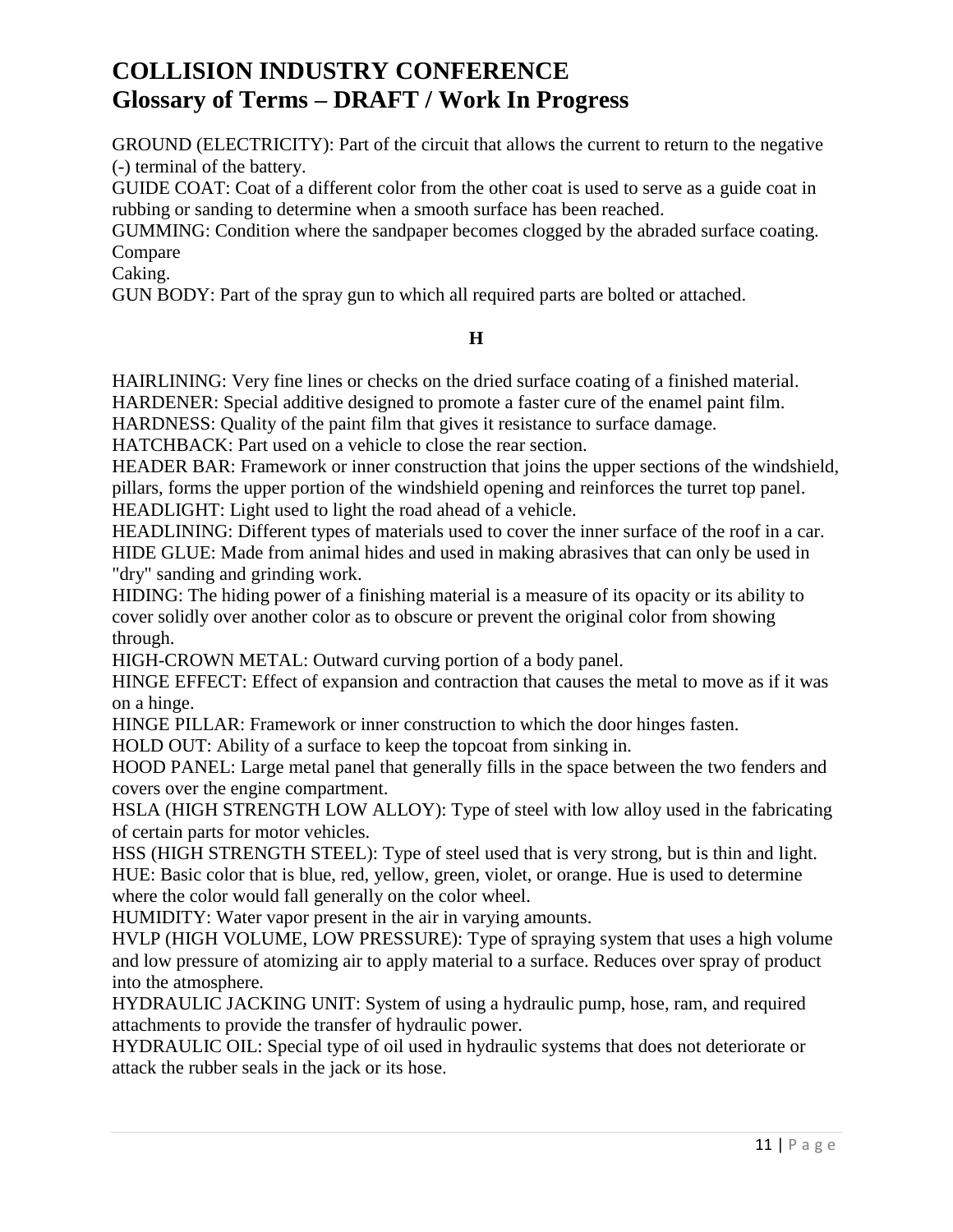#### **I**

INDIRECT DAMAGE: Any damage that occurs as a result of direct damage.

INDUCTION BAKING: Heat used for baking finishes, induced by electrostatic or electromagnetic means.

INDUSTRIAL FALLOUT: Chemical compounds present in the air which are deposited on the horizontal surfaces of vehicles and which under certain circumstances will affect the finish, particularly metallics.

INNER CONSTRUCTION: Framework and inner panels that hold and reinforce the outer body panels.

INNER SKIRT: Part used in the front section of a vehicle between the upper and lower rails. INSERT: Fabricated part used to reinforce a section when it is being sectioned.

INTAKE FILTERS: Filters used where the air enters the spray booth to remove the dust in the air stream.

IRIDESCENTS: All colors that contain aluminum, mica, or other particles that impart a metallic appearance to the color. Used interchangeably with the word metallic. Iridescent colors must be carefully matched on the face and the pitch in order to achieve a desirable appearance.

ISOCYANATE: Additive that is part of many paint and plastic hardeners; injurious to the lungs.

### **J**

JERKY OR FLUTTERING SPRAY: Intermittent amount of fluid delivered by a spray gun; occurs in the suction feed type.

JIG: Mechanical device for holding work in its exact position while it is being welded. JIG FIXTURE: Usually a rented or Build mechanical device used for holding structural components in its exact position while it is being welded or adhesively bonded. JIGSAW: Narrow bladed saw usually driven by an electric motor. Used to cut body panels.

### **K**

KNIT: Adhere or bond together.

### **L**

LACQUER: Refinishing material that dries by the evaporation of the thinner.

LAP: Point where one coat extends over another.

LAP WELD: Type of weld made by overlapping two pieces of metal and joining them by running a bead along only one of the edges.

LATERAL RUNOUT: Amount a wheel moves from side to side when rotated, due to being bent.

LEAD (TIRE): A pulling condition in a radial tire causing the steering to want to turn to that side when rotated.

LET DOWN PANEL: Panel made by a paint technician with different methods of application and amounts of material, resulting in different shades of the same color.

LEVELING OUT: Flowing or settling to a smooth, uniform surface.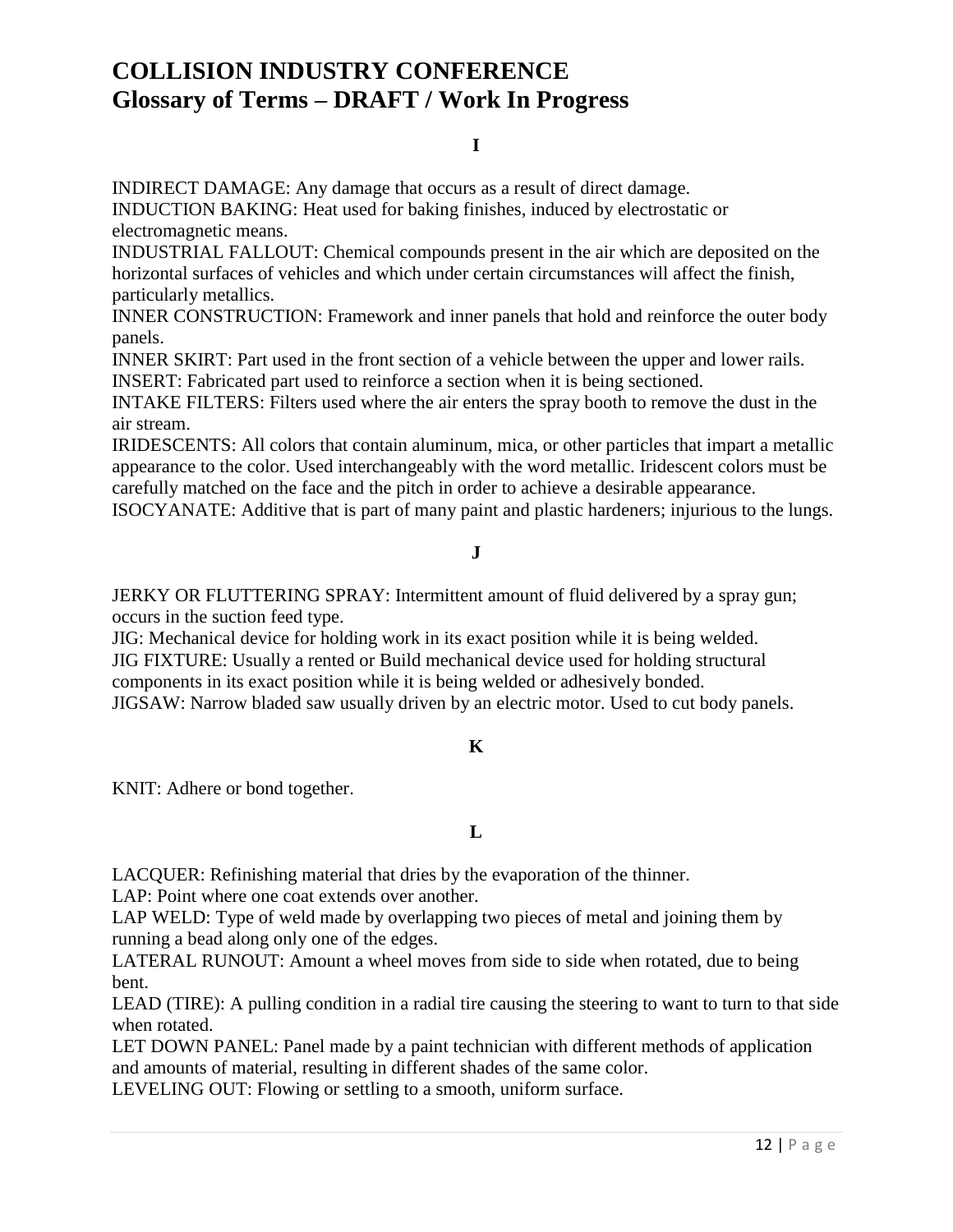LIFTING: Disruption of a paint film by the application of a succeeding coat, caused by the solvents of the succeeding coat penetrating and partially dissolving or swelling the preceding dried film.

LIGHTEN: Addition of white to make solid colors lighter; the addition of metallic flakes makes metallic colors lighter.

LISTING BOWS: Slightly tempered, bowed steel rods that are inserted into headlinings to keep them in proper position inside the passenger compartment.

LIVERING: Coagulation of paint into a viscous liver-like mass.

LOAD VOLTAGE TEST: Test given to a battery to find its condition.

LOCKSTRIP: Part of a weatherstrip that applies pressure to keep the windshield or glass in position.

LOW-CROWN METAL: Portion of a body panel with just a very small amount of outward curve.

LOWER INNER AND OUTER RAILS: Parts used in the front structure of the vehicle to give the assembly the required strength to hold the other parts.

LUSTER: Gloss of sheen of a finish.

### **M**

MACPHERSON STRUT: Type of suspension using a lower control arm and an upright shock absorber assembly, spring, and spindle.

MAKEUP AIR: System that brings and heats air from outside to a desired air flow and temperature.

MAP: Manifold Absolute Pressure sensor or its signal circuit.

MASH: Type of frame damage in which a portion of the side rail is bent down causing buckles to be formed on the underside.

MASKING: Application of paper or other material and masking tape to cover an object that must be protected from overspray.

MASKING PAPER: Paper designed to prevent paint bleeding through and resist water soaking to a certain degree.

MASKING TAPE: Special paper that is coated with adhesive used to protect body parts or to attach masking paper to the car.

MASTER CYLINDER: Part of the brake system that stores the brake fluid and when the pedal is depressed, forces the fluid to the cylinders in the wheel assembly.

MATCHING: In painting, to make colors look the same.

METAL CONDITIONER: Acetic acid preparation that is used to prepare metal, remove rust, and etch the metal slightly to provide a good adherence between the metal and the paint.

METAL FINISHING: Operation in which hidden surface irregularities are detected and removed by means of filing and picking the straightened metal unit all low spots have been eliminated and a perfectly smooth and level surface is obtained.

METAL STAMPING: Process of manufacturing auto body parts in which straight sheets of metal are placed in between dies operated by huge presses and die formed or stamped into the finished part.

METALLIC: General term applied to finishes containing aluminum particles.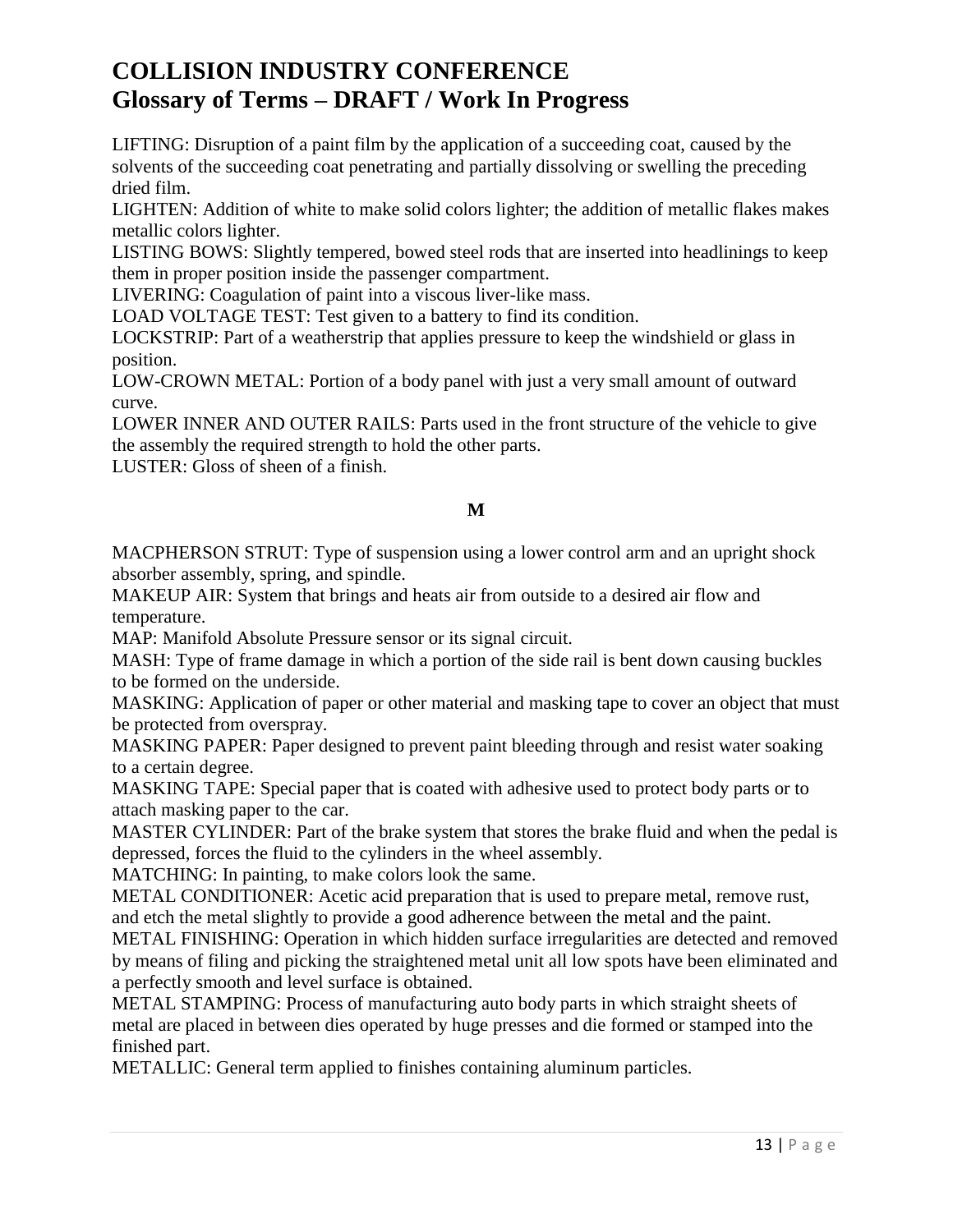MIG (METAL INERT GAS WELDING): Continuous welding system that uses the electrical arc, *filler wire* and gas to protect the weld. *Also known as MAW (metal arc welding).*

*MIG BRAZING: Continuous welding system that uses the electrical arc, silicon bronze filler wire and gas to protect the weld. Used to weld ultra-high strength steel, due to its lower temperature.* ness equal to 0.001 inches.

MILKINESS: Cloudy, whitish, not clear.

MIST COAT: Light spray coat of volatile solvent by itself or with very little color in it. MODIFIED UNITIZED BODY CONSTRUCTION: Form of body construction consisting of half frame and half unitized body construction.

MOLDINGS: Metal or plastic parts used to beautify a vehicle or to protect the panels from damage.

MOTTLING: Striped or spotty appearance that occurs in metallics when the flakes flow together because of poor spraying techniques.

MURIATIC ACID: Sometimes called hydrochloric acid. A strong acid used for cleaning metal and when "cut" is used for soldering.

### **N**

NAMEPLATES: Ornaments with the vehicle's name that is used to identify the make of the vehicle.

NATURAL MINERAL ABRASIVE: Abrasive made from materials found in nature.

NEUTRAL FLAME: Oxyacetylene flame burning equal parts of acetylene and oxygen.

NITROCELLULOSE: "Gun cotton" or "proxylin"; a compound of nitrogen and cellulose prepared from nitric acid and cotton or wood fiber.

NONELASTIC METAL AREAS: Areas in auto body panels that have been permanently deformed and that will not spring back to their original shape after stresses and strains have been released.

NONFERROUS METALS: Metals that contain no iron.

NORMALIZING: Removing of stresses and strains in metal. This is done by hammering, heating up the metal, or by a combination of both.

### **O**

OFFSET: Part that has an abrupt change in dimension or profile of an object.

OHMMETER: Electronic gauge used to measure resistance of an electrical circuit or part. OPAQUE: Impervious to light; not transparent.

OPEN CIRCUIT: Break or open condition in an electric circuit that interrupts current flow. OPEN COAT: Noncontiguous spacing of the grit on sandpaper or grinding disk.

OPEN TIME: Term used in repairs when the time cannot be estimated and the employee uses a clock to calculate the amount of time required to accomplish the repair.

ORANGE PEEL: Uneven, pebbly surface somewhat resembling the skin of an orange; appears in a paint film that has been applied by spray.

ORBITAL SANDER: Type of sander that uses an orbit motion to accomplish the sanding of different materials.

ORIGINAL FINISH: Paint the car manufacturer applies at the factory.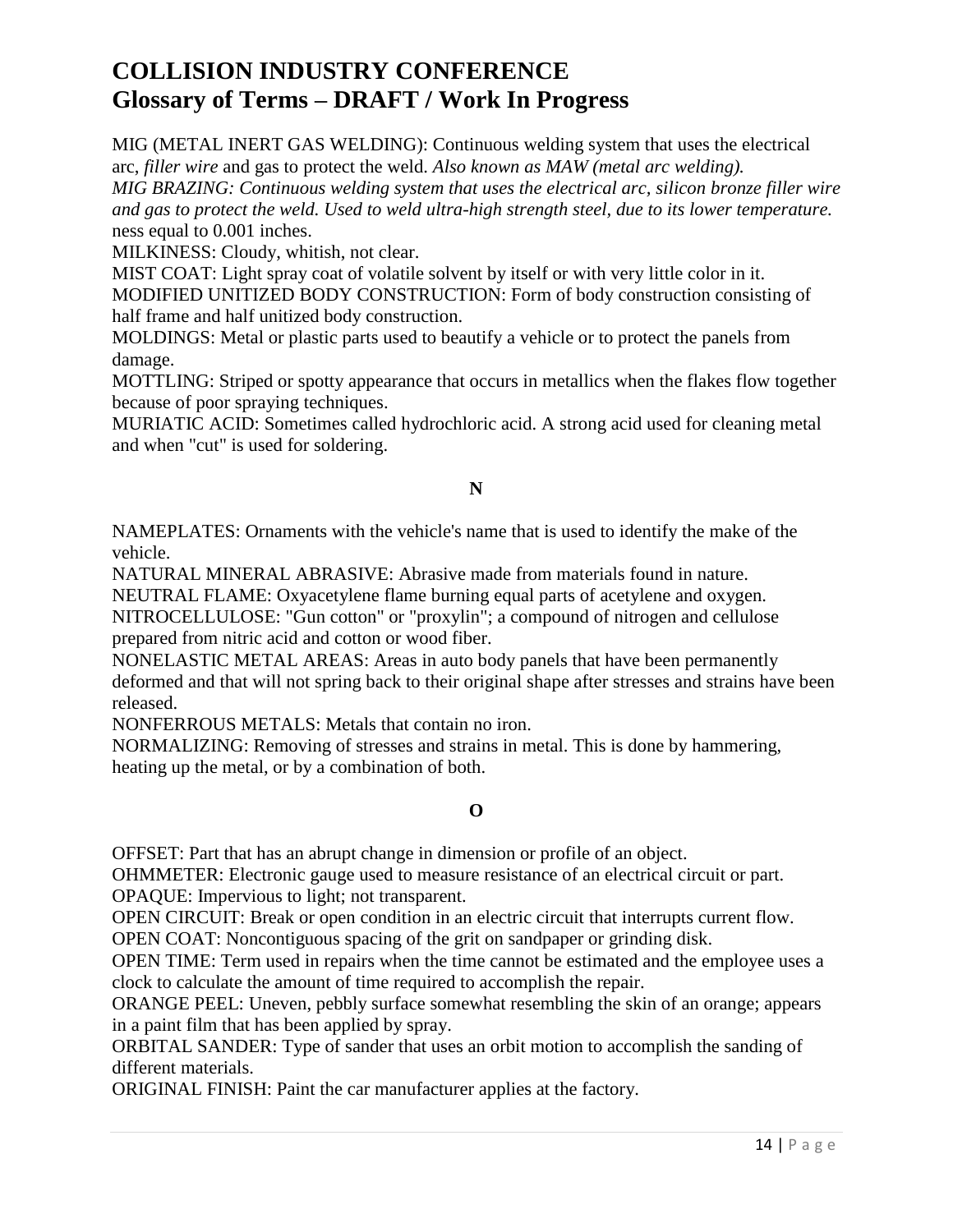OVERALL REPAINTING: Refinish repair job in which the whole vehicle is completely repainted.

OVERLAP: Amount of the spray pattern that covers the previous spray swath.

OVERSPRAY: See Dry Spray.

OXIDATION: The act or process of combining with oxygen.

OXIDIZING FLAME: Oxyacetylene flame that uses more oxygen than acetylene in its flame. OXYACETYLENE WELDING: Process where oxygen and acetylene are burned using a torch to produce a flame hot enough to melt metal.

### **P**

PAINT ARRESTOR: Filter used to clean the air of paint fumes before it is exhausted.

PAINT FILM: Coating of paint that is applied to a material.

PAINT REMOVER: Fast acting blend of solvent used to remove enamels, lacquers and varnish. PAINT STRAINER: Filter used to clean paint as it is poured into the gun cup.

PARALLEL CIRUIT: Circuit that provides more than one path for the current to flow.

PARTIAL REPAIR PROCEDURE: Procedure used in painting when only a part of the panel is painted.

PCV: System that controls the flow of crankcase vapors into the engine intake manifold, where they are burned in combustion rather than being discharged into the atmosphere.

PEARL LUSTER: Paint system that uses mica chips to give a pearl effect in the paint film. PEBBLING: Excessively large orange peel.

PEELING: Loss of bond or adhesion of paint film from the surface to which it is applied. PENETRATION: Term often used in welding to indicate how deep the weld has penetrated the metal.

PERCHLORETHYLENE: Solvent used in determining whether the finish is acyrlic lacquer, nitrocellulose lacquer, or enamel.

PHENOLIC RESIN: Resin that is based on the reaction between formaldehyde and phenol.

PICKING: Raising up low spots with the sharp pointed end of a pick hammer.

PICKS: Special tools used in the metal finishing operation for raising low spots located in the more central areas of inaccessible body panels.

PIERCING: Small holes in door panels into which special nylon clips used to hold the weatherstrip are forced or pushed in.

PIGMENT: Any fine, insoluble, dry, solid particles used to impart color.

PILING: Heaping, or applying too heavily.

PIN SHRINK: Very small type of shrink used for delicate shrinking purposes.

PINCH WELD FLANGE: Flange that is formed when the framework and outer panels are clamped and spot welded together as found on windshield and rear window openings.

PINCH-WELD PRIMER: Primer used on a pinch weld before applying the adhesive for better adhesion.

PINHOLING AND PITTING: Minute hollows or holes no larger than the head of a pin in a film produced by the bursting of trapped air, moisture, or thinner during drying.

PITCH: Appearance of a color when viewed from any angle other than straight on. Most often used in comparison to the face of a color, which is the appearance of the color when viewed at a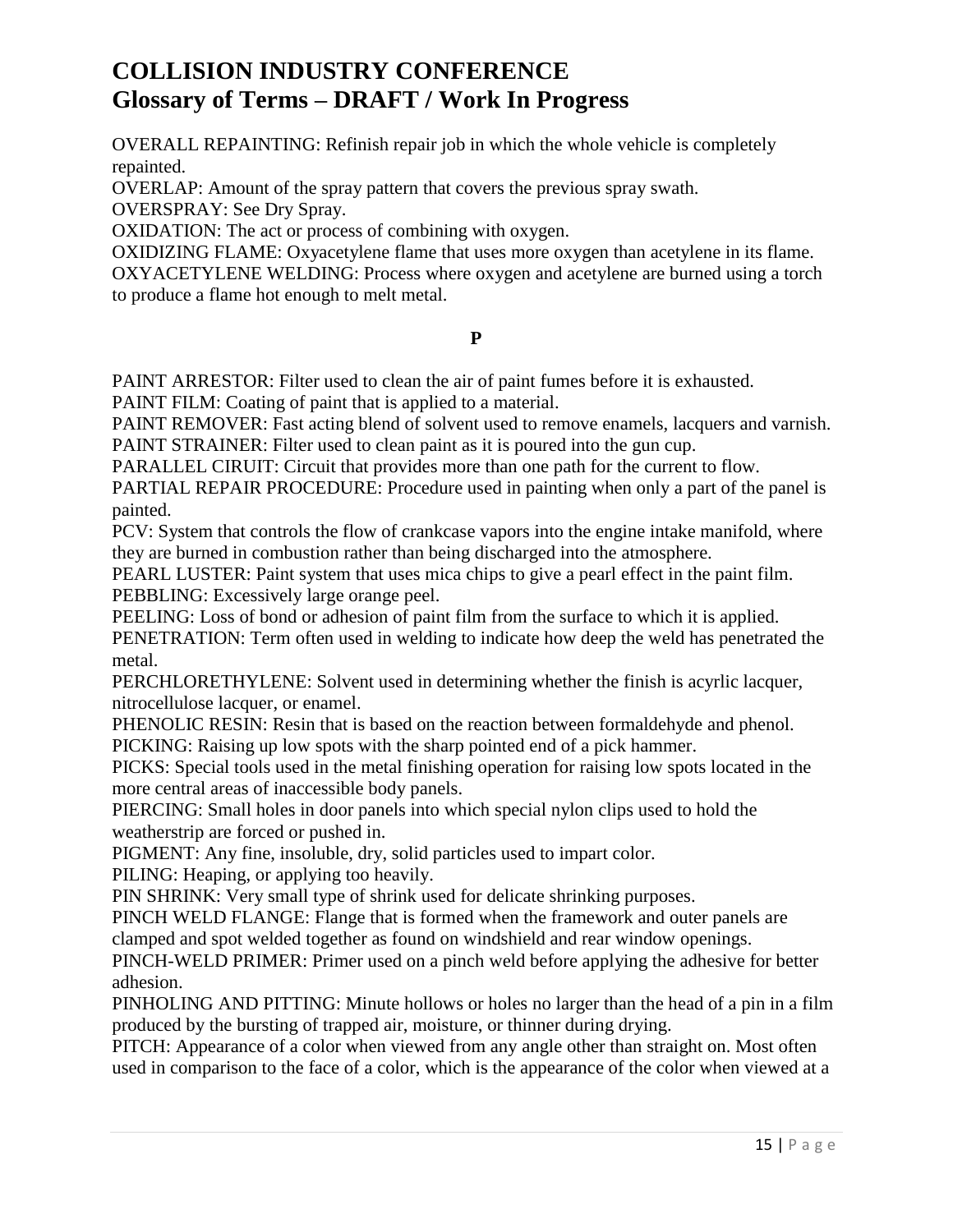90 degree angle or straight on. Pitch is also referred to as the "flop" of a color. The pitch is often different from the face when working with iridescent colors.

PLASMA TORCH: Arc torch used to cut metal.

PLASTIC FILLER: Compound of resin and fiberglass used to fill dents on car bodies.

PLUNGER: Male threaded part, that acts like a piston moving in and out of the ram body and onto which different lengths of extension tubing and attachments can be connected.

POLYCHROMATIC: Term used by some paint manufacturers for color coats that contain aluminum powder in flake form.

POLYESTER FILLER: Special kind of putty like filler used in filling slight imperfections and low spots on panels.

POLYESTER RESIN: Bonding liquid that forms a good bond with fiberglass surfaces only.

POLYMERIZATION: Drying of enamel by formation of a polymer from monomers.

POLYOLEFIN: A plastic material used to make flexible bumper covers.

POLYURETHANE: Chemical structure used in the production of resins for enamel paint finishes; also used for some plastic bumper covers.

POOR ADHESION: Material that has poor bond to the underlying surface.

POP RIVET: Rivet that uses a mandrel that is pulled out by a special tool to collapse and set a rivet.

POWDERED FIBERGLASS: Processed fiberglass that has been crushed into a powder. It not only gives bulk but also strength to the filler.

POWER STEERING PUMP: Pump driven by the engine which uses fluid to help turn the front wheels.

POWER TRAIN: Motor, transmission, and drive assembly, especially on front-wheel drive vehicles.

PRESSURE FEED GUN: Spray gun equipped with a separate paint container that is pressurized and connected to the spray gun by means of two hoses.

PRIMARY COLORS: Main colors from which other colors are formulated.

PRIMER: Undercoat applied to improve the adhesion of the color coat.

PRIMER COAT: Used in a paint system to improve adhesion; requires sanding.

PRIMER-SEALER: Undercoat that improves the adhesion of the topcoat and seals the old painted surfaces.

PRIMER-SURFACER: High-solid type of primer used to fill small imperfections in a substrate. PUBLIC LIABILITY: Type of insurance that covers damage that can occur to other people.

PULL PLATES: Several types of special plates that can be bolted, soldered or braze welded onto the damaged panel. The damaged area can then be pulled out by attaching the hydraulic jack to the pull plates in a variety of pulling combinations.

PULL RODS: Rods that are equipped with hooks on one end and handles on the other. The hooked ends are inserted into small holes drilled in areas of direct damage and used in roughly aligning the areas of direct damage before they are soldered or welded.

PUNCHES: Special tools used in driving shafts and pins and in aligning holes in panels so that they can be bolted together. Different punches are used in the metal finishing operation for raising low spots located around the outer edges of inaccessible body panels.

PUSHING: Hydraulic jack set up to push out collision damage.

PUTTY GLAZING: Heavy bodied nitrocellulose or polyester material used to fill small flaws that are in the surface and are too large to be filled by primer surfacer.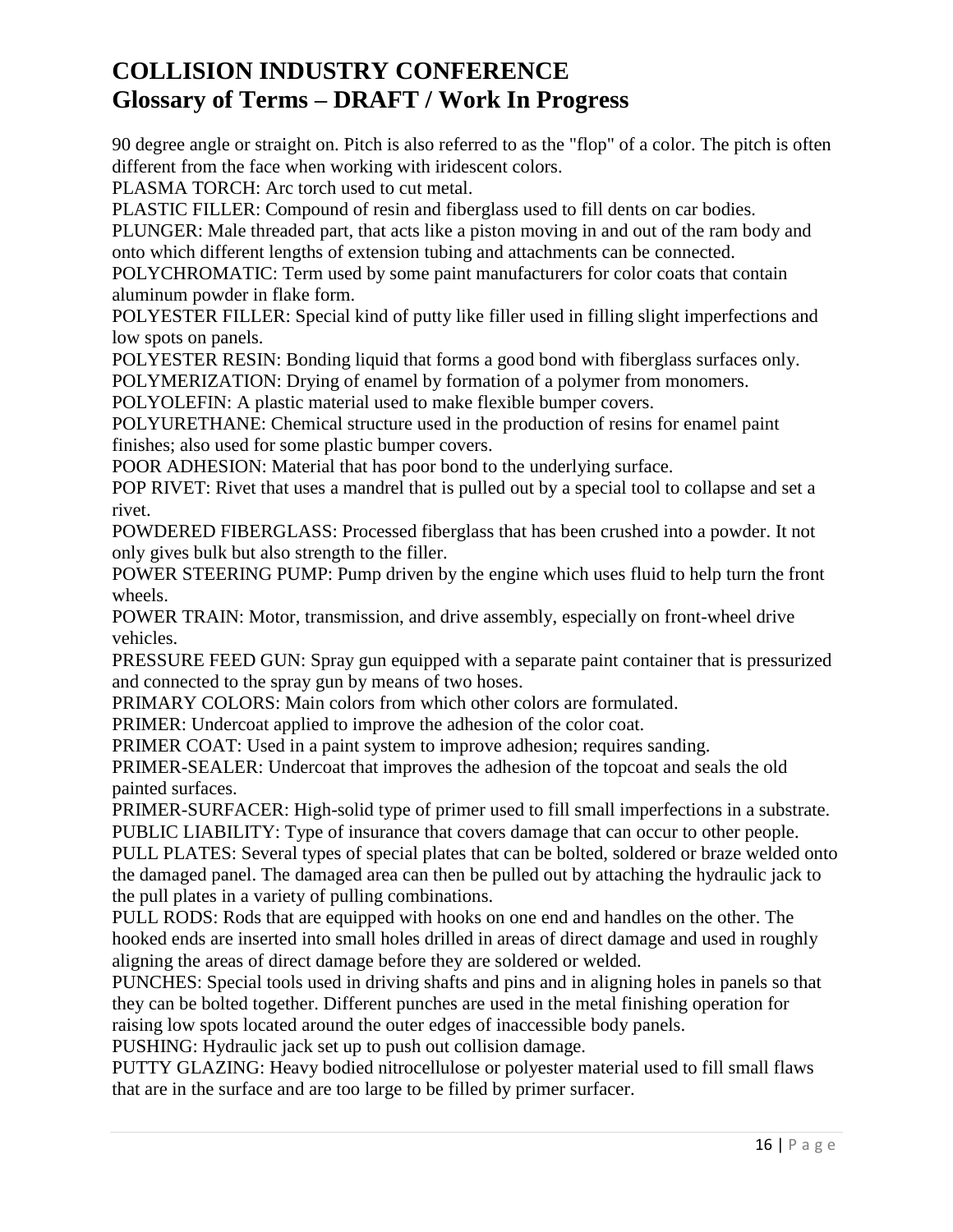PUTTY KNIFE: Special knife used in applying glazing putty.

### **Q**

QUARTER PANEL: Side panel that is generally a quarter of the total length of the vehicle and extends from the rear door to the end of the car.

QUARTZ HALOGEN: Headlight system noted for the extra amount of light it gives a driver if the vehicle is so equipped at night.

QUENCHING: Cooling of a shrink spot or solder fill with a wet rag or sponge.

### **R**

RADIATOR: Part of the vehicle through which the coolant flows to be cooled.

RAIN OR WATER SPOTTING: Marks on the surface due to rain or water absorption.

RECYCLED PARTS: Parts of a vehicle that have been used and are bought from a recycler. REDUCE: Lower or make less in consistency; to cut.

REDUCER: Referred to as the volatile substance used to thin the viscosity of enamel prior to application.

REFINISH: Term used to designate that a part or a vehicle is to be repainted.

REFLOW: Heat process used to melt lacquer to produce a better flow or leveling.

REGULATOR (DOOR): Mechanism in a door used to raise and lower the glass.

RELATIVE HUMIDITY: Condition of the atmosphere with reference to its content of water vapor at a given temperature.

RELIEVING: Process of removing and correcting stresses in a panel due to collision damage. RESPIRATOR: Filtering device worn over the mouth and nose to filter out particles and fumes and prevent them from reaching the lungs.

RETARDER: Slowly evaporating thinner used to retard drying.

RETEXTURE: To apply texture paint over a repaired area

RETRACTOR: Mechanism that pulls a safety belt back into its proper place.

ROCKER PANELS: Assemblies of box type construction located directly below the doors, that are not only spot welded to the cowl assembly in front and to the rear quarter panel assembly at the rear but also to the side of the under body section.

ROLLED BUCKLE: Buckle created by a force that extends over the crowned surface of a panel. ROOF RAIL: Reinforcements welded to the pillars and to which the roof panel is welded.

ROSIN: Natural gum or resin; residue of the distillation of crude turpentine.

ROTOR ASSEMBLY: Part of the wheel brake assembly to which hydraulic pressure is applied to stop a vehicle.

RUBBER OR SPACER DAM: Rubber strip installed on the pinch-weld fence to prevent the adhesive from oozing out.

RUBBING AND POLISHING COMPOUND: Special type of abrasive used to smooth out and polish a paint film.

RUN-SAGS: When too many or too heavy coats are applied at one time causing the film to droop under its own weight.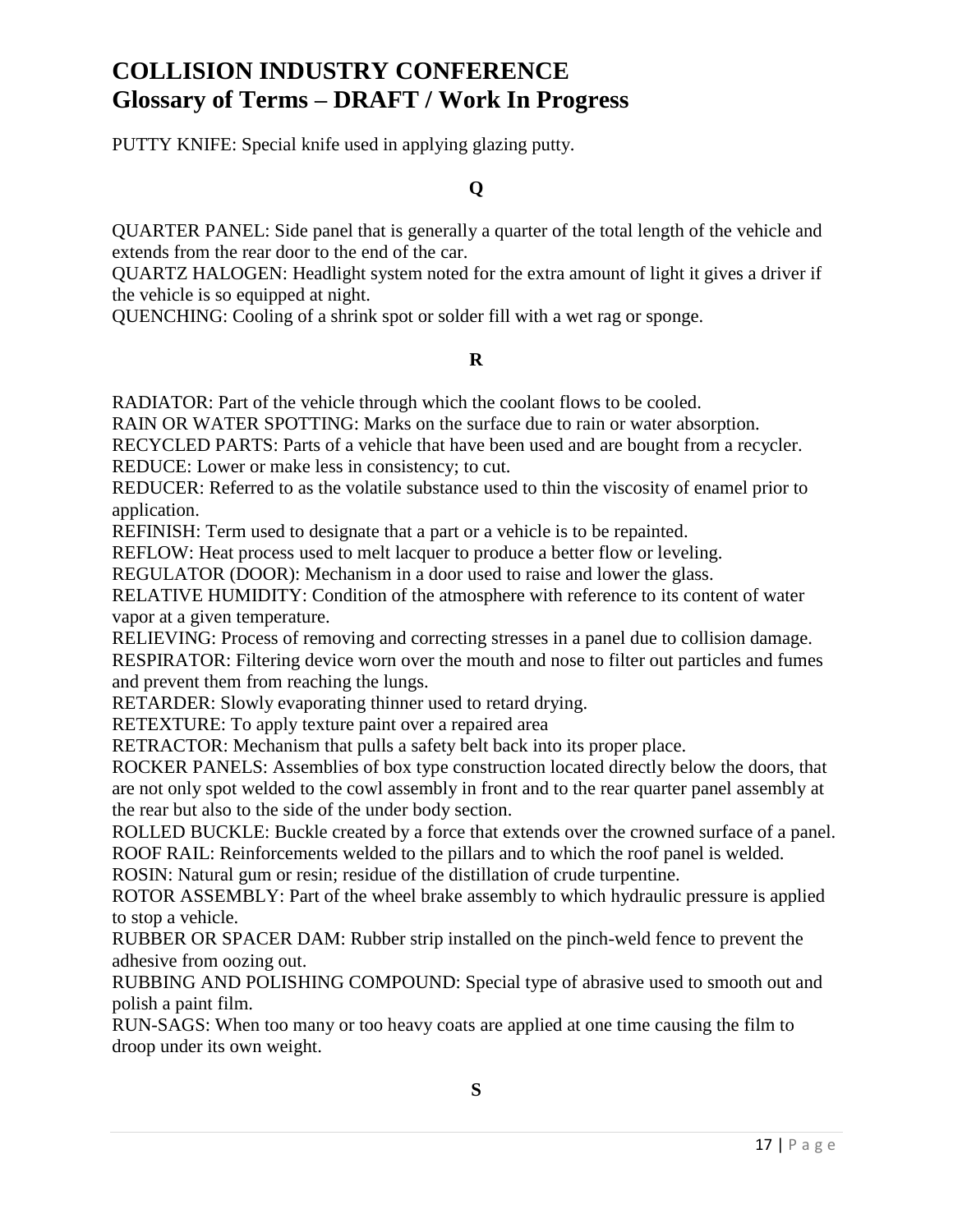SAG: Type of frame damage in which one or both side rails bend and sag at the cowl causing buckles to be formed on the top of the side rails.

SAND SCRATCH SWELLING: exaggerated reproduction and distortion of the sanding marks in the underlying surface.

SAND SCRATCHES: Reproduction in the topcoat of the sanding marks in the underlying surface.

SANDBLASTER: Piece of equipment used to clean metal using sand and pressurized air.

SANDER: Power driven tool used with abrasives to sand car bodies.

SANDER POLISHER: Power tool used to speed up the rate of polishing or sanding surfaces.

SANDING BLOCK: Hard rubber or plastic flexible block used to provide consistent backing for hand sanding.

SATURATION: Refers to a color's purity and richness.

SCUFF SAND: To lightly sand a surface with an abrasive pad.

SEALER: Paint product used to prevent bleed through of the previous coat or the sinking in of the new paint, resulting in loss of gloss.

SECTIONING: Process of joining two different sections of a part or vehicle by welding to make one part,

SEEDINESS: Being gritty or sandy or full of small grains.

SELF-CENTERING GAUGE: Gauge used in frame repair that centers at all times as it is pulled out or pushed out.

SEPARATION: Non-uniform mixture.

SERIES CIRCUIT: Circuit through which current flows in an angle continuous path.

SERRATED SADDLE: Attachment used to protect the threads on the extension tubing and the ram plunger. Its serrated face serves as a base that doesn't slip or slide easily when pressure is applied.

SET-BACK: Term used to indicate that one of the front wheels is farther back than the other. SETTING UP: Period during which solvent evaporation from the film flowing ceases and the film surface becomes tack free.

SHADE: Variation of a color. Assuming that a color is generally blue, it can have a red shade or a yellow shade as well as being blue. Shade is also called undertone since it describes the subtle tone of a color.

SHAPE: Form to which a metal panel was stamped.

SHIFTING LINKAGE CABLE: Cable used to shift the gears in a vehicle.

SHOCK ABSORBER: Mechanism that uses fluid, pistons, and valves to dampen the oscillation of a vehicle.

SHORT CIRCUIT: Current that flows in a continuous path that bypasses a portion of its intended circuit, usually directly to ground or into another circuit.

SHRINKAGE: Operation by means of which stretched areas on damaged auto body parts and panels are disposed of and brought back to their original shape and size.

SHROUD: Sheet-metal or plastic part used on cars to direct the flow of cooling air.

SILICON CARBIDE: Abrasive made by fusing silica and coke in an electric furnace. The abrasive is very hard, shiny black and iridescent.

SIMPLE HINGE BUCKLE: Formed when flat sheet metal is forced to bend either inward or outward by a damaging force or impact. It is similar to the bending of a hinge on a door and the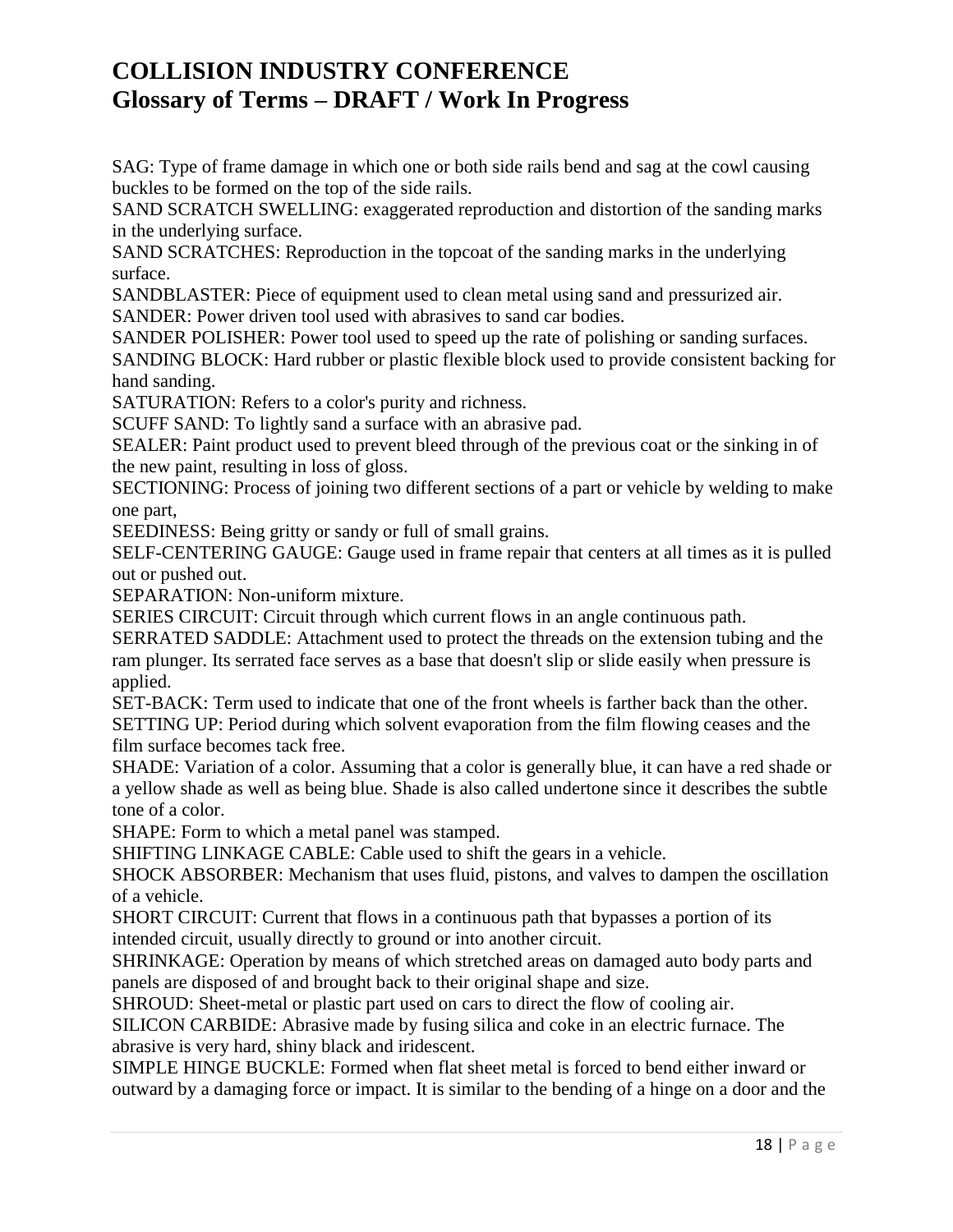change in the grain or molecular structure of the metal that occurs will vary greatly, depending on the sharpness of the bend.

SIMPLE ROLLED BUCKLE: Outer ridges formed at either end of a hinge buckle that extends or crosses over into the crowned surface of auto body panel.

SINGLE COAT: Usually referred to as a coat of paint. Once over the surface with each stroke overlapping the previous stroke 50 percent.

SINGLE-STAGE COMPRESSOR: Compressor in which atmospheric air pressure is compressed to container pressure in one operation.

SINKING IN: Term applied when one coat is partially absorbed by the previous one.

SKINNING: Oxidation, hardening or drying of a paint at the surface of the liquid while in its container.

SLIDE HAMMER: Weight that slides along a bar until it hits a stop. The bar usually has attachments to pull dents out, and the impact that results when the weight hits the stop helps to pull the dent out.

SMC (SHEET MOLDED COMPOUND): Fiber plastic type of material that is molded to a certain form and used as an outer panel on a vehicle.

SMEC (SINGLE MODULE ENGINE CONTROLLER: Computer module that controls the functions of the various components of the power train.

SOLDER: Mixture of lead and tin used to fill dents and joints on body panels.

SOLDERING SALTS: Non-acid flux employed in the tinning of metal.

SOLIDS: Part of the paint that does not evaporate and stays on the surface.

SOLUTION: Homogeneous liquid or mixture of two or more chemical substances.

SOLVENCY: Ability or power of causing solution. Ability to dissolve.

SOLVENT: Any liquid in or by which a substance can be dissolved.

SOLVENT POPPING: Blisters that form on a paint film caused by trapped solvents.

SPECIFIC GRAVITY: Weight of a certain amount of liquid compared to the same amount of water at the same constant temperature.

SPEED FILE: Special file that has a straight solid base about 2 inches wide and 17 inches long onto which strips of sandpaper are fastened. This file is used in sanding down solder and plastic filled areas to their final shape and contour.

SPIRIT LEVEL: Instrument used to find if an item is level.

SPLICE CLIP: Joint used to join two or three pieces of wire.

SPOON: Tool that is designed to perform the same work as a dolly, but is thin, wide, and fairly long and can be used in areas that have very little clearance.

SPOT OR PLUG WELDING: Weld made through a hole in a panel.

SPOT REPAIR: Small refinish repair job in which a small section of a panel is refinished.

SPRAY BOOTH: Enclosure used to paint a vehicle that has air moving through it.

SPRAY GUN: Device that mixes paint and compressed air to atomize and control the spray pattern as the paint leaves the fluid needle and cap.

SPREADER ADJUSTMENT VALVE: Valve in a spray gun that adjusts the spray pattern.

SPREADER TOES: Attachments designed to anchor combinations against frame members, braces, and the heads of body bolts.

SPRING HAMMERING: Elimination of a high ridges generally formed at the outer edges of indirect damage by means of hammering them down with a surfacing spoon and bumping hammer.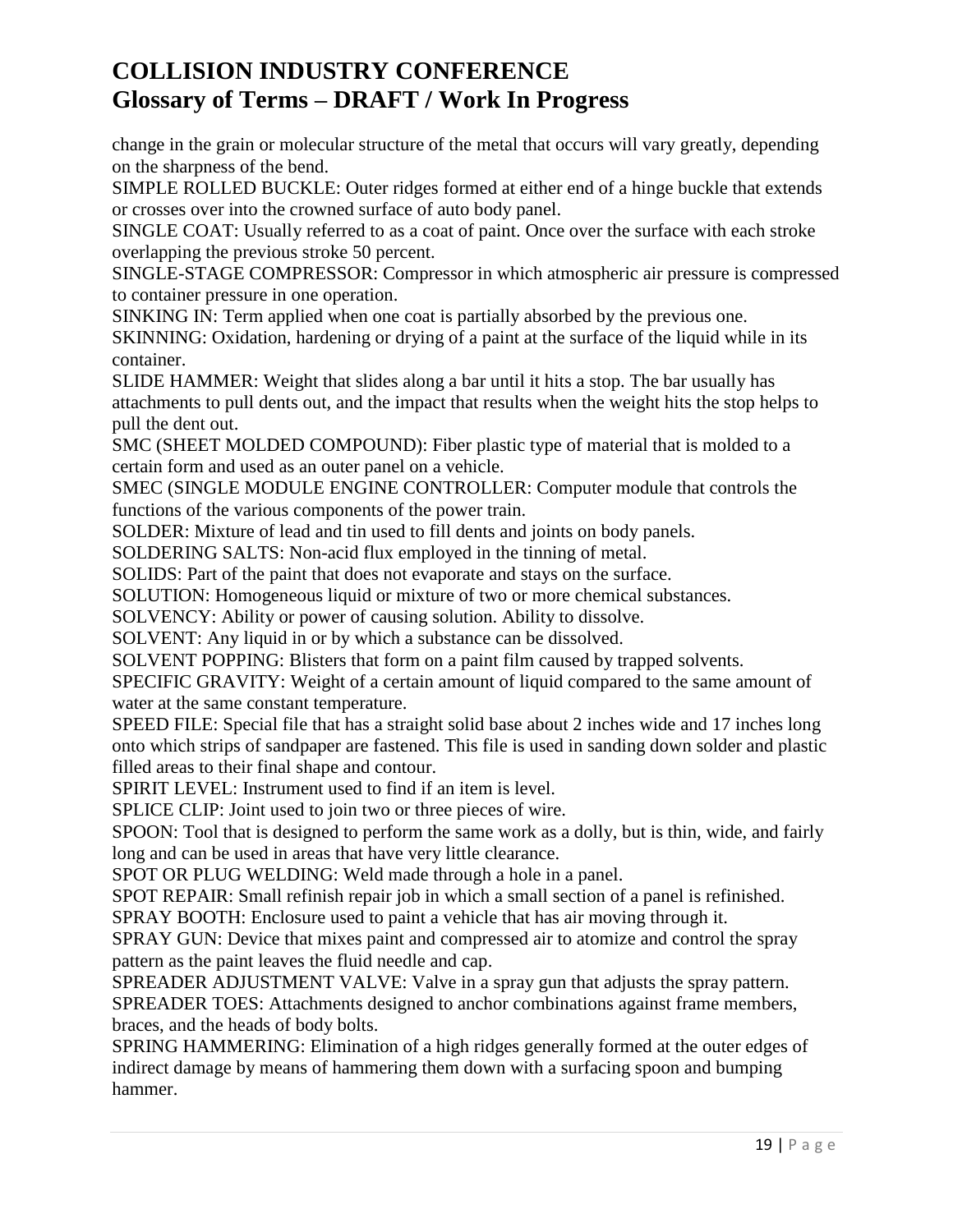SPRINGBACK: Amount that a section of a vehicle will move back once the hydraulic pressure is removed.

SQUARING: Operating of straightening a damaged section and equalizing the diagonal measurements to bring the section back to specifications.

SQUEEGEE: Rectangular piece of rubber approx. 2 inches wide and 3 inches long. It is used in applying glazing putty and filler on concave surfaces.

STARTER: Electric motor used to turn the engine to start it.

STATE: To remove the stresses accumulated when distorted by a collision and completely relieved.

STATIC BALANCE: Condition in which a wheel and tire can be rotated and the assembly will not stop at the same place after each rotation.

STATIC LOAD: Load that is exerted by the weight of the vehicle and the frame members, at rest.

STEEL MUSIC WIRE: Wire used in a piano that can be used as a cutting edge to cut adhesive. STEERING AXLE INCLINIATION: Inward tilt of the king pin or spindle support arm at the top. It is a directional control angle measured in degrees and is the amount the spindle support center line is tilted from the true vertical.

STEERING COLUMN: Mechanism used to steer the vehicle.

STRAIGHT LINE SANDER: Sander that uses a back and forth movement to sand a surface using sandpaper on its shoe.

STRAIGHT TIME: Timing an operation by the elapsed time as punched in on a clock. STRENGTH: Amount of pigment. High strength bases contain a lot of pigment. The additional pigment gives the bases good hiding.

STRESS: Amount of pressure that is applied to a piece of metal when it is bent and the metal cannot return to its original shape.

STRETCHED: Amount by which a metal surface has become larger or longer.

STRIKER PLATE OR BOLT: Part that is installed on the door frame in which the lock engages to lock the door.

STRIP CAULKING: Sealer sold in the shape of a strip.

STROKING: Motion used when painting with a spray gun.

STRUCTURAL ADHESIVE: Adhesive that is two part or otherwise, used to bond structural components together at a specific range of shear or tear limits usually accompanied by Self Piercing Rivet or Blind Rivet or repair the structure of a plastic part such as a bumper cover.

SUB-ASSEMBLY: An assembly within a multi-level assembly that is available individually from the vehicle manufacturer.

SUBLET: To let work that one has contracted to do to a subordinate contractor.

SUBLET REPAIRS: Repairs to be performed for a negotiated or contract price, or by a subcontractor.

All applicable materials, labor, markup, and taxes should be included when a Sublet Repair is indicated.

SUBSTRATE: Surface to be painted whether an old finish or bare metal.

SUCTION-FEED GUN: Spray gun that has the paint container connected directly to it. It is designed to create a vacuum and thus draw the paint from the container.

SUN ROOF PANEL: Panel in the roof panel of a vehicle which can be raised up slightly or slid back in the opening to let the sun rays enter the vehicle.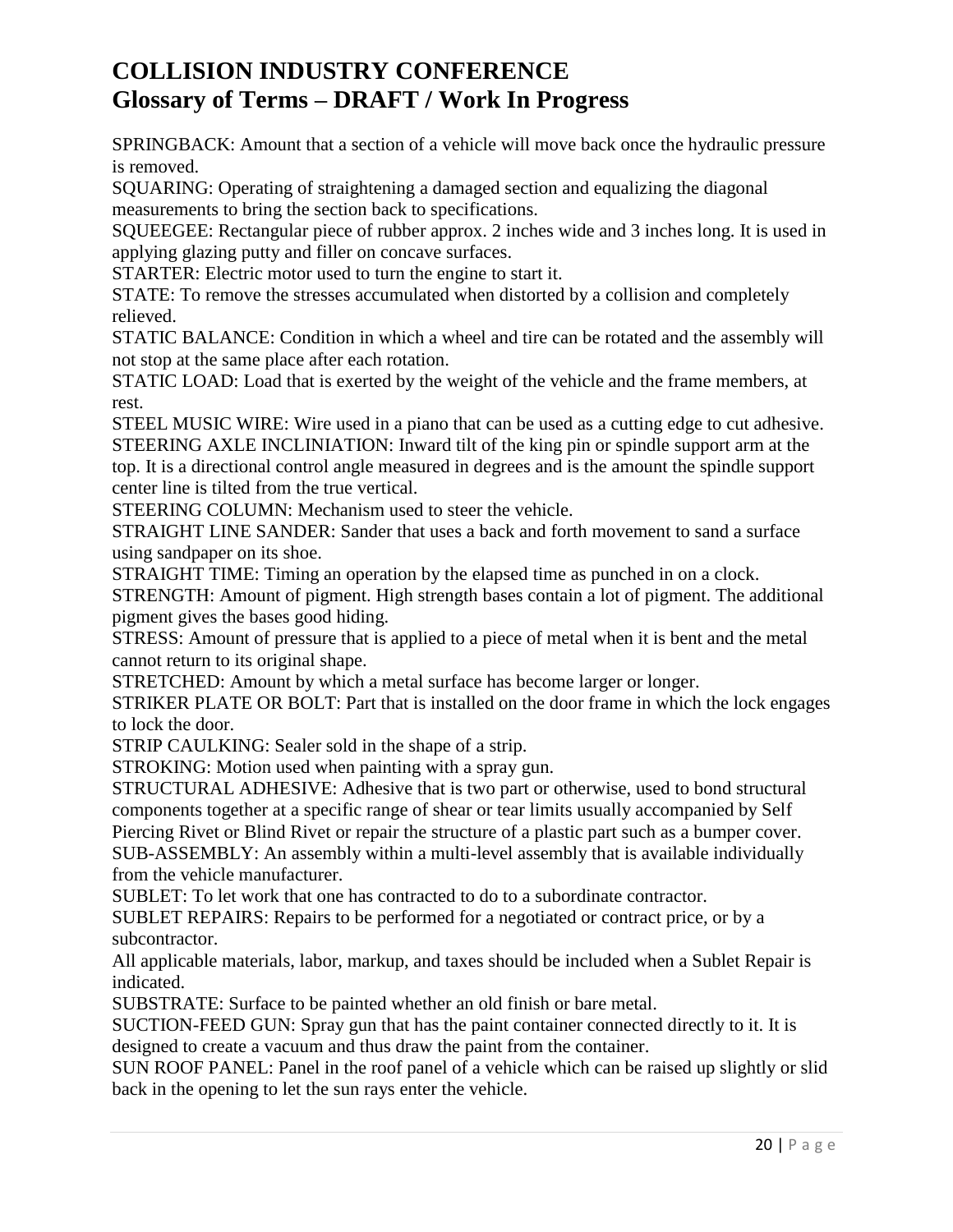SUPPLEMENT: A Supplement is created if a change or addition must be made to an estimate where a final print has been produced.

SURFACE DRYING: Drying of the topcoat while the bottom coats have remained soft.

SWEATING: Separation and appearance at the film surface of the oil in lacquer.

SYMMETRICAL: Regular well balanced arrangement of parts and opposite sides of a line or plain or around a center axis.

SYNTHETIC RESIN: Any resin not produced by nature; manmade.

### **T**

TACK COAT: The first enamel coat. A full coat that is to dry only until it is quite sticky. TACK RAG: Cloth impregnated with varnish; used as a final cleanup to remove dust before applying the finishing paint.

TACK WELDS: Short welds placed at intervals along a break or the joining edges of two pieces of metal, keeping the metal in alignment while the bead is run.

TACK-FREE: That point of time in drying at which the surface of the film will not fingerprint; yet the film is not dry and hard throughout.

TEE WELD: Welding procedure that forms a T.

TEMPLATE: Pattern made from a part so that another part can be made to the exact same shape. TENSILE STRENGTH: Amount of axial elongation pressure that can be exerted on a material before it begins to deform.

TENSION PLATES: Metal plates used to pull damaged metal back to its former shape; fastened to the metal surface by using solder or plastic filler.

TEST LIGHT: Usually, a light used to check for voltage or current in a circuit to locate open conditions; the ground cable back to the welding machine.

THERMOPLASTIC: Type of plastic that can be softened with the application of heat, can be reshaped, and can also be welded.

THERMOPLASTIC POLYURETHANE: Plastic that can be softened by applying heat, reshaped and welded.

THERMOSETTING: Type of plastic that is permanently set. It can't be softened with heat or reshaped or welded. Minor damage can often be repaired with a structural adhesive.

THERMOSTAT: Mechanism used to control heat.

THICKNESS OF FILM: Measurement of a film usually expressed in mils of the distance from top to bottom or at right angles to its surface.

THINNER: Commonly known as a lacquer solvent, which reduces the viscosity of a lacquer to spraying consistency.

TIE RODS: Rod-like component of the steering linkage composed of strong steel tubing that links a steering arm to the center link.

TINNING: Process of applying a thin coat of material to metal to improve adherence.

TINT: Mixture of two or more pigments.

TINTING COLOR: Finishing lacquer or enamel in which only one pigment or color is normally used.

TOE-IN: Distance the front of the front wheels is closer together than the rear of the front wheels.

TOOTH: Roughened surface that affects adhesion of the coating.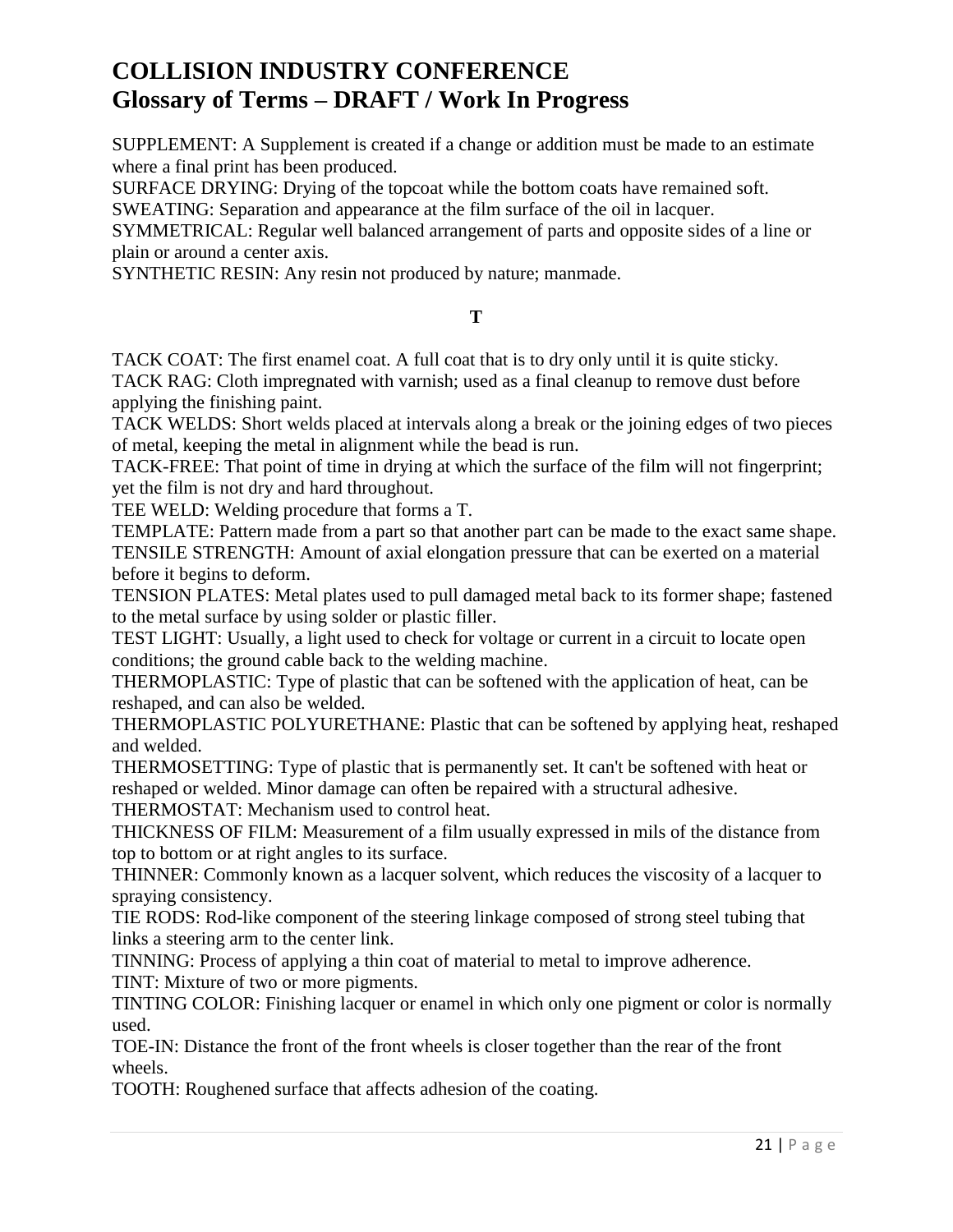TOPCOAT: Last of final color coat.

TORQUE ROD: Type of a spring used to help open and counteract the weight of the trunk lid. TORQUE STEER: Condition in some front wheel drive vehicles wherein more torque is applied to one wheel than the other.

TOW, FIRST: Accident tow.

TOXICITY: Pertaining to poisonous effect.

TRACKING: When the rear wheels of a vehicle follow the front wheels evenly on each side. TRAM GAUGES: Gauges used to accurately measure and diagnose body and frame collision damages for all conventional and unitized vehicles.

TRANSAXLE: Drive system used mainly on front wheel drive vehicles.

TRANSFORMER: Equipment used to regulate and clean air used to paint vehicles.

TRANSPARENT: Bases that contain a small amount of pigment. You can see through the base. TRICOAT PAINT JOB: Paint system that uses a base color coat then a pearl luster coat,

followed by a clearcoat.

TRIGGERING: Procedure used on a spray gun to move the trigger.

TRUNK LID: Panel used to close the open area between the quarter-panels.

TURNING RADIUS: Tire wearing angle measured in degrees. The amount one front wheel turns more sharply than the other wheel does on turns.

TURRET TOP: Part of the vehicle that covers the passenger compartment.

TWIST: Type of frame damage in which both side rails are bent out of alignment, so that they do not run horizontally parallel to one another.

TWO-COMPONENT SYSTEM: Materials such as some paints, fillers, and adhesives that require the addition of an additive to accomplish a chemical reaction causing it to harden. TWO-STAGE COMPRESSOR: Compressor that compresses air to cylinder pressure in two

stages using two cylinders.

TWO-TONE: Two different colors used on a single paint job.

### **U**

UHSS (ULTRAHIGH STRENGTH STEEL): Very high strength steel which is used for parts such as door guard beams.

UHSS Spot Weld Bit (Boron Cutting Bit) Used to cut UHSS spot welds for panel replacement. Cutting oil or lubricate should be used due to the harness of the metal.

UNDERCOAT: Material used to protect the underbody sections of a vehicle.

UNITIZED BODY CONSTRUCTION: Construction in which the frame and body are made out of a large number of sheet metal panels of varying sizes and shapes assembled and welded into a single unit.

UNLOCKING THE METAL: Unfolding and reshaping of the V channels, valleys and buckles as gently as possible, without further stretching, creasing or upsetting the metal.

UPPER RAIL: Part used on top of the shield to increase the strength of the front section.

UPSETTING: Application of heat on metal that is restricted from expanding in all directions and yet allowed to contract in all directions when it cools.

URETHANE ADHESIVE: Plastic type of adhesive.

USED CLIP: Section of a vehicle purchased from a recycler and welded or bolted to a vehicle.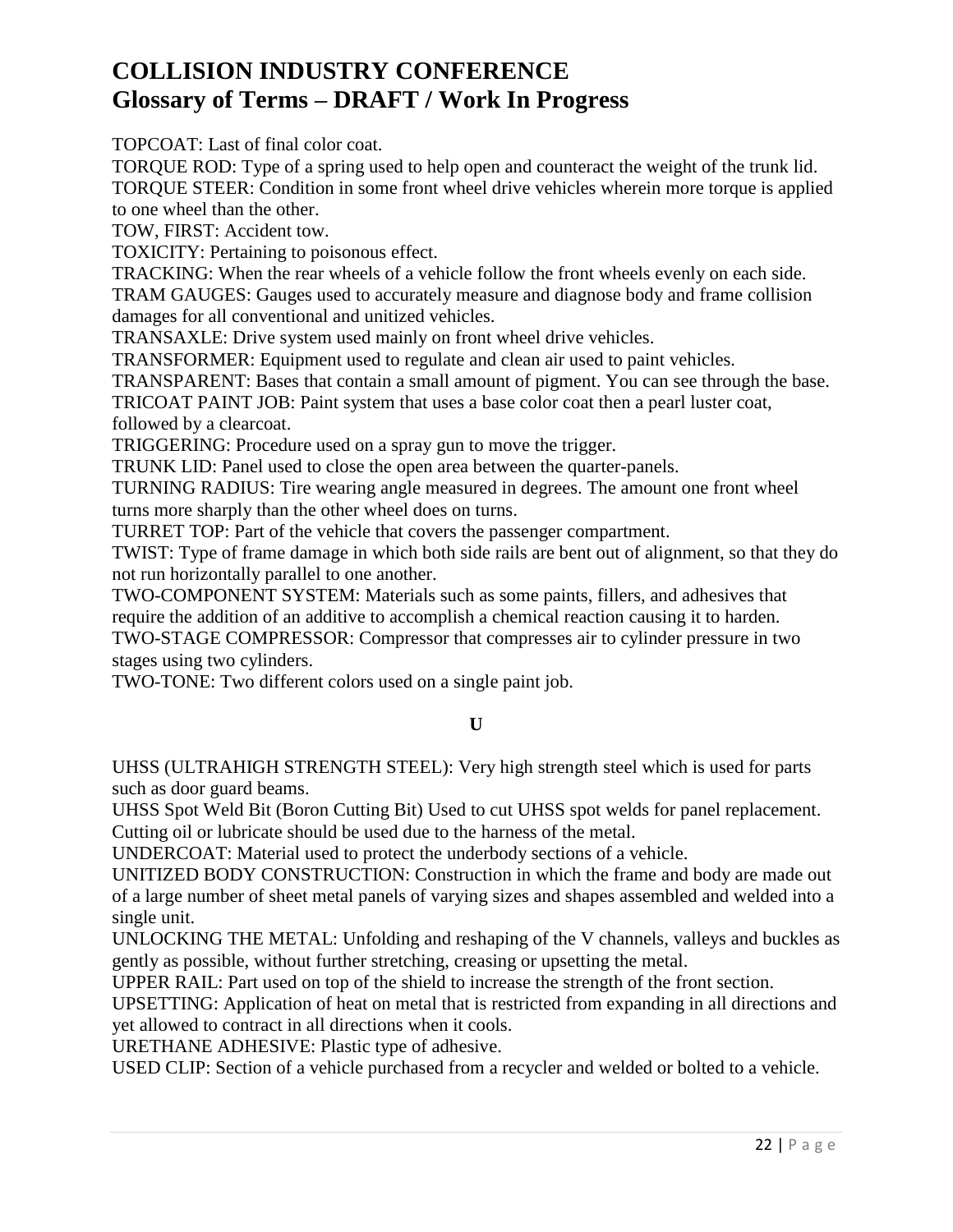#### **V**

VACUUM PUMP: Pump that creates a vacuum condition, such as on air conditioning systems. VANDALIZED: Intentional damage to a vehicle.

VAPORIZATION: Process of solvent evaporation.

VEHICLE: Liquid portion of a paint.

VINYL COATED FABRIC: Fabric coated with vinyl material.

VINYL GUARD: Vinyl paint applied to the lower portion of an automobile to protect it from stone bruises.

VINYL-CLAD URETHANE FOAM: Combinations of these materials used as padding on such items as the crash pad on a dash.

VISCOSITY: Thickness of a fluid; resistance to flow.

VOLATILE: Capable of evaporating easily; an area that readily vaporizes

VOLTMETER: Electronic meter used to measure voltage.

#### **W**

WADDLE: Condition caused by some defective radial tires which cause the vehicle to have sideways back and forth motion due to broken or defective belts.

WATER SPOTTING: Condition caused by water evaporating on a paint film before it is thoroughly dry resulting in a dulling of the gloss in spots.

WEATHERING: Change or failure in paint caused by exposure to the weather.

WELDING: Process of joining two pieces of metal to form a single piece of metal.

WET SANDING: Procedure of sanding paint film with sandpaper and water.

WET SPOTS: Discoloration caused where the paint fails to dry and adhere uniformly; caused by grease or finger marks usually.

WHEEL ALIGNMENT: Procedure of aligning wheels to the manufacturer's specifications. WHEEL BALANCING: Proper distribution of weight around a tire and wheel assembly to counteract centrifugal forces acting upon the heavy areas in order to maintain a true running wheel perpendicular to its rotating axis.

WHEELHOUSES: Deep curved panels that form the compartments in which the wheels rotate. They are generally bolted to the front fenders and spot welded to the rear quarter panels.

WINDSHIELD: Glass installed on the front of a vehicle to protect the occupants from the elements.

WINDSHIELD HEADER BAR: Reinforcement by which the windshield is supported and to which the roof panel is welded.

WOODGRAIN TRANSFER: Plastic film that has adhesive on one side and a wood grain effect printed on the other side, applied to some motor vehicles.

WORK HARDENING: Process of metal being made harder by rolling or hammering the material.

WRINKLING: Term used when a paint film buckles at its surface causing a shriveled appearance.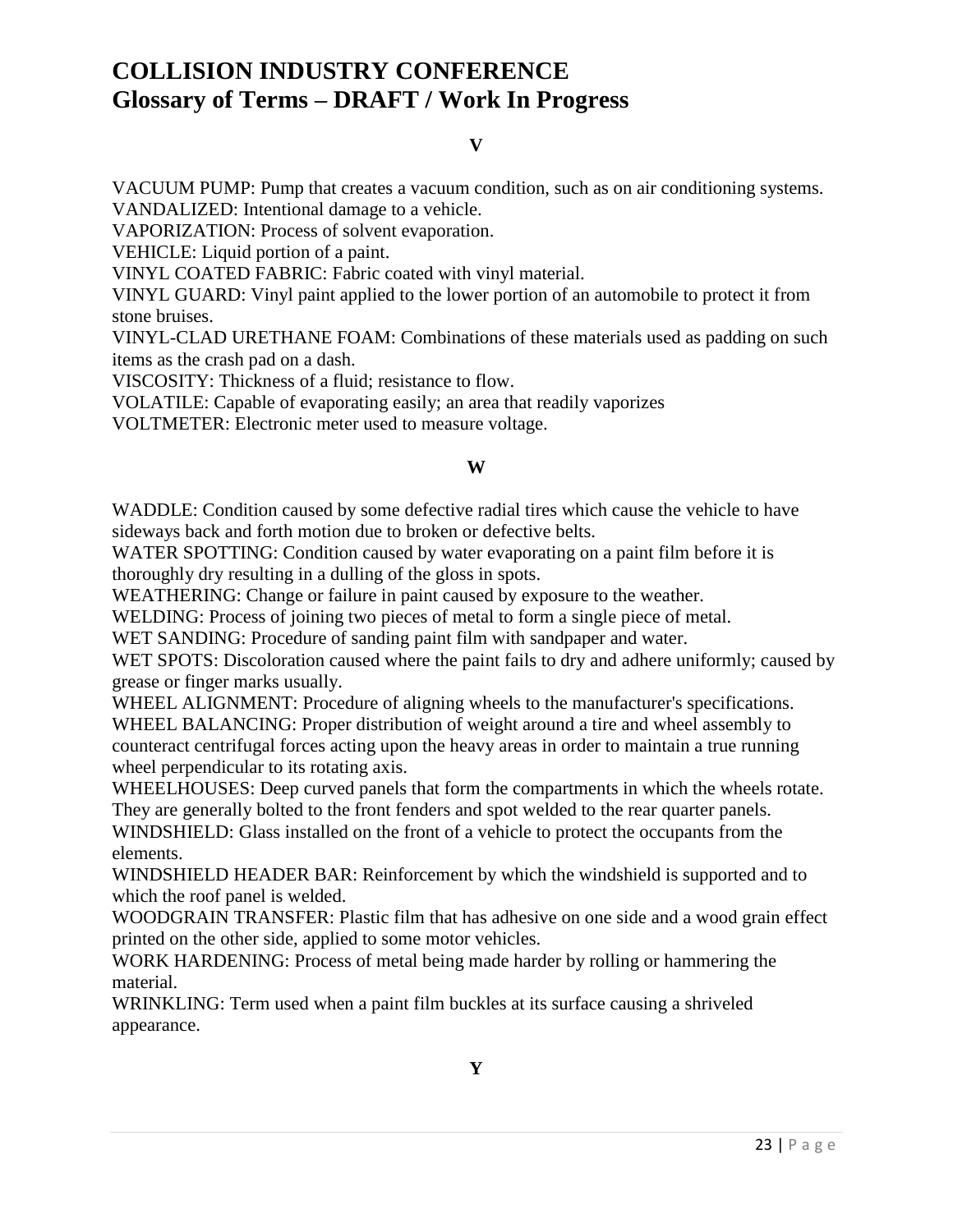YIELD STRENGTH: Resistance a particular type of material possesses to permanent stretching.

**Z**

ZIRCONIA: Very rugged synthetic abrasive that is used mainly for rough cutting. ZONE SYSTEM: Method of using a series of zones to enable writing an accurate estimate.

#### **General Automotive Part Definitions:**

#### OEM

O. E. M.: Original equipment manufacturer. Usually refers to replacement parts for a vehicle that were made by the same manufacturer as the car, (and purchased thru the OEM distribution system) rather than replacement parts made by a different manufacturer.

- Dealer OEM: New, undamaged, never used parts manufactured directly by the OEM or their approved designee distributed thru the OEM dealership network.
- Alternative Channel OEM:
- New, undamaged, never used parts manufactured directly by the OEM or their approved designee distributed independent of the dealership network.
- Surplus OEM: New undamaged, never used parts manufactured directly by the OEM or their approved designee distributed either thru the OEM dealership network or independently.

Non-OEM Aftermarket

- Certified Aftermarket: New, undamaged, never used parts manufactured other than by the OEM or their approved designee and recognized by an industry accepted certification entity, i.e., CAPA or NSF.
- Non-Certified Aftermarket: New, undamaged, never used parts manufactured other than by the OEM or their approved designee and not recognized by an industry accepted certification entity, i.e., CAPA or NSF.

### Used

- Recycled OEM: previously used OEM manufactured parts taken from a salvage vehicle or another vehicle. Condition should be described using ARA accepted damage and location codes.
- Recycled Aftermarket Certified: Previously used Aftermarket Certified parts taken from a salvage vehicle or another vehicle. Condition should be described using ARA accepted damage and location codes.
- Recycled Aftermarket Non-Certified: Previously used Aftermarket Non-Certified parts taken from a salvage vehicle or another vehicle. Condition should be described using ARA accepted damage and location codes.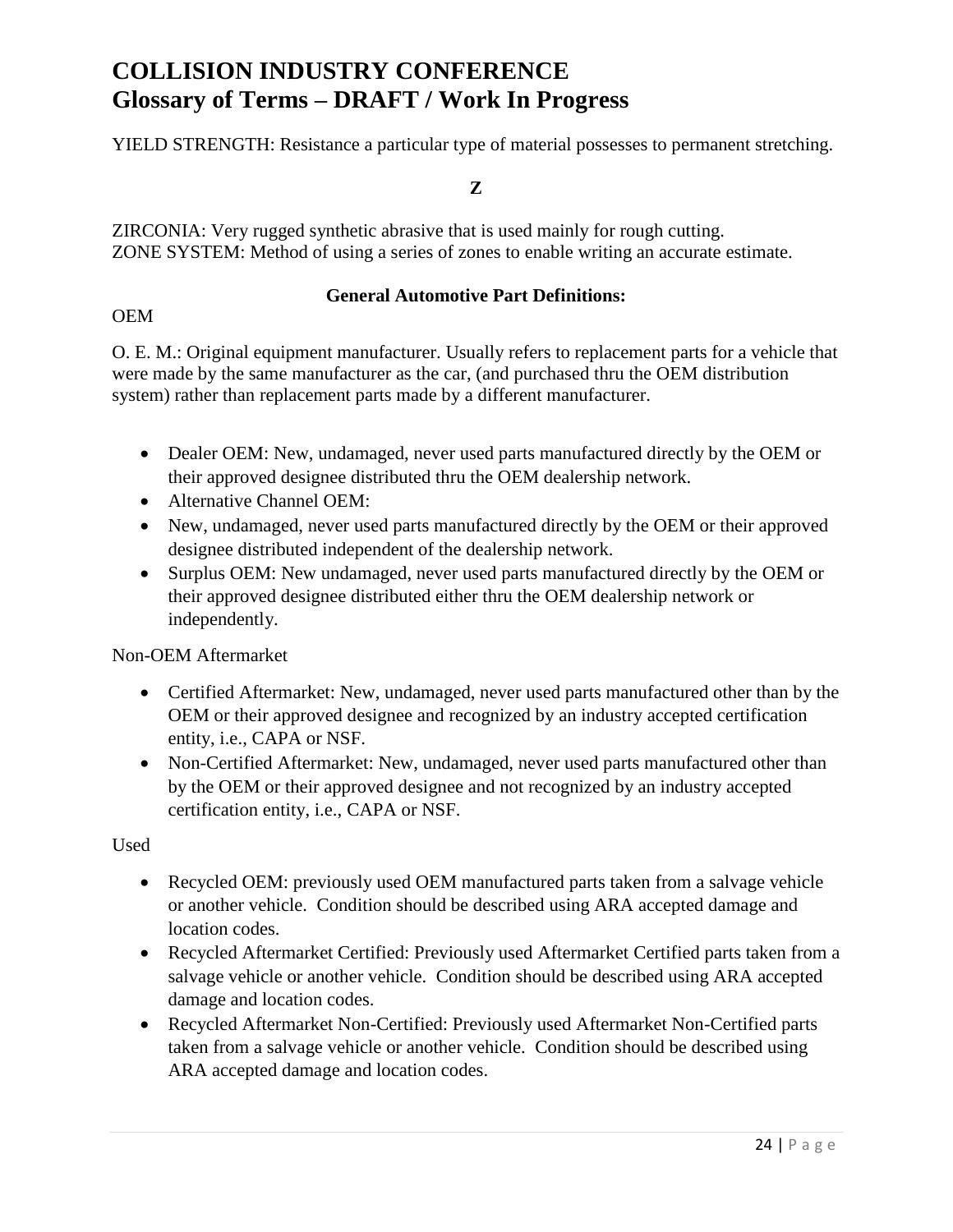- OEM Blemished: Scarred or damaged OEM manufactured parts no longer to be considered new. Condition should be described using ARA accepted damage and location codes.
- OEM Take Off: Previously used OEM parts removed from a never sold OEM manufactured vehicle no longer to be considered new. Condition should be described using ARA accepted damage and location codes.

Rebuilt/Reconditioned: A used part that has been restored to OE standards and condition typically sold on an exchange (core) basis.

OPT OEM (Optional OEM) or ALT OEM (Alternative OEM): New OEM parts that may or may not be procured through alternate sources other than the OEM Dealer or parts distributor. OPT OEM or ALT OEM parts may reflect some specific, special, or unique pricing or discount. These parts may include assemblies.

ECONOMY PART: Any new vehicle part of accessory that is purchased from a source other than the OEM parts distribution network *also described as Aftermarket or Non-OEM.*

### **\*The subset of terms below are terms identified by California legislative/regulatory resources.**

- \*OEM: New replacement parts manufactured by or for the vehicle's Original Manufacturer and obtained through the OEM's authorized parts distribution system. Carries OEM warranty.
- \*Non-OEM Aftermarket: New replacement parts obtained through non- OEM authorized parts distribution system. These parts may be of OEM or non-OEM manufacture. Does not carry OEM warranty.
- \* USED: Parts previously installed and used on another vehicle. Typically assumed to be of OE manufacture.
- \*REBUILT: A used part that has been restored to OE standards and condition. Typically sold on an exchange (core) basis.
- \*RECONDITIONED: At part removed from a customer's vehicle, restored to original specifications and condition, and reinstalled on the vehicle

### **Frame/Unibody/Structural Terms**

### **A**

ACCESS OPENING: The process of cutting an opening or hole in the back side of a panel or rail to gain access to a buckle or deformation in the metal for repair purposes.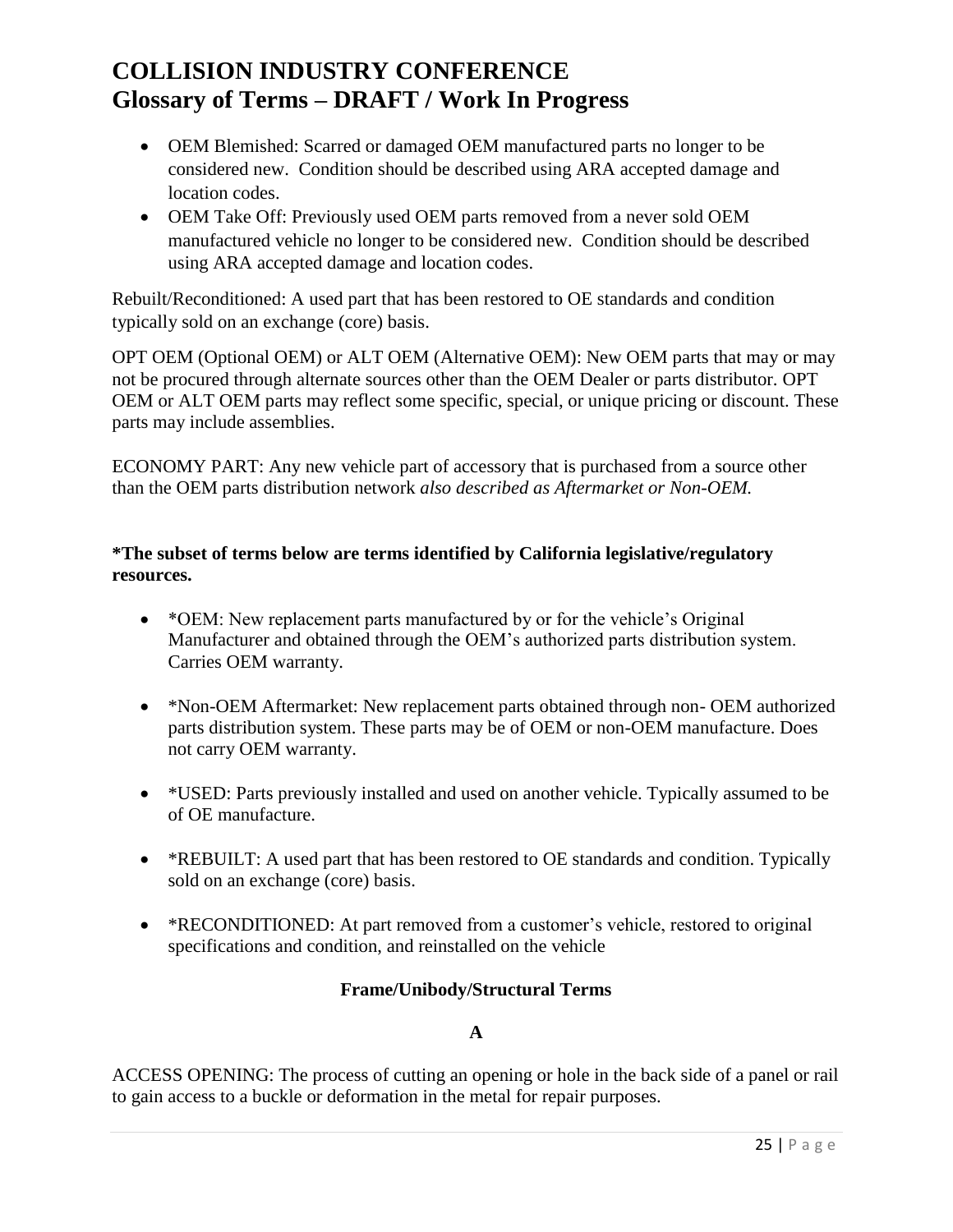ANALYZE REPAIR PROCEDURES: The process of using the information from the measurements obtained as well as the information from a visual inspection to formulate a repair plan in which the structural integrity will be restored to the vehicle.

**B**

BEND: Damage to a frame rail or structural component in which the component is out of correct dimensional specification but is not severely weakened. The damage to a component has no sharp edges on the damage and forms a smooth transition from the undamaged area to the damaged area. A bend can normally be repaired without any permanent deformation to the metal. BODY TWIST: A condition to a unibody in which the datum plane of the vehicle is out of specifications from side to side and front to rear. An example of this type of damage is if a vehicle is high in the left front, low in the right rear and the rocker panels are not parallel to each other.

BUCKLE: A condition to a frame rail, reinforcement or apron from which a visible compression from stress is evident.

**C**

CENTERLINE BOW: A condition in which the center section is out of tolerance to the vehicle center line. It is normally due to a hard impact to the side of the vehicle. This condition has often been referred to as banana.

CONTROLLED DIMENSIONING: The process of aligning a suspension mounting point, arm or other control point or bracket which may not be a part of the actual frame rail but is crucial to proper wheel or body alignment.

COSMETIC RESTORATION: The process of restoring the factory appearance to a repaired rail, apron, pillar, rocker panel or other structural component. Also is used to describe the repairs to a spliced rail or component that hide the splice or seam to return the component to a factory type appearance.

#### **D**

DIAGNOSE DAMAGE: The process of actually measuring the control points of a damaged vehicle and determining which ones are not dimensionally correct.

DIAMOND: Frame misalignment resulting from a heavy impact on the corner of either side rail of the frame that is sufficient to push the side rail back. As a result the cross members are pushed out of a right angle with the side rail.

DIMENSIONAL PULL FOR STRUCTURAL REPLACEMENT: The dimensional correction to a structural member prior to the replacement of that member. It has sometimes been referred to as a pre-pull or pull prior to replacement.

DIRECT SECONDARY DAMAGE: A condition to a firewall, floor pan or other similar component in which the component is pushed back due to an impact to a frame rail or apron. The damage is a result of the impact to another component that was directly hit in the collision. This type of damage generally occurs to parts that are welded or joined to the parts receiving the primary impact of a collision.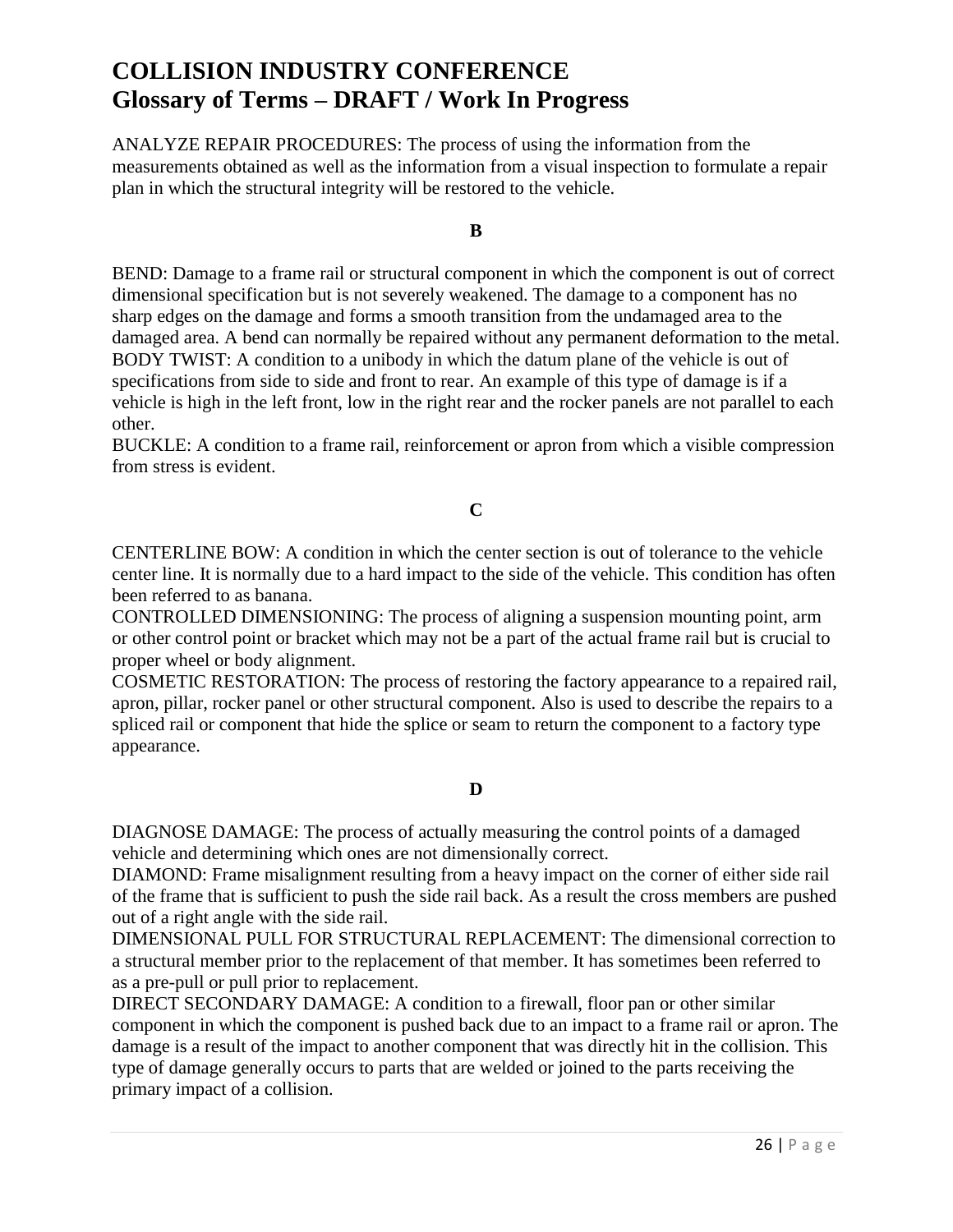#### **I**

INDIRECT SECONDARY INERTIAL DAMAGE: The damage to the opposite end of a vehicle from which the primary damage occurred. It is caused by the inertia forces present during a collision. An example of this type of damage is if the rear end of a car is out of dimensional tolerance as the result of a front end impact. This type of damage has often been referred to as Kick Up or Kick Down. It can also be used to describe the cause of damage to mechanical components such as motor mounts or front suspension as the result of a rear end collision.

### **K**

KINK: A condition to a structural component in which the metal is folded back against itself through direct impact or through compression of the component. The metal is severely weakened and if repairs are attempted much of the strength of the component will be lost. This type of damage normally requires the component to be replaced if proper strength and crushability are to be maintained in the component.

#### **M**

MINIMUM OVERLAP SECTIONED PART: The process of sectioning a structural panel such as rocker panel, pillar or frame rail using Tech-Cor's recommended repair procedures in which the panels are slightly overlapped and welded.

#### **P**

PILLAR OR PANEL FORWARD/BACK: A condition in which a structural member such as a hinge pillar is out of tolerance to the length dimensions.

PILLAR OR PANEL HIGH/LOW: A condition in which a structural component such as a hinge pillar or rocker panel is out of tolerance to the datum line of the vehicle.

PILLAR OR PANEL IN/OUT: A condition in which a structural component such as a rocker panel or hinge pillar is out of dimensional tolerance to the vehicle centerline.

PILLAR TWIST: A condition in which a hinge pillar is out of square from the inner pillar to the outer pillar. The pillar rolled from forces applied to the hinges or outer panels.

PULL FOR ACCESS: The process of using some type of pulling equipment to pull a damaged part of a vehicle out so repairs can be performed to the vehicle by allowing access to the necessary parts to perform repairs. An example of this may be if a fender has jammed a hood shut, the fender will need to be pulled prior to being able to open the hood.

#### **R**

RAIL HIGH/RAIL LOW: A condition to a frame rail, apron or reinforcement in which the dimension from the datum line to the measuring point is out of specification. This condition has sometimes been referred to as sag.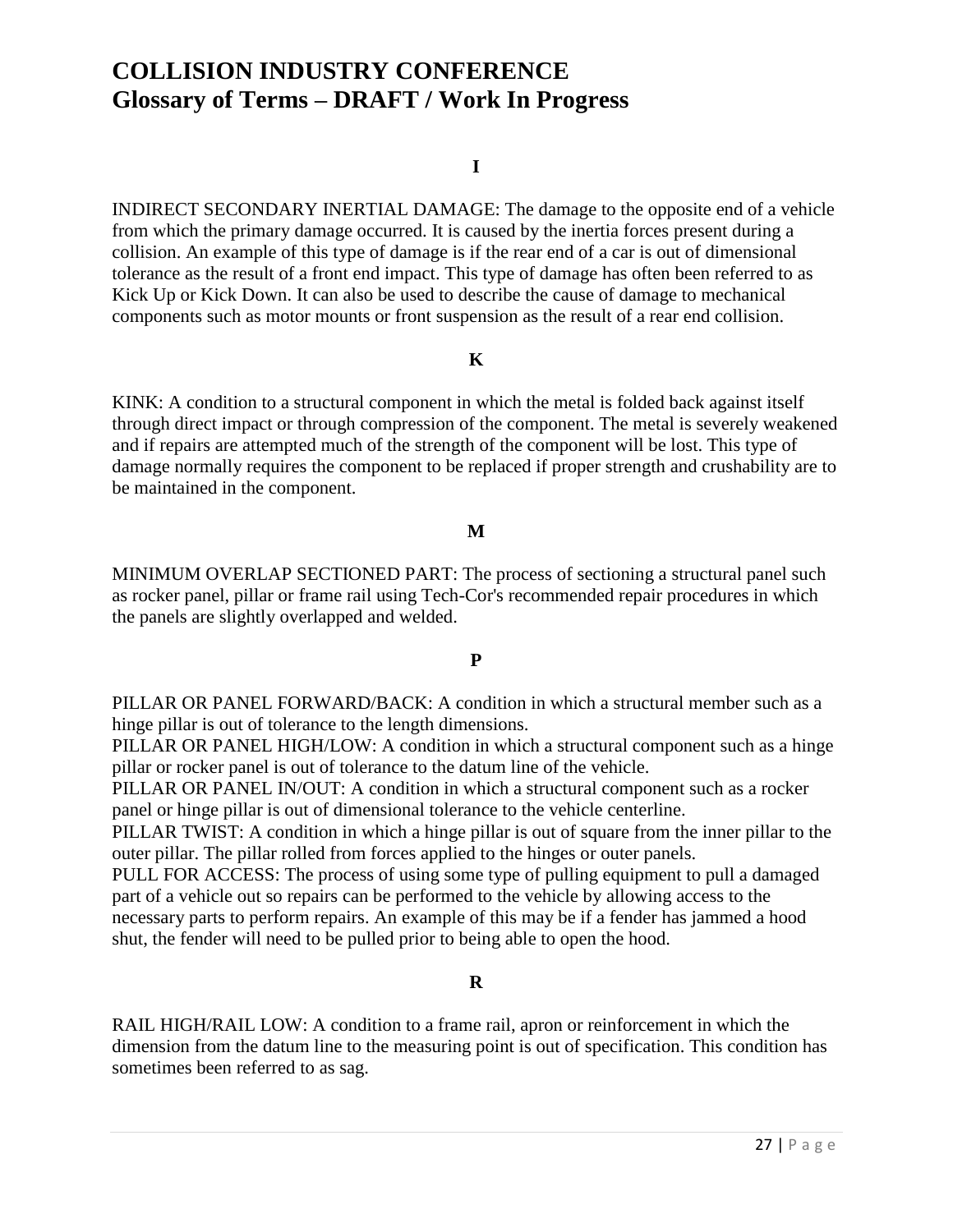RAIL SHORT: A condition to a frame rail, apron or upper reinforcement in which the dimensions of the vehicle are out of specification from front to rear of the vehicle. This condition has sometimes been referred to as collapse, mash and crush.

RESTORE CORROSION PROTECTION: The process of preparing and applying corrosion resistant materials in accordance with ICAR's recommended procedures.

RUSTPROOFING: The application of an aftermarket rust inhibitor, applied by someone other than the automobile manufacturer, such as the dealer or other vendor.

### **S**

SETUP: The process of mounting or attaching a vehicle to a pulling system.

SIDESWAY: A condition to a frame rail, upper apron or apron reinforcement in which the dimensions from the vehicle centerline are out of specification on one or both sides.

SLEEVE SECTION: The process of a partial structural member replacement using the ICAR process of building and installing a sleeve at a non-factory seam of the sectioned component. The process calls for removing a portion of the same or like part and fabricate the metal as a backing to create a joint. Fit up and tight tolerances is critical.

SQUARE AND FIT: The process of fitting an opening for proper body alignment such as a door, windshield, deck lid or hood opening.

SUPPORT FOR STRUCTURAL REPLACEMENT: The process of supporting a vehicle in the correct dimensional tolerance while crucial structural components are being replaced. This includes parts such as inner and outer rocker panels, uniside assemblies or other major components in which the car will lose its rigidity and tend to flex during the repair process.

### **U**

UNDERCOAT: The process of spraying a tar or rubber based material on the underside of a vehicle.

This may be done for road noise suppression and/or as part of the factory corrosion protection or as part of an aftermarket rustproofing process.

### **Glossary of Terms for Automotive Scanning Diagnostics, Calibration and Programming**

### (ADAS) ADVANCE DRIVER ASSISTANCE SYSTEMS

This term is used to describe the many systems and emerging technologies present in the latest model vehicles and has existed in some vehicles as early as 2006. Systems include; Lidar, Radar, sonar, object detection, keep lane assist, blind spot detection, thermal imaging (night vision), brake assist, active cruise control, active lighting etc. these systems use an array of sensors and cameras that require calibrations to operate properly. Some of these systems require targeting set up or road testing procedures for calibrations. Each system and manufacturer has specific procedures for calibrations. Refer to OEM service information for targeting and calibration procedures.

### AFTERMARKET SCAN TOOL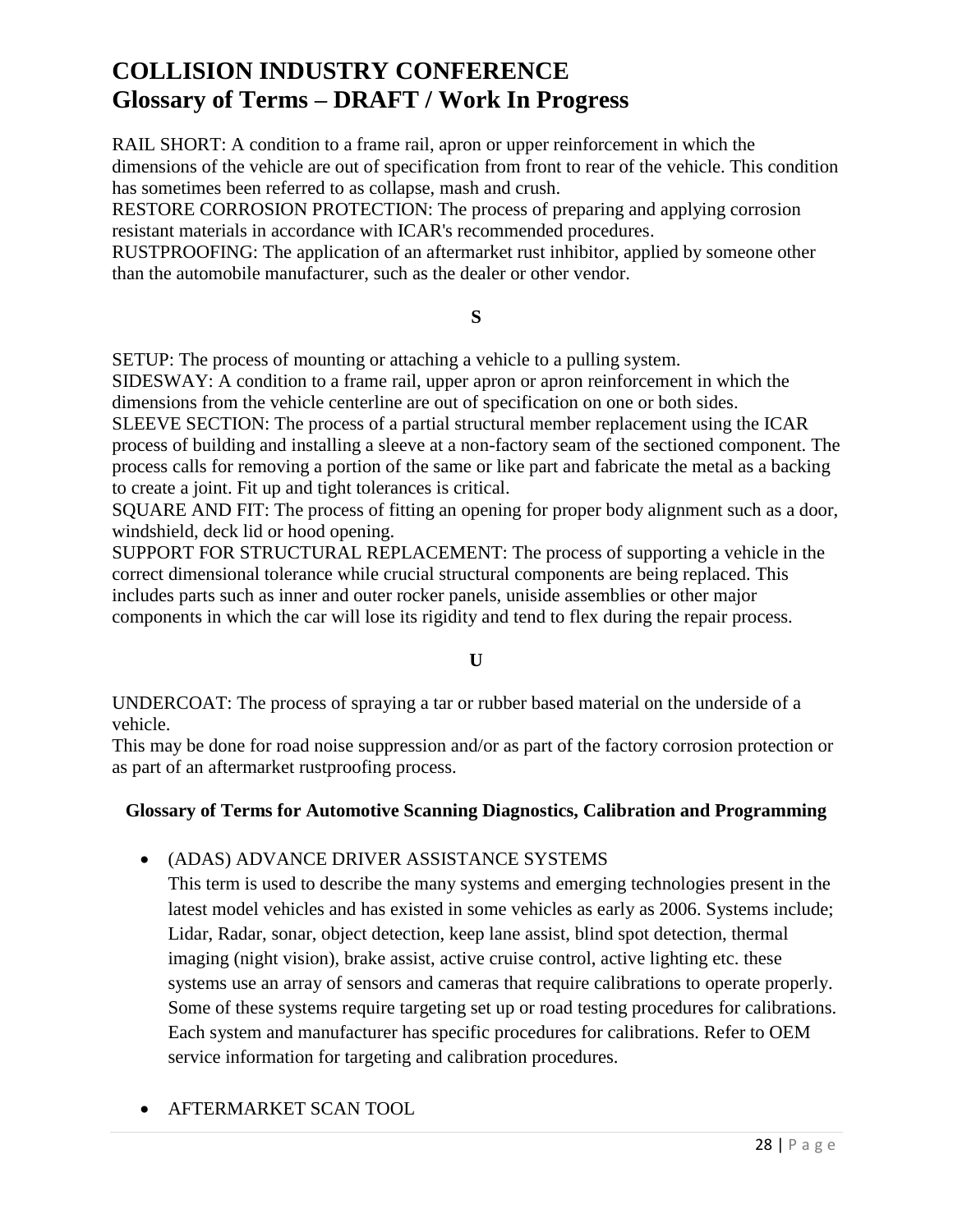A scan tool that is developed and marketed outside of OEM dealer sources. Aftermarket scan tools can vary from basic to highly complex and specialized. Scan tools functionality is dependent on the software packages developed and purchased for the tool. Some aftermarket scan tools contain advanced procedures and functions for performing advanced engine and emission diagnosis.

## APPLICATION BASED SCAN TOOL (SOFTWARE WITH COMMUNICATION INTERFACE)

This is a laptop, PC, or tablet based software package that utilizes the computing resources of the device and is connected to a vehicle via a USB, Blue-Tooth, Wi-Fi, interface (API) (VCI) to a vehicle diagnostic connector. Both OEM and aftermarket scan tools are available in this configuration. Functionality is dependent on the vehicle software level of the application.

### BATTERY SUPPORT

A suitable battery charger, battery voltage maintainer or a fully charged jump box connected to the vehicle while in KOEO mode and is especially critical during programming routines. Important to prevent vehicle voltage levels from falling below normal levels. If normal levels are not maintained diagnostic results are no longer relevant and programming can fail. A special battery maintainer with a "programming" setting is the best tool for this, especially for programming and/or long scanning operations. This tool allows you to maintain a voltage level even under moderate loads with the key on almost indefinitely. A standard charger can introduce voltage fluctuations or over voltage conditions that will interrupt programming or skew diagnostic results. A Jump box provides a nice even voltage level for a longer period than the vehicle battery alone, but it will begin to drop as its charge is depleted. This is a usable method as long as extended programming sessions do not overrun the stored jump box capacity. Note: Refer to Service manual for Hybrid and electric vehicle procedures on battery support.

## CAN (CONTROLLED AREA NETWORK) AKA (ISO 14229-1 UNIFIED DIAGNOSTIC SERVICES ON CAN)

CAN is a vehicle communication protocol that has been replacing older protocols on vehicles for diagnostics and module to module communications since 2003 in vehicles. CAN wiring is primarily a 2-wire communication network connecting modules and a diagnostic connection for a scan tool. As of 2008 all vehicles sold in the US are required to implement CAN as one of their signaling protocols. Today there can be 1 to 4 CAN networks on a vehicle for electronics and diagnostic functions. These include High speed CAN, Medium Speed CAN, Low Speed CAN and Single Wire Can.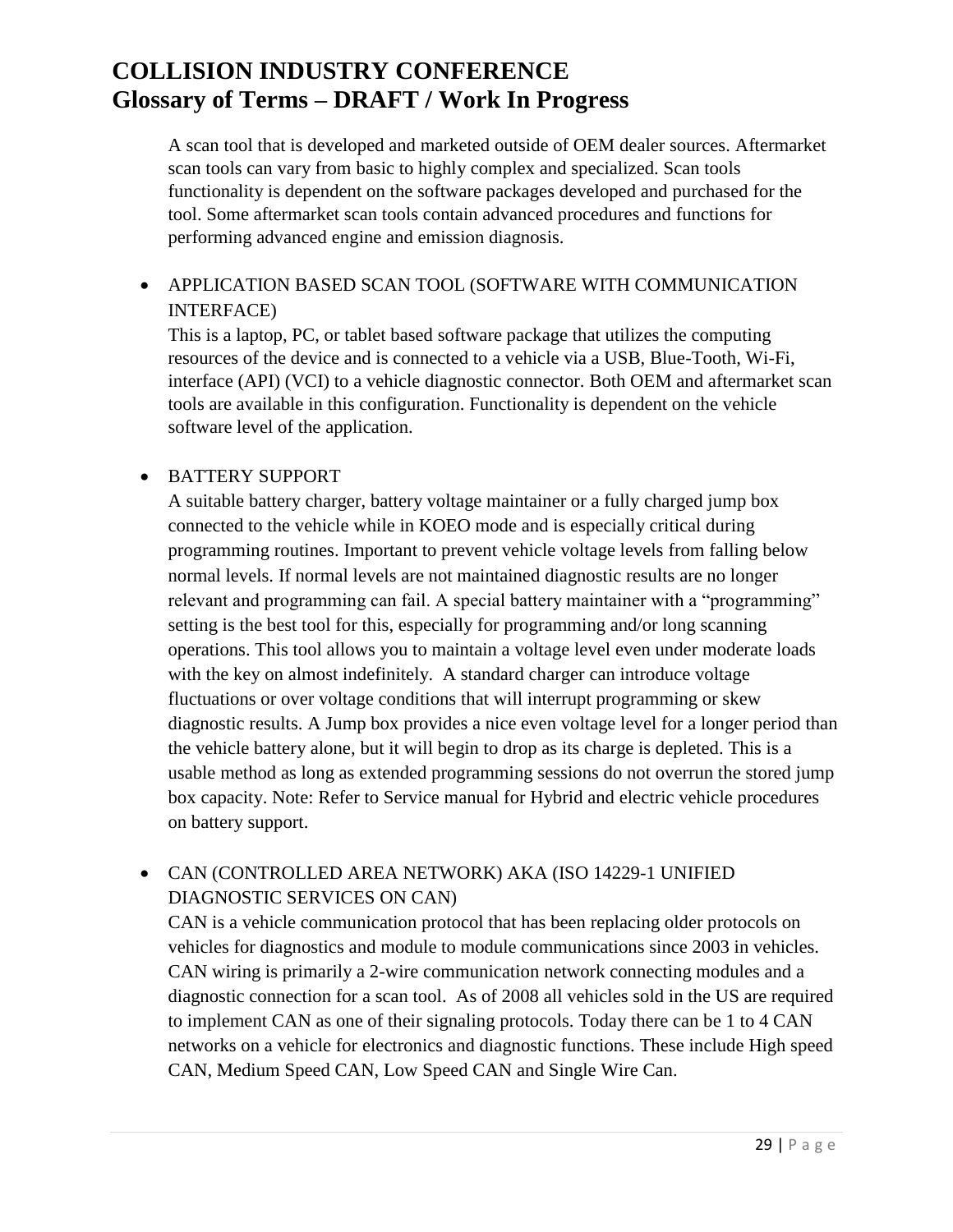### CALIBRATE/INITIALIZATION

Calibrating aka Initialization is not programming. It is the process of putting a module into "learn Mode" with predetermined standard set points. Like setting your bathroom scale to "0" before you weigh yourself. Calibrations need to be done whether a module was replaced or not, and if there was a deployment or not. Calibrations are done with a compatible scan tool. All codes and faults must be cleared and confirmed repaired before a calibration is complete. If a module was replaced, module programming may need to be done first. Some examples of this are passenger seat, brake pedal position, steering angle or ADAS calibrations.

### • CODING

This is similar to calibration or module set up, but not as detailed as programming. Coding is something that must be entered into modules using a compatible scan tool when a component or module has been replaced or the system reset (Conditional amongst manufacturers). When a vehicle is scanned before collision repairs, existing coding values can be obtained and recorded for re-entry after vehicle repairs. When the vehicle is completed and codes cleared, the module may not recognize replaced or disconnected components that occur during the repair. When this happens the "code" values must be re-entered into the module. If the coding values have not been recorded from the original module, they will have to be obtained from the manufacturer?. This can be time consuming to obtain at times so it is important to record these values before repairs are made.

### CONDITIONAL MONITORING

This describes a type of diagnostic code setting that requires a road test. (this type of monitoring happens for permanent and pending codes) Certain conditions must be met for the module to run a system function check. Some of these types of DTCs require multiple road tests to set.

### CONTINUOUS MONITORING

This is a diagnostic trouble code self-check description. Some circuits and conditions are continuously monitored. Which means a code can be set if a fault is present at any time the key is on or engine running. Many of these codes can be checked for a re-occurrence from a simple key cycle.

### CYBER FINGERPRINT

Diagnostic Trouble Codes resulting from or created during the normal course of performing the required repair operations. During the repair process disconnection of sensors, lights, modules, wiring and other related diagnostic/electronic/and computer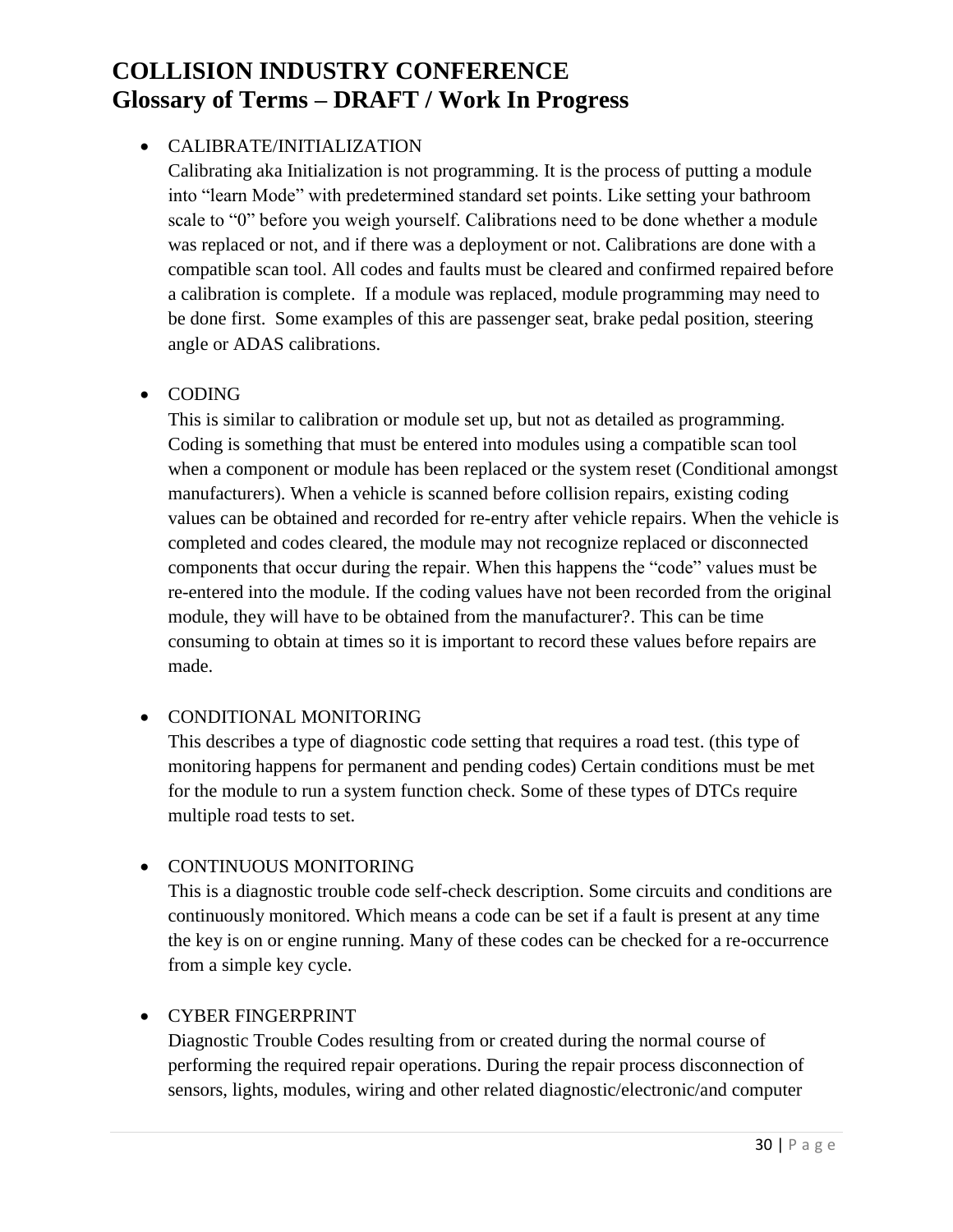related parts including the disconnection of the battery trigger multiple diagnostic faults codes. These codes create a shop cyber fingerprint which can provide a virtual roadmap of the repairs performed on the vehicle.

### DATA LINK CONNECTOR (DLC) AKA OBDII CONNECTOR

This is the point of connection for a scan tool to access vehicle data. A 16-pin connector with pins arranged in two rows of 8, numbered 1 to 8 and 9 to 16. The DLC is D-shaped, and is located within a mandated distance from the driver's steering wheel, usually located just beneath the knee bolster, or in the dash panel area. Some vehicles have an access door or cover over the connector. Some vehicles have a second connector for systems that are proprietary to manufactures or that are non-emissions related. These are usually found on pre-2004 vehicles. And are more prevalent amongst European vehicles.

### DIAGNOSTIC TROUBLE CODE (DTC)

These are obtained during a vehicle scan. DTCs are specific to module functions and outputs. A diagnostic trouble code does not indicate a specific component has failed, but that there is trouble within the component or its particular electrical circuit. Some trouble codes indicate a certain calibration has not been performed and some trouble codes indicate a malfunction. All trouble codes should be cleared from the vehicle and a road test completed before delivery back to a vehicle owner. Codes may not clear indicating additional diagnostic procedures and repairs are needed (see hard code). The absence of a malfunction indicator (dash warning light) is not a definite indication that no fault codes are present. It can only be confirmed by performing a scan with a compatible scan tool.

### • DRIVE CYCLE

A vehicle cycle to reproduce all driving scenarios. Some of those scenarios may include: Starting the vehicle, drive through all gears, obtain complete warm up to engine operating temperature, steering fully in both directions, stop, idle, and shut off. Many trouble codes and self-checks require a drive cycle before a fault can be detected and trigger or pass a DTC self-check. Consult the individual OEM procedures for complete drive cycle requirements.

### DYNAMIC CALIBRATION

This is a calibration procedure that requires a vehicle to be put into a learn state and then operated under specified conditions for a vehicle computer system to "learn conditions". When all of the conditions have been met the calibration is complete. Service information defines the requirements for each vehicle.

FAULT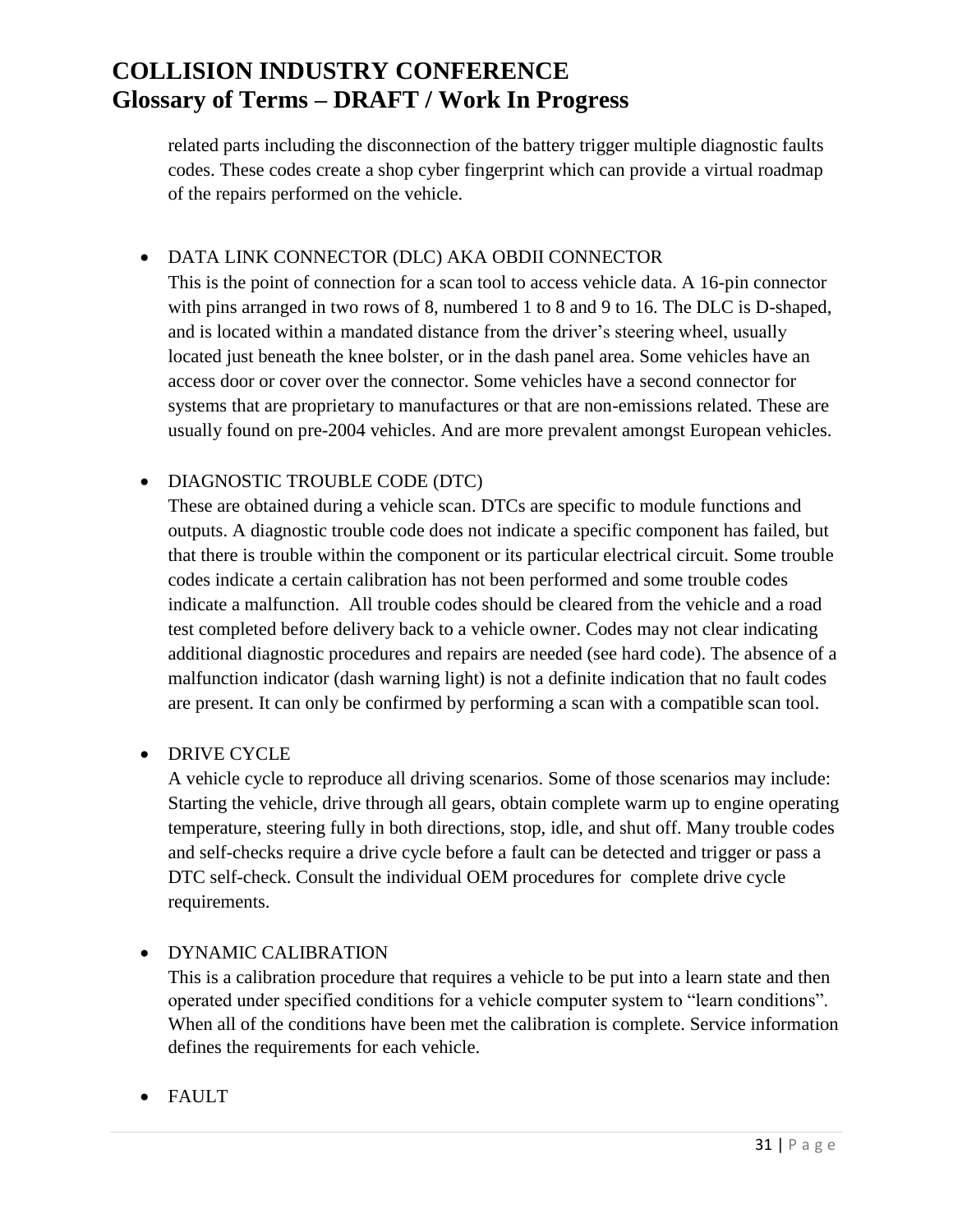This is used to describe something not working on the vehicle as designed. System and circuit faults that are monitored by the module will result in a diagnostic trouble code being set off as long as the fault being analyzed by the module programming is outside of the expected results. Faults that set trouble codes may or may not produce a symptom (something not working or working improperly or a dash warning light). Dash warning lights and the DTCs stored are symptoms indicating the actual fault.

FLASH

This is another term to describe programming. Flash and programming are used interchangeably. Sometimes used together "Flash Programming".

### FREEZE FRAME DATA (FAILURE RECORDS)

Freeze frame data is a requirement for emissions related codes in OBD2 standard. Technicians use this data to help determine the conditions of fault, and to help recreate the fault conditions if the fault is intermittent and not current. The amount and type of data stored is dependent on the programming manufactures supply for any given module. Some give very specific data such as time, mileage, speed, and inputs that were present at the time of fault, this varies significantly from vehicle to vehicle and module to module.

### • FUNCTION CHECK

This is a task to see if something works, checking operation of a component or system. Verifying a function works as expected. Part of a Quality control check.

### HAND HELD SCAN TOOL

A scan tool that is self-contained as a single unit. Includes built in software, vehicle communication interface, vehicle connection cables and user controls. Hand held scan tools capabilities can vary widely.

### HARD FAULT

This is a fault that is continuously monitored and is present at the current time of scan (code will not clear)

When a hard fault is encountered the fault must be located and repaired before the code can be cleared or any additional module set up, programming, calibrations etc. can be completed.

### HISTORY CODE

A fault code that is not current. This is a code that was set at some point and has passed the modules subsequent self-check. (condition is not current) history codes can be set due to marginal operation within certain parameters, intermittent conditions/faults or a fault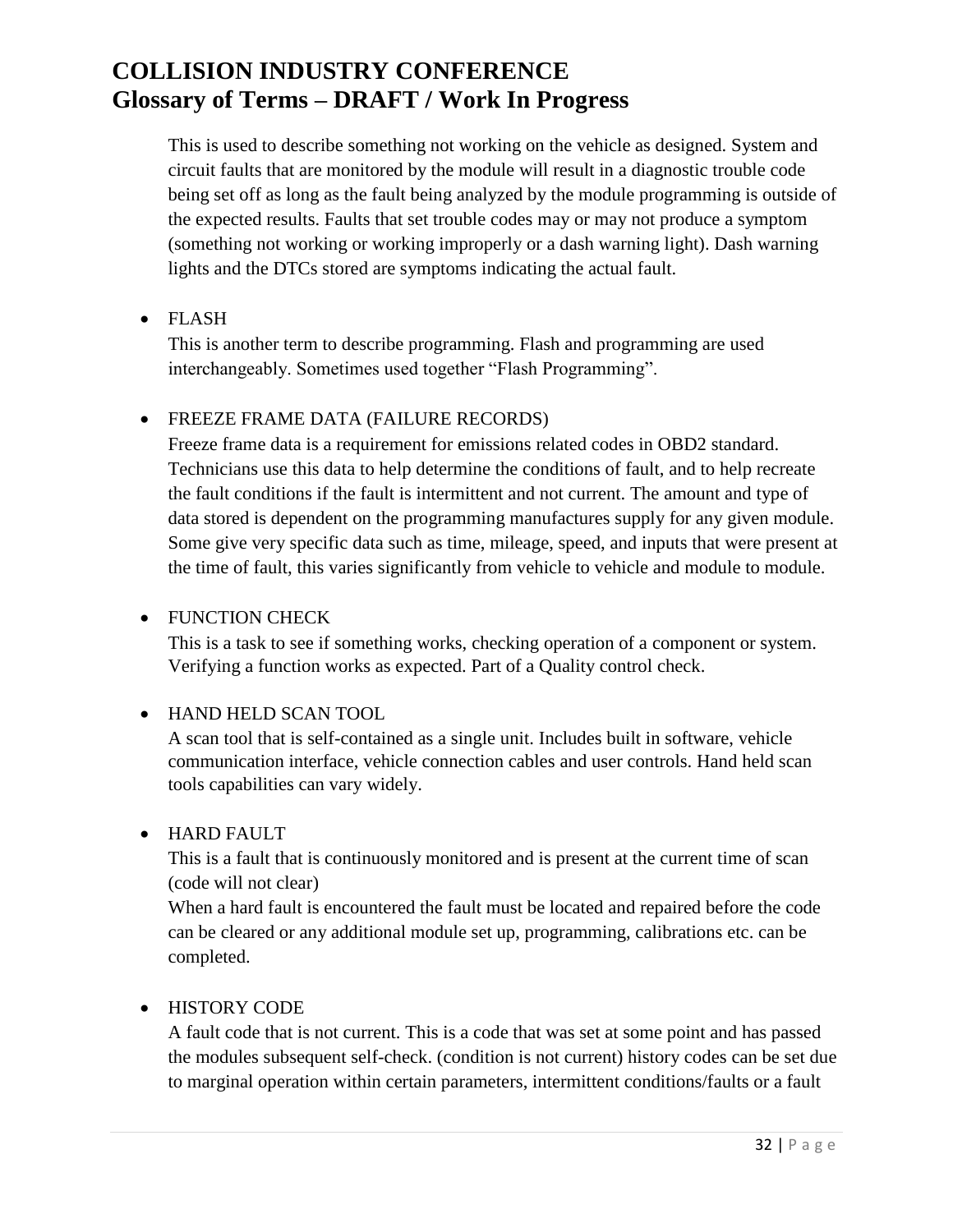that has been corrected but the code history has not been cleared. History codes may or may not include freeze frame or failure records associated with the code.

### • INTERMITTENT FAULT

This type of fault can be continuous monitored or conditionally monitored. The fault may be conditionally present or intermittently creating symptoms. Intermittent faults, if monitored, will store a failure code but might not turn on a malfunction indicator (dash warning light). These can be the most difficult faults to locate and correct.

### $\bullet$  J2534-1

J2534 is an interface standard designed by SAE (Society of Automotive Engineers) and mandated by the US EPA (Environmental Protection Agency) for vehicle ECU reprogramming. Its purpose is to create an API (Application Programming Interface) which would be adopted by all vehicle manufacturers, allowing the Independent Aftermarket (IAM) the ability to reprogram ECU's without the need for a special dealeronly tool.

### $-$  J2534-2

This is an extension of j2534-1, using the same vehicle communication standards as module programming and adds full functionality of OEM scan tool application software. Using this standard with OEM software is the same standard used by OEM franchised dealers. (can't make sense of the last part of sentence) See NASTF.org for more information on OEMs who are using this functionality for OEM scan tool software.

## KEY CYCLE

This is used to describe the vehicle going from "on" to "off" to "on".

### • KEY ON ENGINE OFF (KOEO)

 This would seem to be a pretty simple process but has become a bit more complex since keyless start and hybrid technology has been introduced to automobiles. This state powers the vehicle without the engine running and therefore runs the battery down quickly. When this mode is required for prolonged periods battery support is required.

- $\triangleright$  An older style "key type" ignition switch is straight forward. Turn the key to the run position without starting the vehicle.
- $\triangleright$  Keyless start systems, also known as push-button start, is a little different and it is easy to think you have the vehicle in the on position but it is actually in "accessory" mode. Over 90% of these achieve KOEO state by pushing the start button 2 times 1-2 seconds apart without pressing the brake pedal. Some push button start vehicles require pressing and holding the start button for 10-15 seconds without pressing the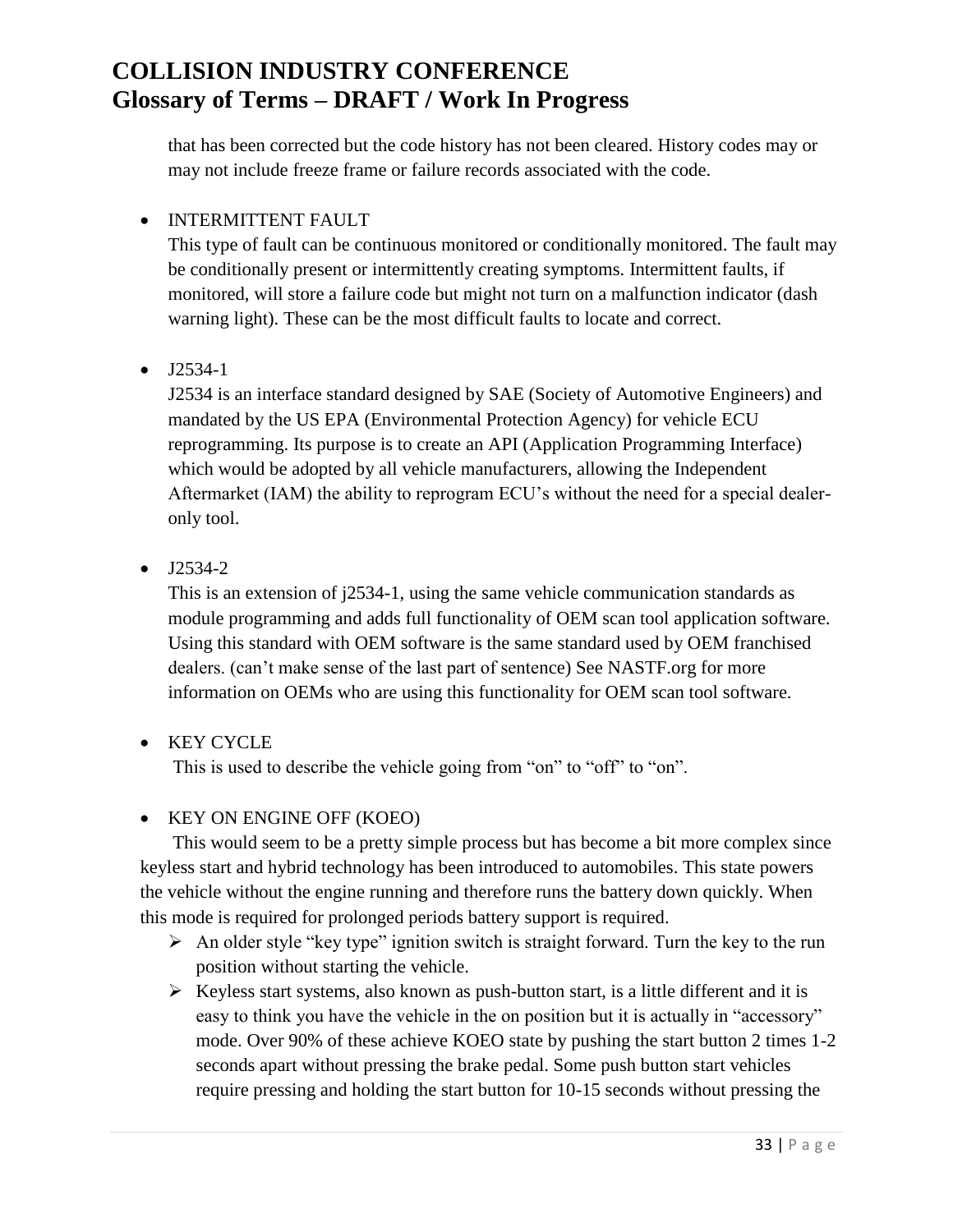brake pedal. \*(the key fob must be in the interior of the car) you can tell you reached this state by the behavior of the instrument cluster. Gauges and warning lights should sweep, warning indicators will bulb check. To turn the vehicle off press the start button one time. To start the vehicle, push the start button one time while depressing the brake pedal.

 Hybrids can vary, but for KOEO the vehicle must be in ready mode. This state can be accomplished the same way as push button start if the vehicle is equipped.

## • KEY ON ENGINE RUNNING (KOER) This is exactly what it states, the car is on with engine running or "ready" mode for hybrids.

### LATCHED CODE

This is a code that sets in an airbag module that cannot be cleared and requires replacement of the module. This type of code is dependent on the manufacturer of the vehicle and the severity of the deployment. A scan of the airbag system is necessary to determine if a code is latched within a module, whether or not a deployment occurred. To determine if a code is latched the vehicle must be scanned before airbag repairs are made, all codes stored must be recorded and deployed components identified. After this the" crash detected" or "deployment commanded" codes can be cleared by the scan tool. If they return, module replacement is necessary. If they do not return airbag system repairs can be made without replacement of the module.

### LIVE DATA

This is obtained during a scan using a compatible scan tool for the vehicle and system being scanned. Live data is actual sensor input values, circuit resistance values, and module output states that are displayed on the scan tool screen for the technician to interpret. Data that does not look normal or is out of range for the vehicle state warrants further investigation into the condition depending on the fault or malfunction that needs to be corrected.

### MALFUNCTION INDICATOR LAMPS (MIL) AKA WARNING LAMPS, WARNING MESSAGES

A MIL is any of the warning lamps included on a vehicles instrumentation. These include but are not limited to; Check Engine, Service Engine, Service Vehicle, Airbag, SIR, ABS, Stability, Tire Pressure, Oil, Coolant, etc. Not all lamps are directly controlled from the vehicle computer system but most are. Some malfunctions are displayed via a texted message center rather than by a specific MIL.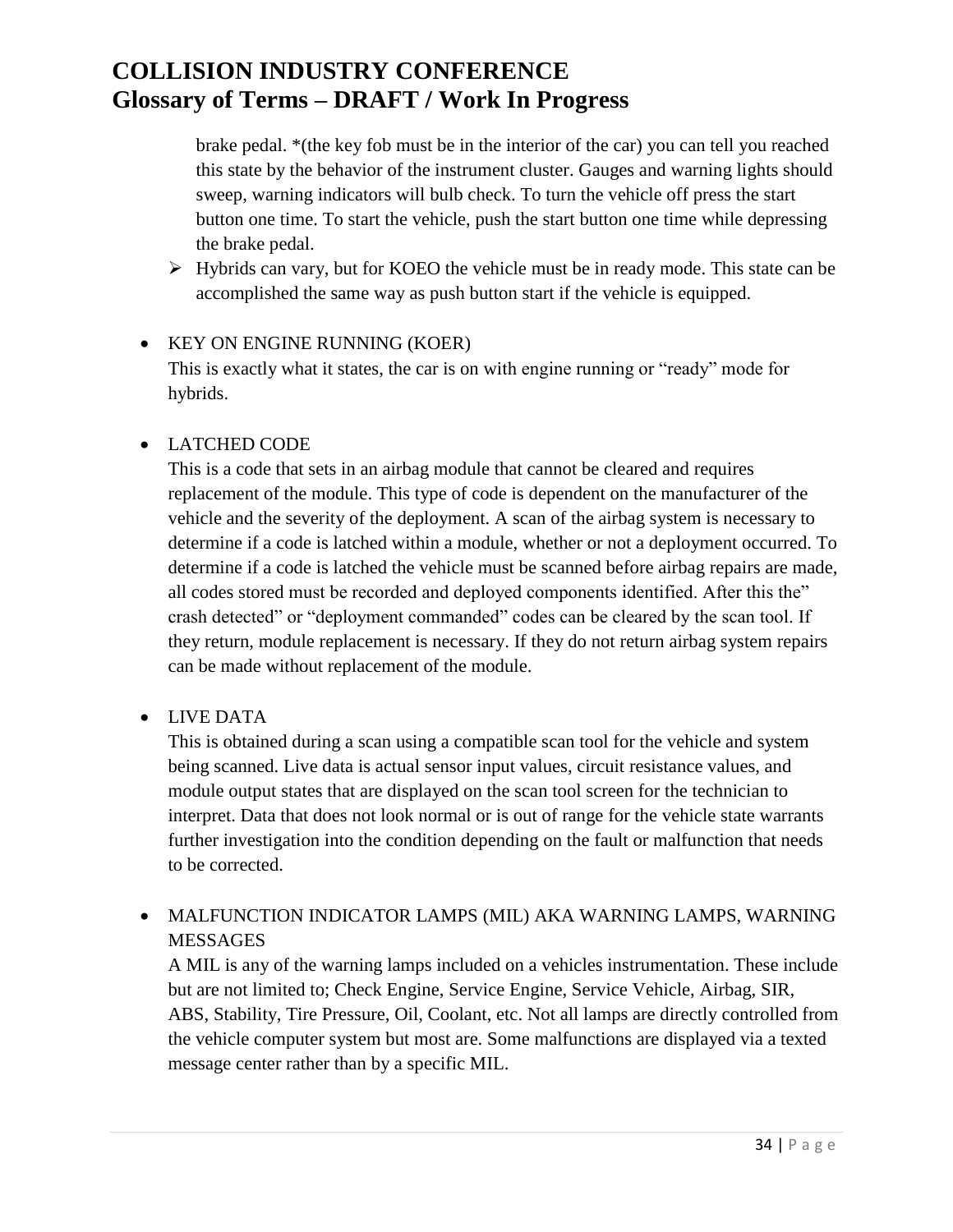### OBD2 SCAN TOOL

A scan tool that is equipped with only the basic emission controls capabilities. Anything beyond OBD2 spec is considered Enhanced (Proprietary) non-regulated data or advanced scan tool functions. Body controls, Airbags, Anti-lock brakes, Theft Deterrent, seat belt data, etc. are not included in this specification and are not OBD2.

### OEM SCAN TOOL

A scan tool or scan tool application (Program) that is designed and produced by an OEM for their vehicles.

### OUTPUT TEST

This is a bi-direction control from a scan tool to activate a component for diagnostic purposes or operational verifications, examples are commanding components such as headlamps, cooling fans, A/C compressors, wipers, door locks etc. to activate. This is a scan tools ability to take control of a vehicles functions while connected.

### • PENDING CODE

This is a code that has failed or marginally passed the vehicles built in test routines. The module will store the code in pending status until operational conditions are correct for the module to self-check the particular system the code is for. If this fails, the code will set as a current code. If it passes 2 or more consecutive self-tests the pending code will self-clear.

### PERMANENT CODE

Permanent codes were introduced in 2009. They are only associated to emission codes (OBD2 codes). They were introduced to have a 2-step process to clear. When these types of codes are cleared with a scan tool the code still reports buts changes to "permanent status" meaning a vehicle road test (drive cycle) to meet the operational requirements for the particular circuit/system to self-check and pass must take place before the code will be completely cleared. A permanent code does not mean there is current trouble, only that the system has not passed self-test. If the code fails self-test the code will change state from permanent to current.

## PIN-POINT DIAGNOSTICS (ON-VEHICLE TESTING)

Procedures needed after trouble areas from scan data are identified, includes close visual inspections, circuit testing wiring repairs, and electrical tests with voltmeters or test lamps. Additional diagnostic and electrical testing skills following service information test procedures must be followed.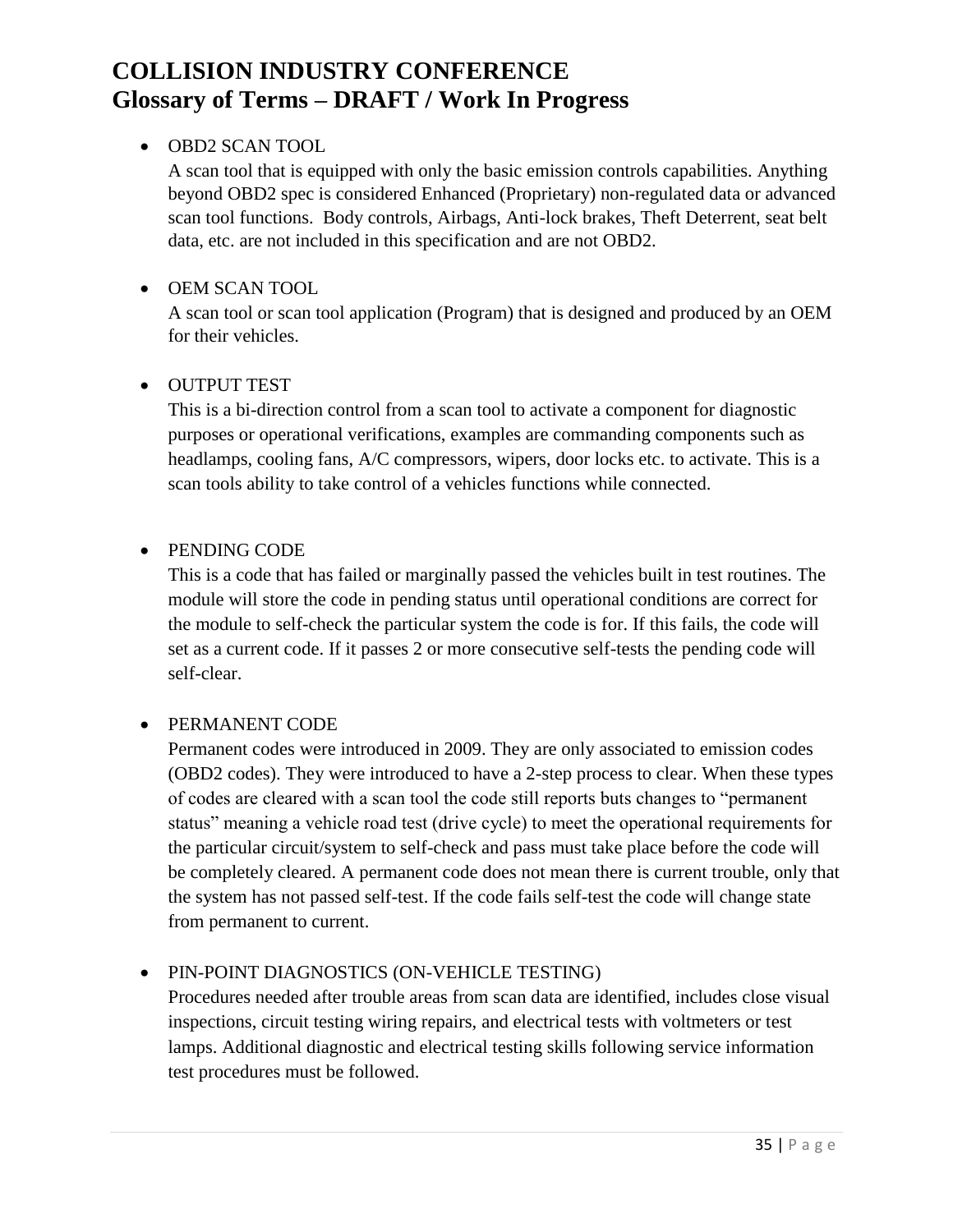### PRE SCAN (PRE-REPAIR SCAN) (QUICK SCAN) (INSPECTION SCAN)

Performed before repairs, part of repair planning or blue printing, Purpose is to identify areas of concern within the vehicles computer networks, components and safety systems. Includes defining and assessing relationship of faults to vehicle damage, review of service information and diagnostic or repair procedures related to faults and data recovered from scan data. All diagnostic data must be documented at this time.

### POST SCAN (POST REPAIR SCAN) (COMPLETION SCAN) (CALIBRATION SCAN)

Performed when vehicle is completely re-assembled before final QC. Insures all required calibrations and/or necessary programming procedures are completed, all systems checked with all system codes cleared and/or system re-initialization. Verification of warning lamps and basic system functions are verified with all calibration procedures and scan results documented (before and after code clearing). Does not include calibrations or programing only that they have been completed and all modules are ready for use.

### • PROGRAMING

This is a procedure that must be performed to most replacement modules in an automotive computer network and is the first part of setting up a replacement module for most manufactures. Many new replacement modules come with generic base software that is not capable of operating in any specific vehicle until the program file (instructions for the module to operate in the vehicle it is going into) is completed. This requires a proper identification of the vehicle, downloading of the proper programming file from the manufacture, and then transfer of the file into the module. This procedure is very exacting and has specific steps to be completed. If any mistakes are made in the sequence, or connection interruptions occur, the module being programmed may be rendered useless.

### QUALITY CONTROL (QC)

The final step of a vehicle inspection with function tests, road test and inspection before delivery back to customer.

• SCAN

This procedure, using a scan tool, to communicate directly with any system on the automotive computer network the scan tool is capable of. A scan cannot always tell you specifically what is wrong with a vehicle but it does make the needed data available to a diagnostic technician who determines what the failure possibilities are based on codes, symptoms and live data.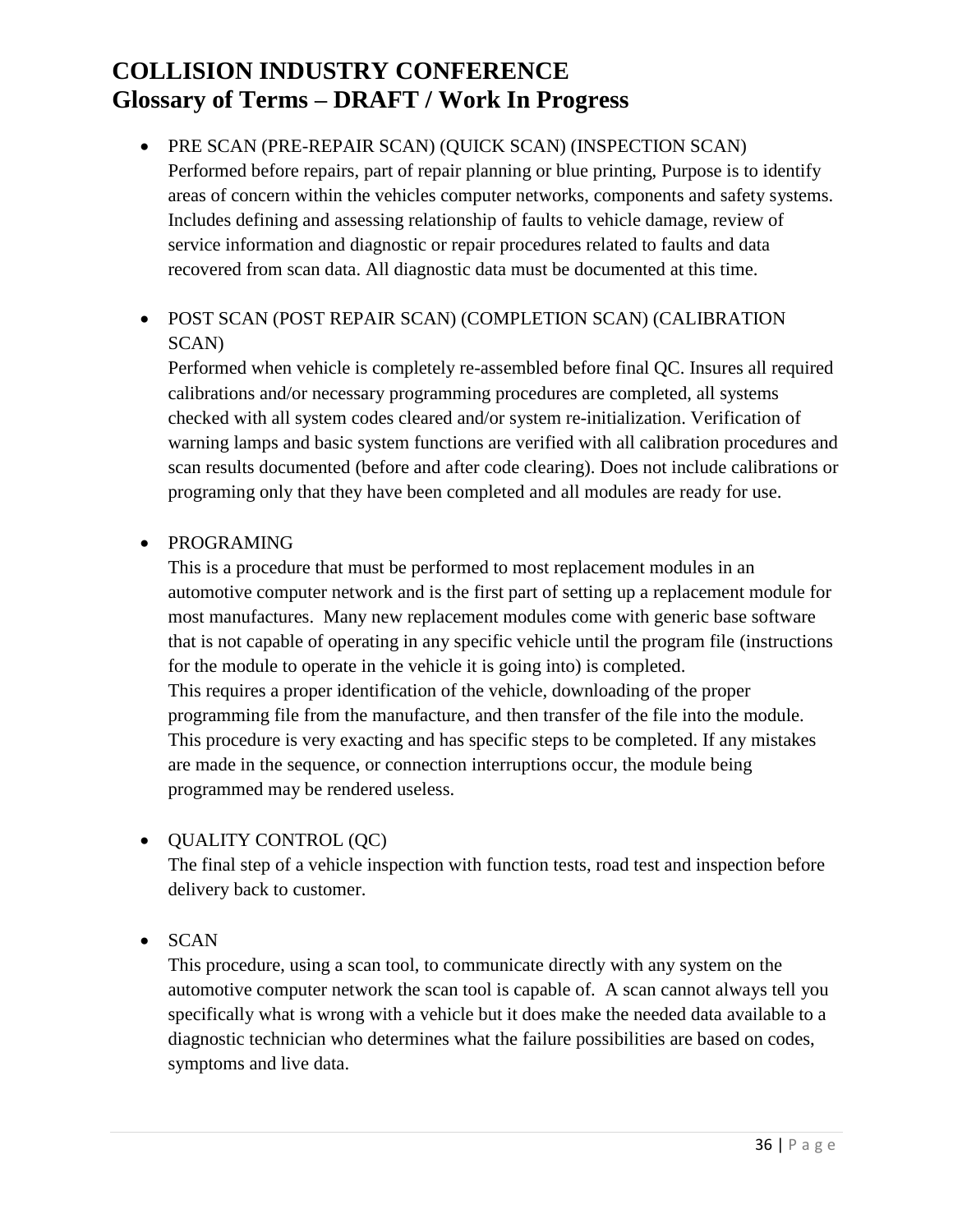### SCAN TOOL

Scan tools come in many shapes, sizes, configurations and capabilities. These can be simple code readers to enhanced aftermarket tools that include programming, coding, and calibration capabilities to Manufacturer OE tools. OEM scan tools are limited to the manufacturer of origin, but have the complete suite of capabilities. Scan tools also come in a variety of hardware and software configurations including PC or laptop based tools connected with a vehicle interface to hand held tools with built in interfaces and software.

### • SERVICE INFORMATION

Sources for vehicle repair information, schematics, wiring diagrams, calibration procedures, repair instruction and diagnostic test procedures. There are multiple sources for information ranging from OEM dealership level specific subscriptions to all-inclusive providers such as I-Car, Alldata, Mitchell, Identifix, and more. Service information found from non OEM providers are sourced from OEMs. Information can be 1-2 years behind as information is formatted into the provider's systems. Most do have assistance services to provide information that has not yet been added to online sources. Subscriptions for service information must be purchased from providers whether OEM or 3rd party providers.

### • STATIC CALIBRATION

This is a calibration that is done with a scan tool in a known condition to calibrate a vehicle. Most commonly refers to target placement at a specific distance for ADAS system calibrations.

### VehiCLE COMMUNICATION INTERFACE (VCI) (J-BOX) (API)

This is an interface between a laptop, tablet, or PC to allow application based scan tool software to communicate with a vehicle. These devices convert vehicle communication protocols to be compatible with a PC for diagnostics.

### ZERO-POINT CALIBRATION

Another type of static calibration, most commonly used for occupant detection and steering angle calibrations.

Also applies to Brake pedal position sensors and Idle air control "Idle learn" procedures. This calibration is done to establish a zero point for the computer (0 lbs. for an occupant detector, 0 degrees for a steering angle sensor, etc.).

### **Insurance Terms**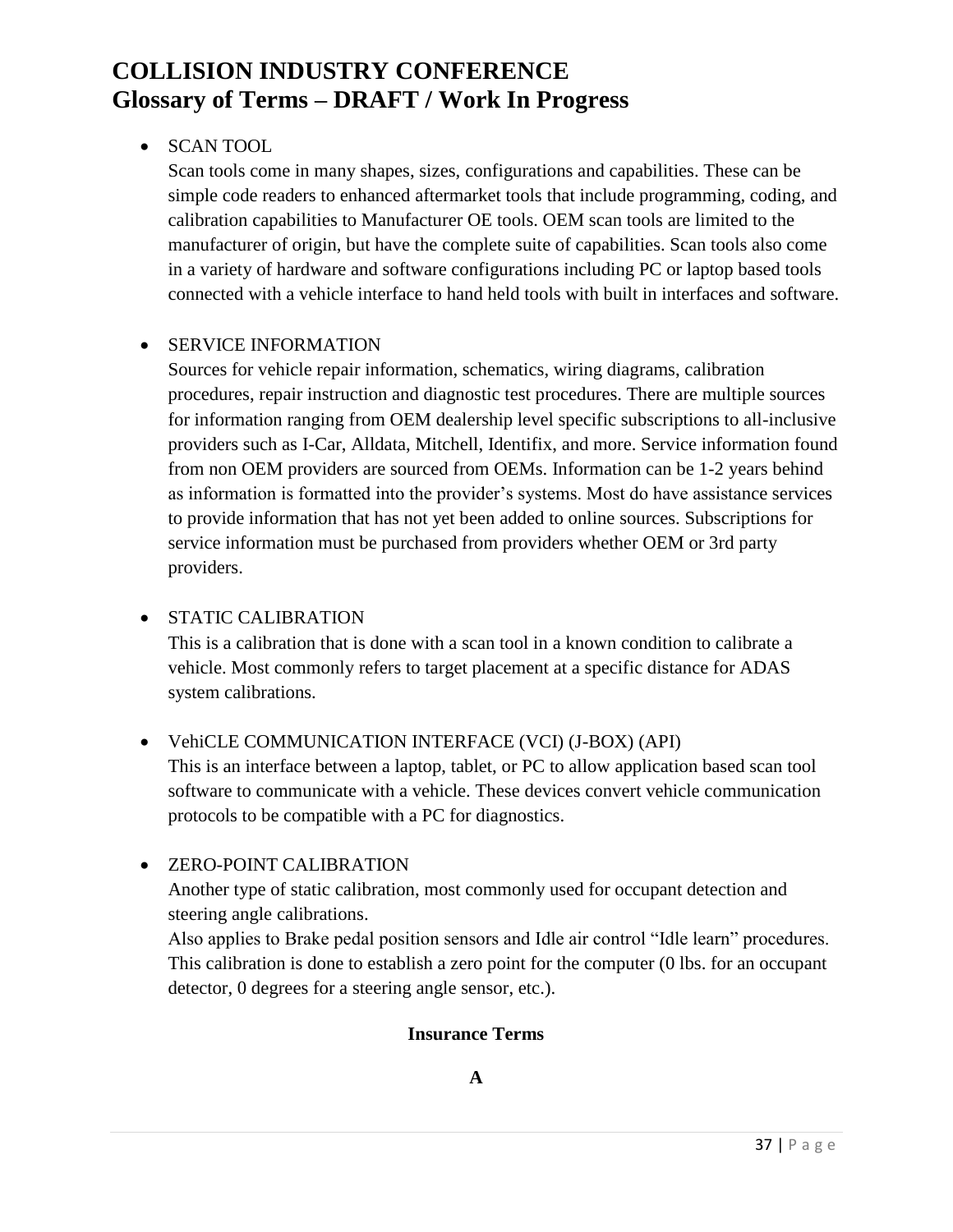ACCIDENT: An unforeseeable event which may produce injury or property damage.

ACCIDENT DATE: Date (month/date/year) when the accident occurred.

ACCIDENT FREQUENCY: A method of measuring the safety performance of a policyholder for a specified period by multiplying the number of injuries by one million and dividing by the total number of workhours worked; or when the actual workhours are unknown, the

measurement may be in terms of number of accidents for each \$100,000 or payroll. With automobile policyholders the exposure may be either number of miles or number of vehicles.

ACCIDENT YEAR: The year during which an accident takes place without regard to the year in which it is reported.

ACTUAL CASH VALUE: An amount equal to the replacement cost of lost or damaged property at the time of loss, less depreciation.

ACTUAL DAMAGES: Damage that really exists as distinguished from potential or possible damage.

ACTUARY: A highly specialized mathematician professionally trained in the risk aspects of insurance, whose functions include the calculations involved in determining proper insurance rates, evaluating reserves, and in various aspects of insurance research.

ADJUDICATION: The process of deciding whether to pay, pend, or reject a claim based upon the information submitted, the eligibility of the recipient, and the available benefits.

ADJUSTER: A person who investigates and settles losses for an insurance carrier.

AGENCY SYSTEM: Insurance distribution system utilizing licensed agents.

AGENT: Laws of all states require all insurance agents to be licensed by the state to sell insurance.

ALL RISK INSURANCE: Property and liability coverage for all perils except those specifically excluded in the policy,

ALTERNATE DISTRIBUTION SYSTEM: Any insurance distribution system that does not utilize person-to-person contact.

AMOUNT OF LOSS: The extent of loss, expressed monetarily.

APPRAISAL: A survey by an impartial expert estimating quantity, quality or value of property to determine its insurability or the amount of loss sustained.

ARBITRATION: Determination by impartial experts of the value of property or the extent of damage. Many insurance policies provide for appraisals where the company and the insured cannot agree on the amount or the extent of a loss.

ARSON: The willful and malicious burning of property.

ASSIGNED RISK: A risk that is assigned to a pool of participating insurers who agree to accept either the profit or loss associated with the risk.

ASSURED: Synonymous with "insured". One who has an insurance policy with an insurance carrier.

AUTOMOBILE PHYSICAL DAMAGE INSURANCE: Covers damage or loss to automobile of policy holder.

AUTOMOTIVE INSURANCE, COMPREHENSIVE: Insurance against any physical loss to an automobile except by collision or upset.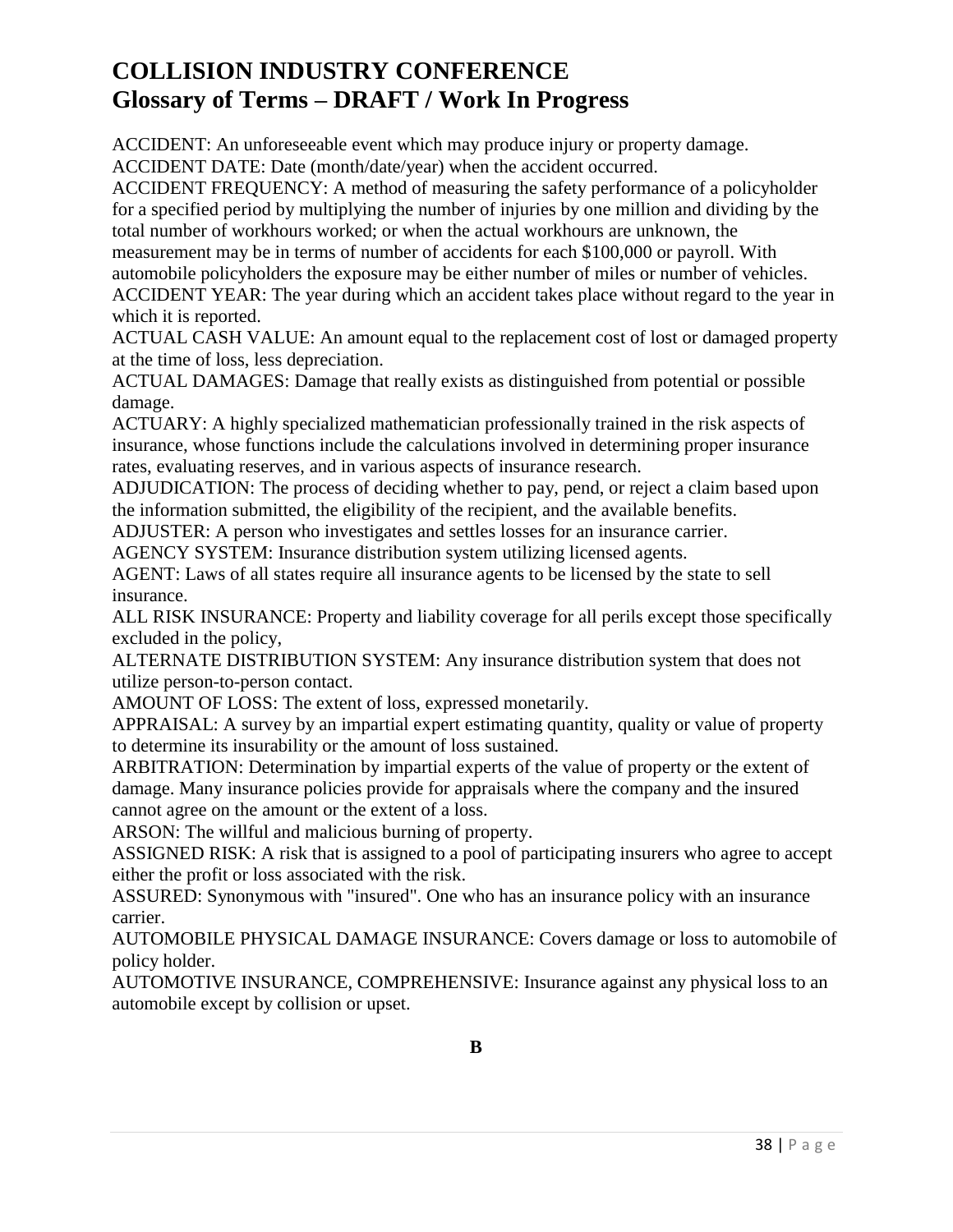BASIC POLICY: Standard contract for a given policy type before the inclusion of specific riders, endorsements, exclusions or conditions.

BENEFIT: Amount of money provided by an insurance policy to be paid for losses covered under the terms of the policy.

BINDER: A written or oral contract issued temporarily to place insurance in force immediately prior to issuance of a new policy or endorsement of an existing one. A binder is subject to payment of the premium and provides coverage under the terms of the policy to be issued, unless otherwise specified.

BLANKET COVERAGE: A Blanket form is one under which property is insured under a single amount applying to several different pieces of property rather than a specific amount of insurance on each property.

BODILY INJURY (BI): Injury to the body of a person. In insurance, also refers to the coverage afforded for financial protection against bodily injury of a person resulting from an accident. BROKER: One who is a solicitor of insurance on behalf of his or her clients. Most states require that brokers be licensed as agents.

**C**

CLAIM: A request for payment for a loss that may come under the terms of an insurance contract. There are two types of claims. A first party claim is one made by the policyholder for reimbursement by his or her company. A third party claim is one by a person against a policyholder of another company and the payment, if any, will be made by that company. CLAIMANT: One who makes a claim against another' insurance company.

CLAIMS REPRESENTATIVE (CR): Technical position of investigating and bringing to disposition minor claims via the telephone.

COLLISION INSURANCE: Insurance covering loss to the insured's vehicle caused by its collision with another vehicle or object but not covering personal injury or property damage. COMMISSIONER OF INSURANCE: Title of the head of the state insurance department who is responsible for the enforcement of insurance laws and for promulgating regulations dealing with the insurance industry.

COMPREHENSIVE COVERAGE: In automobile insurance it is protection against any loss or damage to an automobile except by collision or by upset. In other types of policies it is insurance that covers under one insuring agreement all hazards within the general scope of the contract except those specifically excluded.

CONCEALMENT: Normally means the willful withholding of material fact which could affect an insurer's issuance of a policy or processing of a claim.

CONDITIONS: Provisions of an insurance policy that specify

CONSERVATION: Activities intended to keep in force policies from lapsing or from being surrendered.

CONTRACT: The agreement between an insurance company and an insured. It states the legally enforceable obligations of the insurance company in return for the premiums it receives. COVERAGE: Specific protection provided under an insurance contract.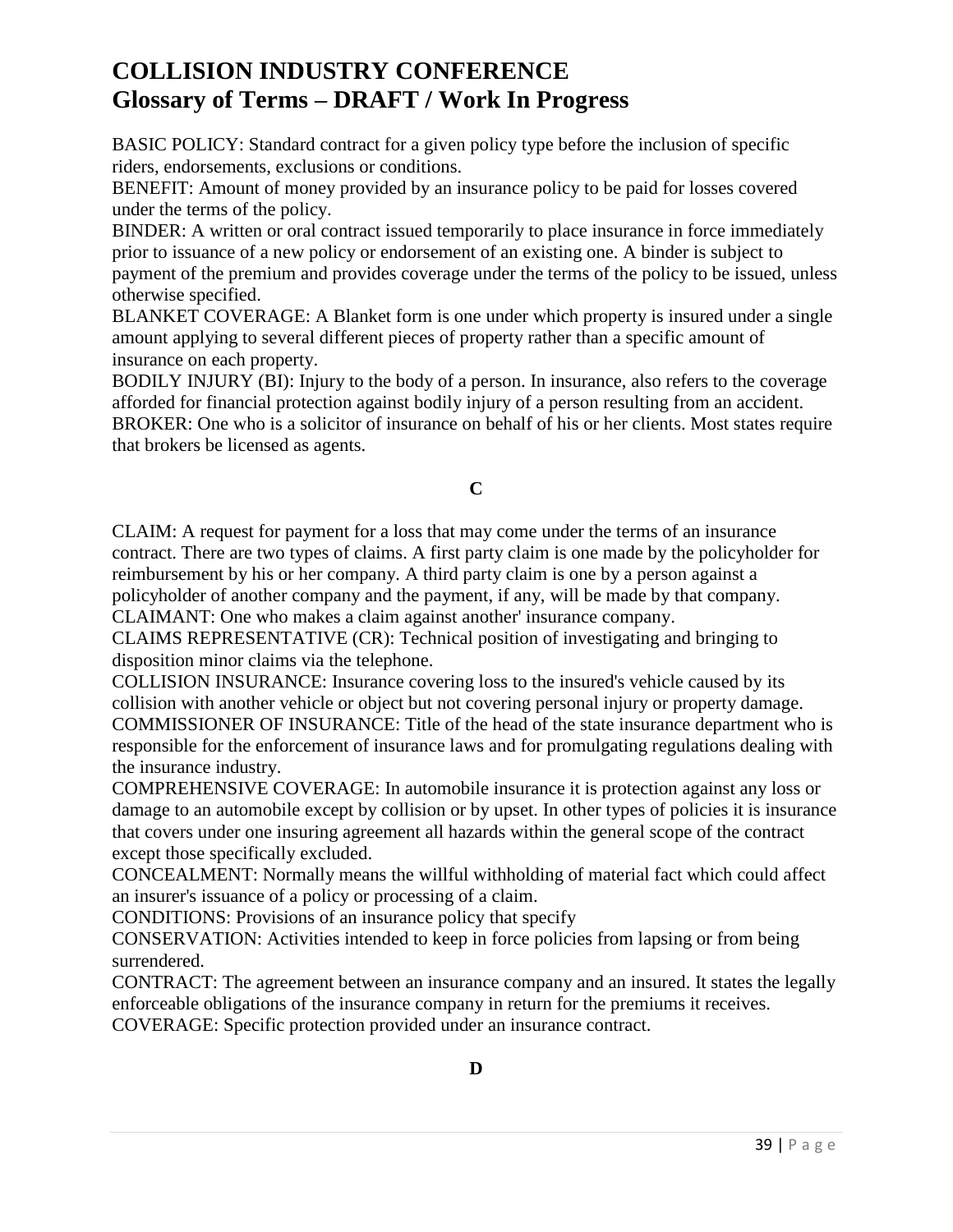DAMAGE: Loss or harm resulting from injury to a person, property, or to one's reputation. DAMAGES: The monetary amount an insurance company is legally obligated to pay for losses incurred.

DECLARATION: That part of the policy describing the names insured, address, effective date, term of the policy, applicable coverages, the amount of insurance and the premium.

DEDUCTIBLE: A dollar amount, specified in most insurance policies, beyond which insurance protection begins. The insured assumes the loss up to the limit of the deductible amount then the insurance company pays any amount over the deductible, up to the policy limit.

DEPENDENT: One who relies on another for economic support. In insurance, those covered under the policy of the person providing that support.

DEPRECIATION: A decrease in the value of property due to age, wear and tear.

DOLLAR THRESHOLD: In no-fault auto insurance states with the dollar threshold, it prevents individuals from suing in tort to recover for pain and suffering unless their medical expenses exceed a certain dollar amount.

DOMESTIC CARRIER: An insurance company organized in a given state is referred to in that state as a domestic carrier.

DRIVE-IN CLAIMS SERVICE: Automobile insurer's facility to which an insured may bring a damaged auto in order to facilitate the adjusting of claims and the settlement of damages.

#### **E**

ENDORSEMENT: A written amendment attached to a policy modifying the terms of the insurance contract.

EXPIRATION DATE: The date and hour on which a policy ceases to protect the insured.

### **F**

FINANCIAL RESPONSIBILITY LAWS: State laws that serve to encourage, or require all motorists to purchase liability coverage.

FLEET: Five or more cars owned by one insured covered under one automobile insurance policy.

FLEET POLICY: Insurance contract covering a number of vehicles owned by the same insured.

### **G**

GLASS INSURANCE: Coverage for accidental or malicious breakage or chemical damage to glass.

GRACE PERIOD: The period of time following the premium due date in which the premium may be paid. The policy remains in force during the grace period.

### **H**

HIRED CAR COVERAGE: Protection for insured against liability incurred while using hired automobiles from another organization.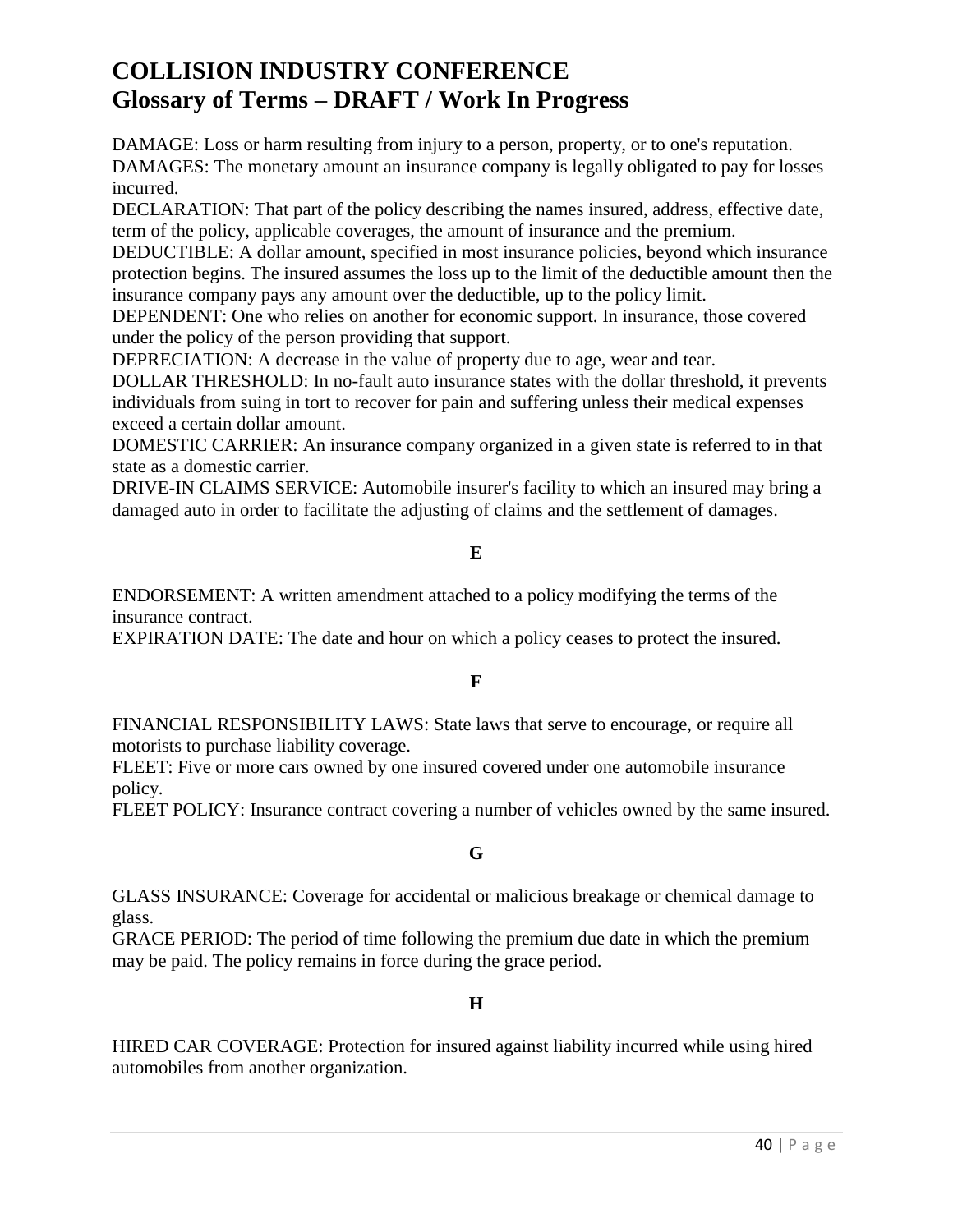#### **I**

INDEPENDENT ADJUSTOR: Independent contractor for hire to insurance companies and other organizations to investigate and settle claims.

INSURANCE: The contractual relationship which exists when one party, in consideration of the payment of a premium, agrees to assume the risk of loss of the other party for loss caused by designated contingencies.

INSURANCE COMMISSIONER: A public officer of a state or other territory whose duty it is to enforce laws applicable to insurance.

INSURANCE POLICY: A contract in which the insurance company, for a designated premium, agrees to pay the insured for loss covered by the policy when such loss occurs.

INSURED: The person(s) or corporation whose insurable interest is protected by the policy. Also called Assured.

INSURER: The insurance company that issues a policy to a policyholder. The party to the insurance contract that promises to pay losses or render service.

### **L**

LIABILITY: Legal obligation, usually financial, for a loss, debt, penalty or the like. LIABILITY INSURANCE: All forms of coverage which protect an insured who becomes obligated to pay because of bodily injury, property damage, or other wrongs to which the insurance policy applies.

LIABILITY LIMITS: The sum or sums beyond which a liability insurance company does not protect the insured on a particular policy. The majority of policies covering liability for bodily injury have two limits: a limit of liability to any one person and, subject to the personal limit, another and usually higher limit for any single accident where more than one person in involved. LIEN: A claim on another's property as a security for a debt or charge.

LIFETIME MAXIMUM: The maximum amount that major medical will pay toward an insured's claims in a lifetime.

LOSS: Value reduction in an insured's property caused by an insured peril. Amount sought in a claim. Amount paid on behalf of an insured under an insurance contract.

### **M**

McCARRAN-FERGUSON ACT: 1945 Federal legislation in which the Congress declared that the states may continue to regulate the insurance industry.

MECHANIC'S LIEN: Protection given to laborers and suppliers in the form of a lien on the property that has been improved or repaired.

#### **N**

NEGLIGENCE: Failure to do the correct and prudent thing, whether by omission or commission, in a particular situation.

NET LOSS: The amount of loss sustained by an insurer after deducting all applicable reinsurance, salvage and subrogation recoveries.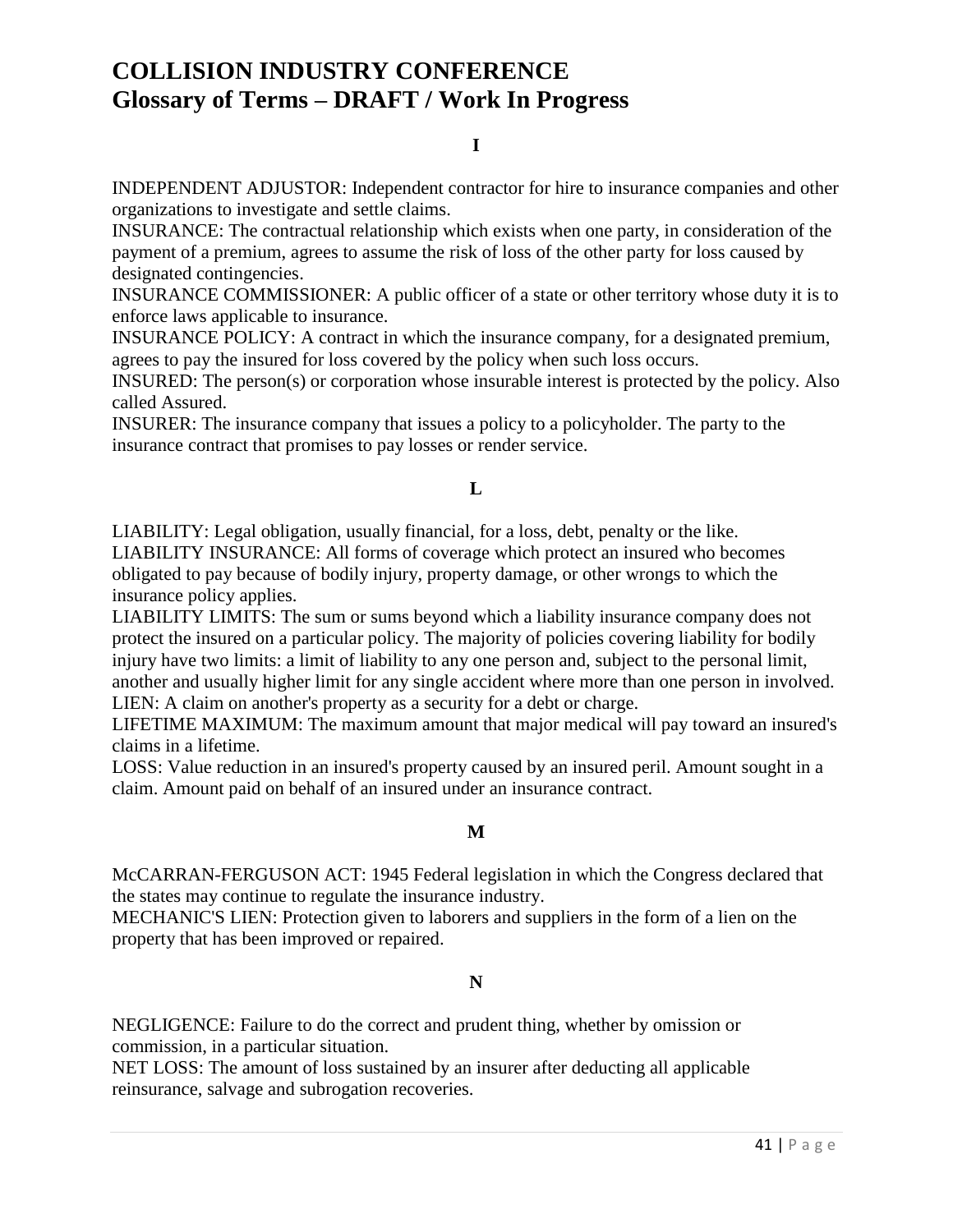NO-FAULT INSURANCE: Permits automobile accident victims to be directly reimbursed for medical and hospital expenses and loss of income by their own insurance company regardless of who was at fault. Massachusetts included property damage.

NOTICE OF LOSS: Notification to an insurance company by an insured or claimant that a loss has occurred. Written notice may be required, although many companies accept notice by telephone.

**O**

OCCUPATIONAL SAFETY AND HEALTH ACT: 1970 legislation that set Federal standards for work place safety and imposed fines for failure to meet them.

OMNIBUS CLAUSE: Policy extending coverage to others using a particular automobile without specifically naming them in the policy.

OPEN: The status of a claim that is pending settlement.

#### **P**

PARTIAL LOSS: A loss, covered under an insurance policy, which does not completely destroy the property.

PARTY: An individual or other legal entity who enters into a contract or other legal proceeding. POLICY: A printed document issued to the insured by the company stating the terms of the insurance contract.

POLICY TERMS: The length of time an insurance policy is in force, contingent upon payment of contractual premiums.

POLICY YEAR: The 365 or 366 days between annual premium dates; the year commencing with the effective date of the policy or with an anniversary of that date.

POLICYHOLDER: The individual or organization in whose name a policy is written; synonymous with

Insured, Assured or Risk.

PRE-ACCIDENT CONDITION: Condition of vehicle prior to the accident

PREMIUM: The amount of money charged a policyholder for an insurance policy.

PREMIUM RATE: The price per unit of insurance.

PRINCIPAL: In suretyship, the party whose honesty or performance is guaranteed.

PROOF OF LOSS: Policy owner's formal report of a loss, containing information so the insurer can determine the extent of its liability.

### **S**

SALVAGE: Proceeds of sold property secured after the loss to reduce the loss sustained, such as the sale of a totaled automobile.

SELECTION OF RISK: The process of identifying and classifying the potential degree of risk represented by a proposed insured.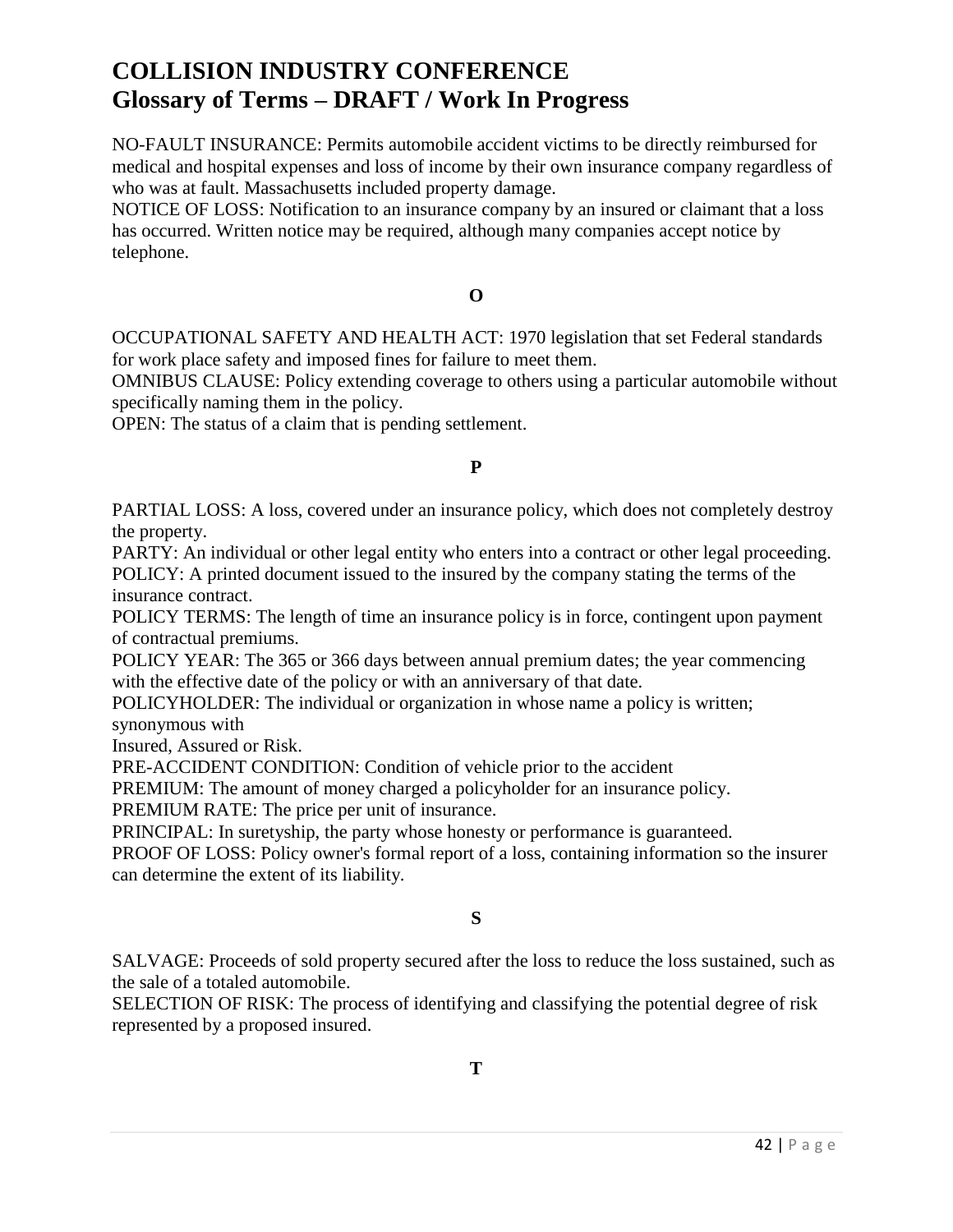TORT: In general a civil wrong, other than breach of contract, for which a court will provide a remedy in the form of a suit for damages.

TORT SYSTEM: Legal system providing that civil action can be brought to redress wrongful injury or damage.

TOTAL LOSS: Loss to the insured of the entire value of goods or other property insured, or a loss entailing the payment of the full face amount of an insurance contract.

TOWING: Insures against charges for towing and road service at the place of disablement, with a maximum amount stipulated for each occurrence.

**U**

UMPIRE: An impartial third party selected in an arbitration to make a decision. Any decision made by two of the three people is binding.

UMPIRE CLAUSE: Part of some insurance contracts providing that in the event of an individual or company filing a claim and the insuring company cannot agree on the settlement of a loss, each party may select an arbitrator and the two arbitrators select an umpire. The insured and the insurance company agree to abide by the decision of the majority vote of the arbitrators and umpire.

UNDERINSURED MOTORIST COVERAGE: Coverage is intended to cover you and passengers in your car for losses unpaid because sufficient bodily liability limits are not available from the policy of an at-fault driver. How and under what circumstances the coverage becomes operative varies in different states.

UNDERWRITER: Person who studies risks, determines rates and coverages, and decides if the risk is acceptable.

UNDERWRITING: A process which evaluates an applicant against pre-established criteria for insurability to determine whether the applicant will be rejected or accepted for coverage and whether at standard or modified rates.

### **W**

WARRANTY: Promises made by the insured, which if not kept or untrue, will void the policy.

#### **Y**

YOUTHFUL INSURED: An insured (male or female) under 25 years of age.

#### **Z**

ZONE EXAMINATIONS: Triennial examination of insurance companies as established by the National Association of Insurance Commissioners.

### **Computer Terms**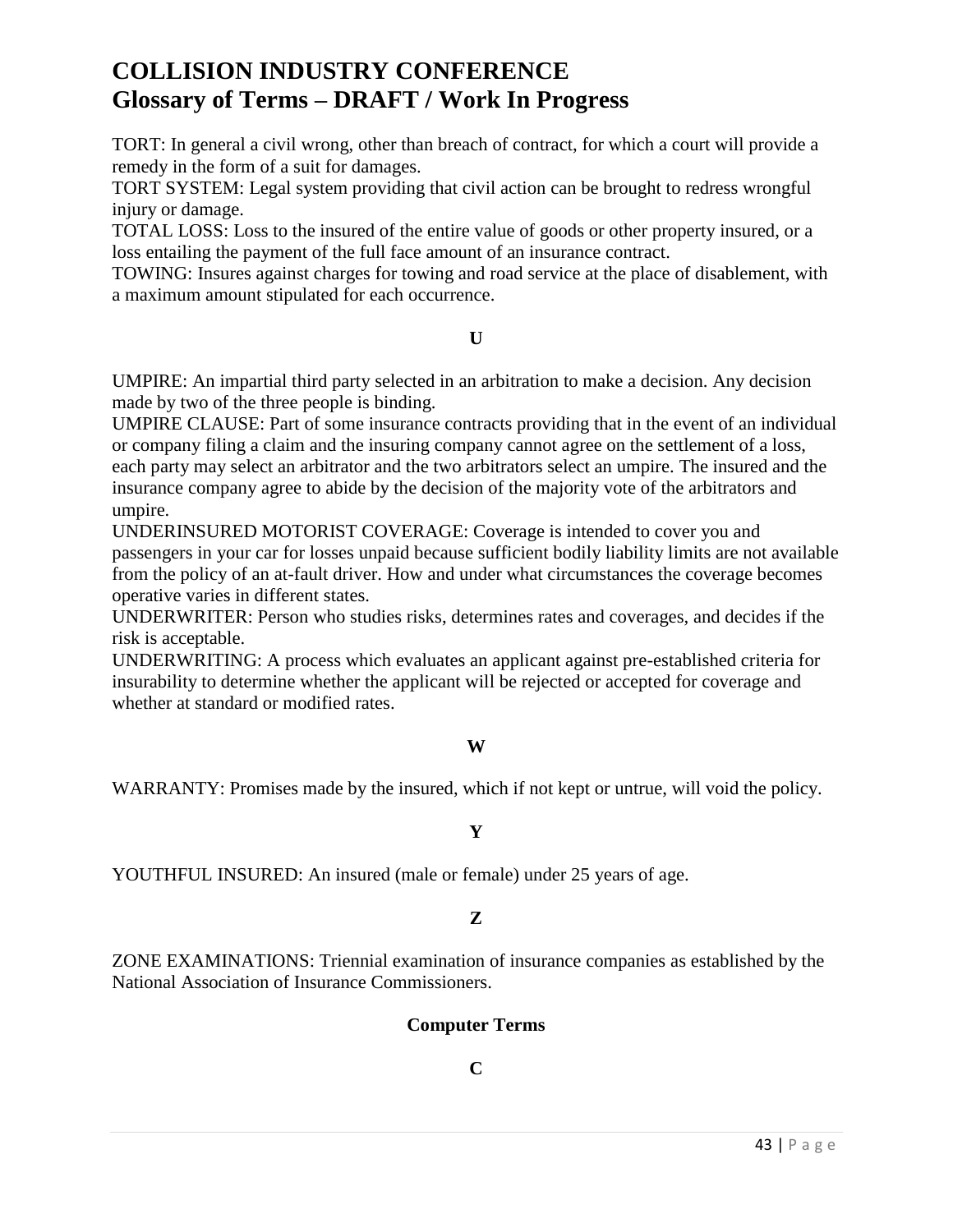CADDY: The case that holds your CD inside the drive mechanism. All drives do not require a caddy, and those that do usually come with one CD caddy.

CD-ROM: An acronym for Compact Disk Read Only Memory. A special optical storage device that can contain millions of bytes of information. You cannot save (or write) to Read Only CD.

CERTIFICATION CODE (CRT): Appearing on the Parts Exchange New Locate Report, this code indicates a part is certified © by CAPA (Certified Aftermarket Parts Association). **CLASSIFICATION** 

## CODE (CLS)

COLLISION: A type of Loss if damage to an insured vehicle results from impact with another vehicle or object. Usually abbreviated as COLL or COL.

COMPREHENSIVE: A type of Loss if damage to an insured vehicle results from something other than collision (e.g. fire, hailstorm or vandalism).

COMPUTER GRAPHICS: Pictorial representations such as diagrams, drawings, or charts generated on a computer.

CONFIGURATION: The specific combination of hardware and software being utilized in a personal computer application, or the selected parameters that determine the operation of a device.

CONTROL ENTRY: Any Damage Entry in an Audatex Estimate that contains a Guide Number. CONTROL LOG NUMBER: In the Audatex system, the log number assigned to the transaction used to initiate the original Estimate (or Schedule) is the Control Log Number.

CORRECTION/UPDATE: In the Audatex system, the log number assigned to the transaction used to initiate the original Estimate (or Schedule) is the Control Log Number.

CPU: An acronym for Central Processing Unit. Another term for a computer's microprocessor (i.e. the control center of the computer where all calculations take place).

CURSOR: Blinking rectangle or other graphic symbol indicating where the next keyboard input will be placed.

## **D**

DATA BASE: Integrated file of information organized for access and retrieval.

DATA TRANSMISSION: A communications event where data is transmitted from one device to another.

DEDICATED LINE: A telephone line used for the sole purpose of data transmission via a computer.

DEFAULT: The standard choice, option or selection automatically used by a computer program unless changed by the user.

DIAGNOSTICS: A specific software or hardware procedure designed to verify a computer's operation and identify reasons for failure.

DISK: The magnetic medium on which the computer stores information. The disk can be a floppy disk or a hard disk.

DISK DRIVE: The mechanism that rotates a disk past the read/write device (or head) inside a CPU.

DOWNLOAD: A method of data transmission whereby a computer receives data from another device (i.e. a host or personal computer).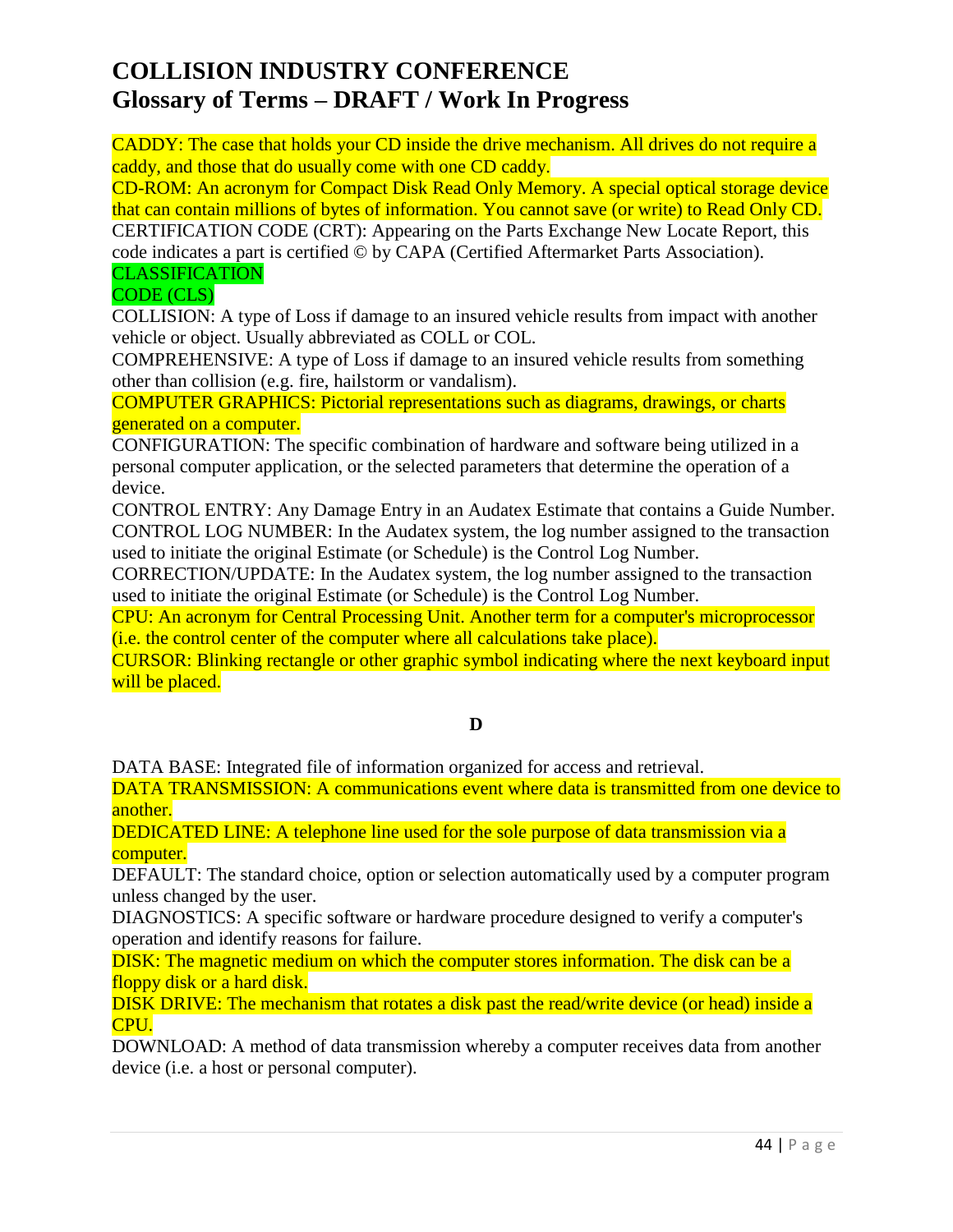DRIVER: Specific software that enables and controls the interaction of a device (e.g. a printer) with a computer program.

**F**

FACTORY PROVIDED: All standard and optional vehicle parts installed at the factory by the original manufacturer of the vehicle.

FIELD INSPECTION: An inspection where the estimator

FILE: A collection of information stored on a disk (e.g. document, a system file, or an application).

**H**

HARDWARE: The physical components of a system (i.e. mechanical or electrical).

### **I**

INCLUDED OPERATION: Any operation (e.g. removal and replacement of a part) completed in its entirety while performing another separate operation.

INSURED: The person purchasing the insurance policy from the insurance company. INTERFACE: Boundary where two or more devices interact, or a program enabling separate elements to work together.

#### **K**

K: Abbreviation for kilobyte (in relation to computers); represents 1,000 bytes.

### **L**

LABOR RATE: The dollar amount applied to flat rate labor (time) specifically quoted in dollars per hour by labor category (frame; mechanical/electrical; refinish; sheetmetal).

LIABILITY: A type of Loss resulting from damage or injury one individual causes to another for which the first individual is legally liable. Abbreviated LIAB.

LOG ON, LOG OFF: Typing a password or designated work before starting to use an application and typing another to indicate when you are finished.

### **M**

MANUAL ENTRY: A damage entry for a part or operation that is not assigned a guide number. MEMORY: The place in the computer that (temporarily) stores information while you are working with it.

MENU: A list of options or commands in a computer program visible on the screen. MENU BAR: The horizontal strip at the top of the screen that contains menu titles. MICROCOMPUTER: Personal computer containing processor, input and display devices, and memory.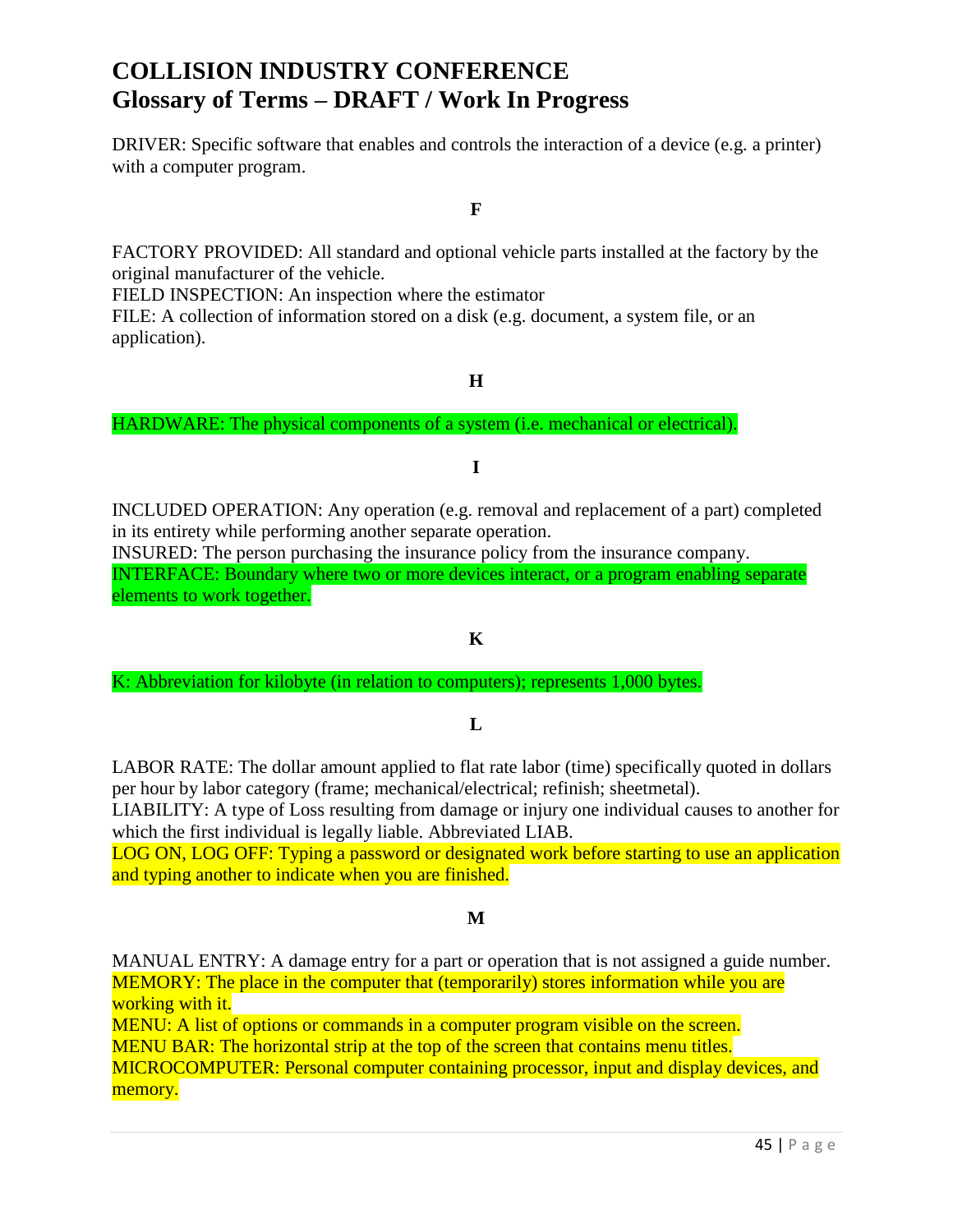MICROPROCESSOR: The computer's main brain, the control center for the computer. This lets computers communicate over the existing phone lines.

MODEM: A device that takes electronic information from a computer and converts it into sounds that can be transmitted over phone lines. This lets computers communicate over the existing phone lines.

MULTI-LEVEL ASSEMBLY: The combination of two or more assemblies, plus related component parts, that are sold by the manufacturer under one part number.

**N**

NAGS (NATIONAL AUTO GLASS SPECIFICATION, INC.): An organization that specifies, certifies, and publishes pricing for automotive glass.

NON-OEM: All parts that are considered Aftermarket, Economy, and Salvage that are not made by the original manufacturer.

**O**

ON-LINE: To be on and ready to go. For example, when a printer is on-line, it's turned on, contains paper, and is all ready to print.

ORIGINAL PRICE: The part price effective on the date that an estimate was originally processed.

OVERHAUL: A type of flat rate labor that contains R&I and R&R labor plus time to completely disassemble and re-assemble an assembly (e.g. bumpers, suspension, drive axles, and steering).

### **P**

PAINT MATERIAL: The cost for paint and materials is calculated by multiplying the value entered in

Rate 5 of the Audatex Rates/Calculations screen by the total number of net labor.

PARTIAL REPLACE OPERATION: The partial replacement of a service part (e.g. quarter panel belt cut, molding kit, etc).

PASSWORD: Required code permitting an individual estimate preparer's entry into protected parts of a program.

PERIPHERALS: Any item attached to the outside of the computer such as a printer, modem, monitor, or keyboard.

PORT: A connection on the back of a computer to which are attached various peripherals. The two primary ports are the serial port and the printer port, although the keyboard and monitor connections can also be called ports.

PRELOAD: A feature that allows the estimate preparer to create reusable files with data common to many estimates (e.g. remarks, labor rates, etc.).

PRIMARY IMPACT: Indicates the area of the Loss vehicle that sustained the most severe damage.

PRINTOUT: Printed output from a computer.

PROGRAM: A special file on disk that contains instructions for the computer.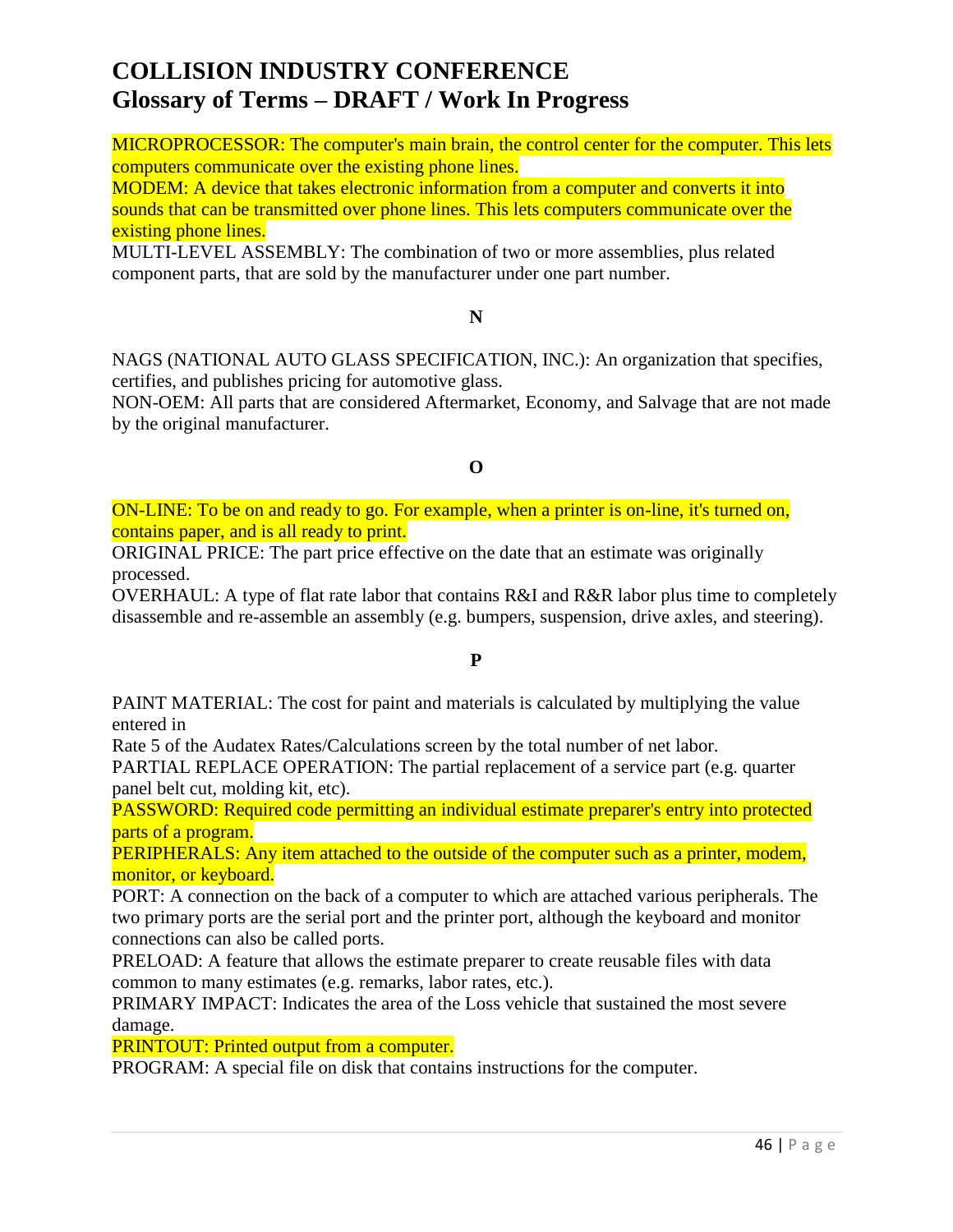**PROMPT:** A symbol (i.e. c:  $\gg$ ) or a field where a command is given, information is entered or a choice (i.e. Y/N) is made.

**R**

R&I (REMOVE AND INSTALL): Refers to a flat rate labor for the removal and reinstallation of the same part or assembly (generally to gain access to another part).

RAG RULE: Because the Radiator, Air conditioning condenser, and Gas tank usually require removal from a vehicle when they are repaired, the automatic addition of the necessary R&I labor.

RAM: Random Access Memory, the primary type of memory storage in a PC that stores information temporarily while you are working on it. Information in RAM is temporary. It's gone forever if you turn the power off without saving.

RATES: The percentage or dollar amounts applied to labor, labor tax and parts tax.

RELATED PRIOR DAMAGE: Damage to the vehicle that occurred prior to the current loss. When prior damage exists, the estimator determines an amount to be deducted from the cost to repair or replace the damaged part since the part was not in original condition when the current loss occurred.

ROM: Read-Only Memory, the part of memory that contains information or instructions, Information in

ROM cannot be changed as it is Read-Only.

**S**

SCROLL: To move what is displayed on a computer's screen (e.g. a list, a document) so that a different part of it is visible. This can be done by using the page up and page down keys. SOFTWARE: Programs (or programs) containing instructions that control computer hardware. SUPPLIER CODE (SPL CDE): A numeric code (i.e. 01, 02, 03 etc.) identifying the supplier(s) of each individual part. The supplier code is helpful when multiple suppliers are listed on the report.

### **T**

TRANSMIT: To send a transaction to another system by way of a modem. TWO-STAGE PAINT: The application of a clear coat of paint over a base color coat of paint on an automobile.

**U**

UNRELATED PRIOR DAMAGE: Damage to a part of the loss, vehicle that was present prior to the current loss.

UPLOAD: A method of data transmission whereby a computer sends data to another device (i.e. a host or personal computer).

**V**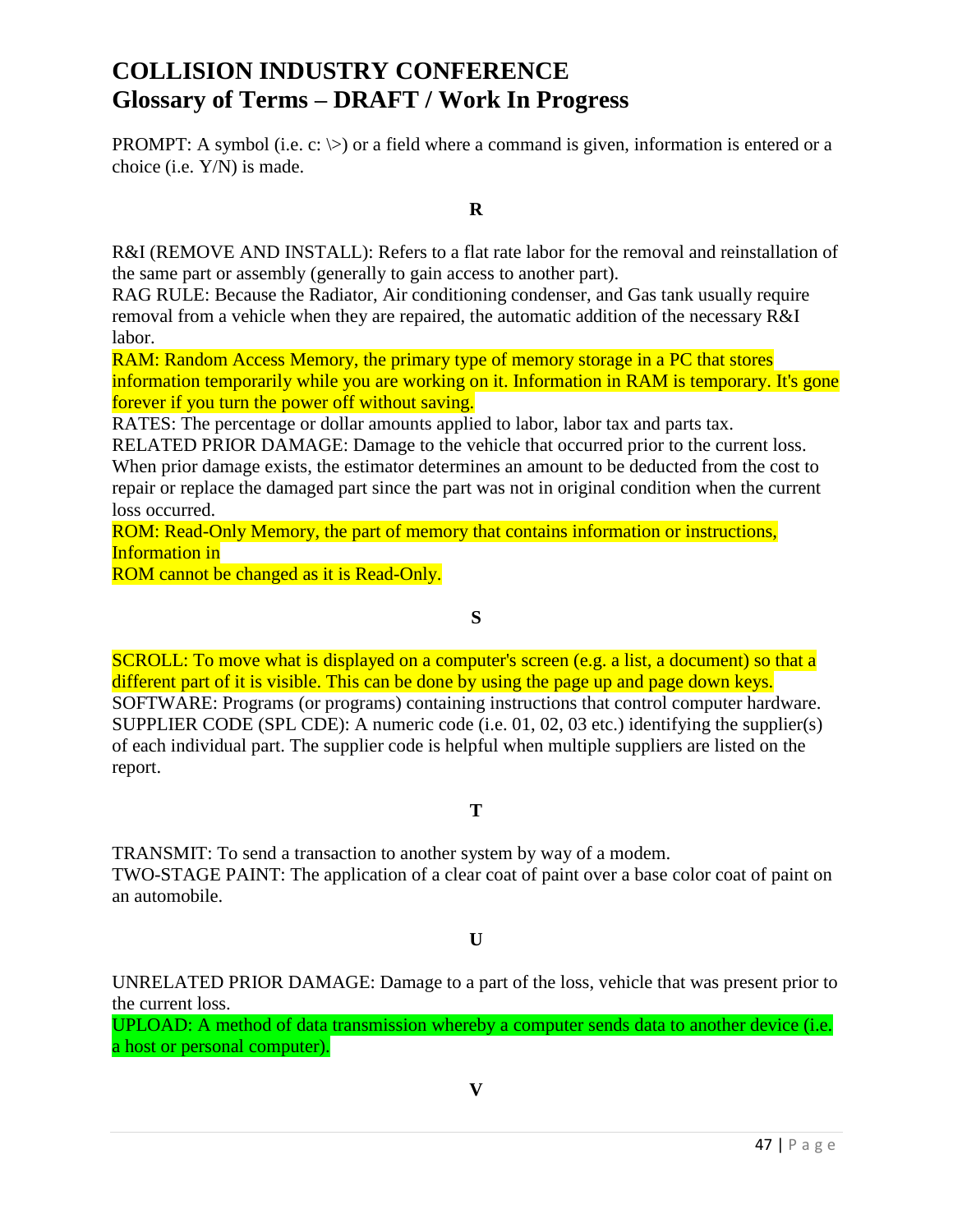VIN: The vehicle identification number assigned to each automobile by its manufacturer to identify the model, year, production sequence and other vehicle specific information.

**W**

WRITE-PROTECT: The tab setting on a diskette that makes it impossible to alter data. A 3.5" diskette is write-protected when you can see through the little hole in the upper right corner.

### **Time Terms**

ACTUAL TIME: Only time spent on the job.

AVAILABLE HOURS: Number of productive employees x 7.5 hours

BILLED HOURS: Number of hours billed that day per specified period (i.e. day, week, month) COMMISSION PAY: A percentage of the total labor billed paid to technician for the work done FLAT RATE: Not time but work units as in bid time

FLAT RATE PAY: An amount of money per hour produced

HOURLY PAY: Amount paid to the technician per hour regardless how much is produced PRODUCTIVE TIME: Billed hours divided by available hours

| <b>CIECA Glossary</b><br>e                       |                                                                                                                                                                                                                                                                                                                                                         |
|--------------------------------------------------|---------------------------------------------------------------------------------------------------------------------------------------------------------------------------------------------------------------------------------------------------------------------------------------------------------------------------------------------------------|
|                                                  | Welcome to the CIECA Glossary. If you have definitions to<br>change, and/or terms to add or delete, please contact Charley<br>Quirt at charley@cieca.com                                                                                                                                                                                                |
| <b>Term</b>                                      | <b>Definition</b>                                                                                                                                                                                                                                                                                                                                       |
| <b>ACH</b>                                       | <b>ACH</b> - Automated Clearing House. Facilitating financial<br>exchanges.                                                                                                                                                                                                                                                                             |
| Aggregate                                        | A container for housing individual data elements and/or additional<br>sub-containers. Aggregates are represented in the BMS as tables<br>whose rows are their constituent elements/sub-containers.                                                                                                                                                      |
| <b>ANSI</b>                                      | ANSI - American National Standards Institute. Parent<br>organization of any Accredited Standards Committee. It is the<br>recognized coordinator and clearinghouse for information on<br>U.S., and in some cases Canadian, national standards. Also<br>serves as the North American representative to the ISO<br>(International Standards Organization). |
| <b>API</b> (Application<br>Program<br>Interface) | API (Application Program Interface) - A language used between<br>applications that do not otherwise communicate with each other.                                                                                                                                                                                                                        |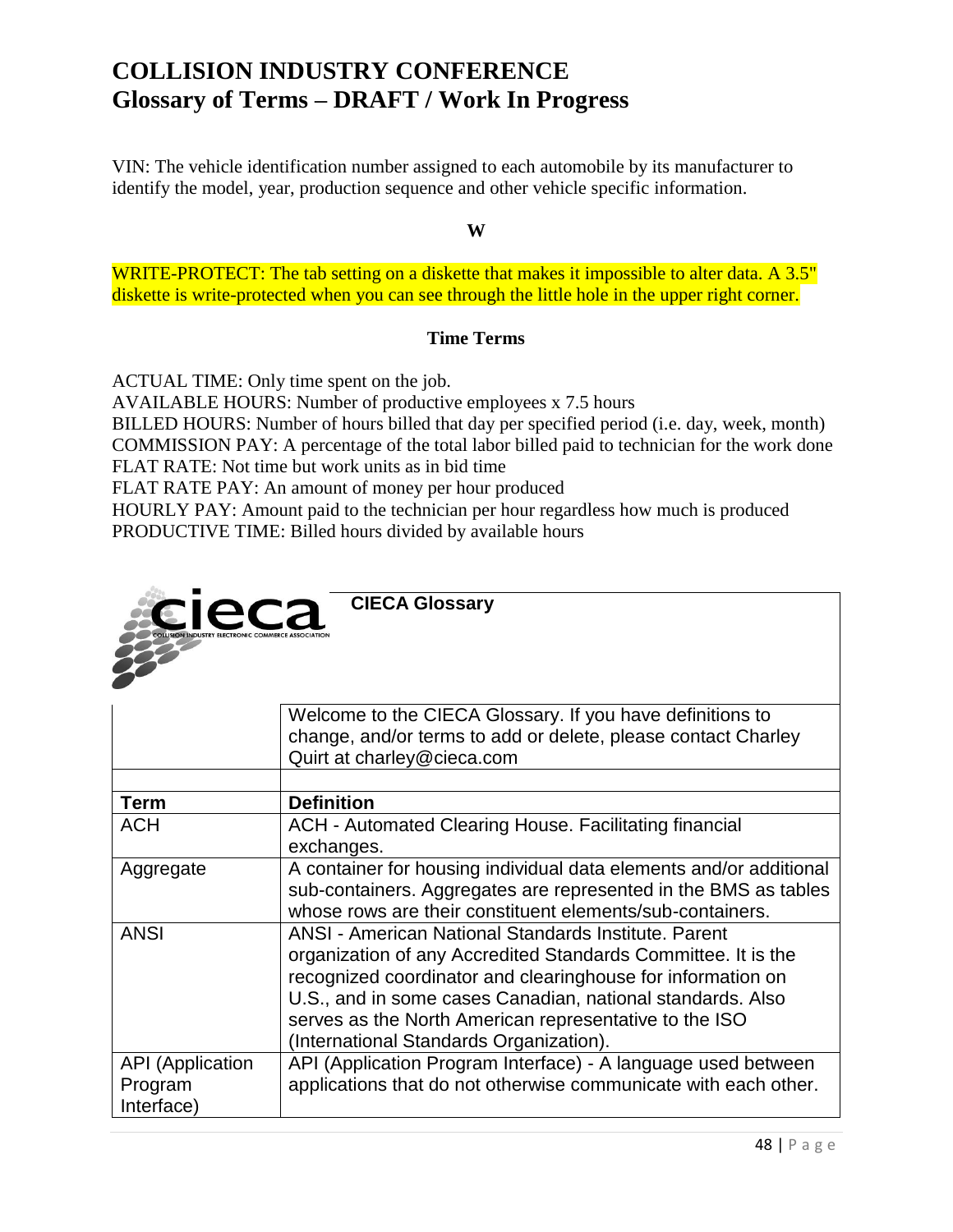| Application            | Application - Any specific software program used on a computer.                                                                    |
|------------------------|------------------------------------------------------------------------------------------------------------------------------------|
| Application            | Application interface - The software component that transfers                                                                      |
| Interface              | electronic transactions between application systems.                                                                               |
| Application-to-        | Application-to-application - The direct interchange of data from                                                                   |
| Application            | one computer to another without manual intervention.                                                                               |
| ASC <sub>X12</sub>     | ASC X12 - American National Standards Institute Accredited                                                                         |
|                        | Standards Committee X12 is the body designated to develop EDI                                                                      |
|                        | standards.                                                                                                                         |
| <b>ASCII character</b> | ASCII character set (characters 0 through 127 on the ASCII                                                                         |
| set                    | chart).                                                                                                                            |
| <b>ASCII File</b>      | ASCII File - A data or text file that contains only characters coded                                                               |
|                        | from the standard                                                                                                                  |
| Asynchronous           | Asynchronous communications (Async) - an Asynchronous                                                                              |
| communications         | Request/Response is when a sender sends a request to a                                                                             |
| (Async)                | receiver and does not wait for a response.                                                                                         |
| <b>Attribute</b>       | Attributes are a feature of extensible markup language used to                                                                     |
|                        | add information about an element. Attributes are often used to                                                                     |
|                        | define properties of elements that are not considered the content                                                                  |
|                        | of the element. e.g. <book isbn="03827"></book> . BMS                                                                              |
|                        | documents do not use attributes to convey business data.                                                                           |
| Authentication         | Authentication - A mechanism that allows the receiver of an                                                                        |
|                        | electronic transmission to verify the sender as well as the integrity                                                              |
|                        | of a transmission's content.                                                                                                       |
| <b>Bandwidth</b>       | Bandwidth - Communications power; measured by how many                                                                             |
|                        | thousands or millions of bits of data can be transferred over                                                                      |
|                        | computer networks per second.                                                                                                      |
| Begin Tag              | See Open Tag.                                                                                                                      |
| <b>BMS</b>             | CIECA's content component, the Business Message Suite.                                                                             |
|                        | CIECA standards are technology agnostic, therefore the                                                                             |
|                        | document can be applied to multiple technologies. XML is the                                                                       |
| Camelcase              | most commonly used technology today by BMS users.                                                                                  |
|                        | CamelFont, a convention for building names by concatenating a<br>phrase or group of words, each of which has only its first letter |
|                        | capitalized, with no spaces, e.g. <adatastructurefornow>. This</adatastructurefornow>                                              |
|                        | is a data format used by the BMS and is part of the requirements                                                                   |
|                        | noted in the BMS Section 2.                                                                                                        |
| CamelFont              | Same as camelcase                                                                                                                  |
| Child                  | see subordinate                                                                                                                    |
| <b>Clearing house</b>  | Clearing house - a third party used for centralizing the sending                                                                   |
|                        | and receiving of electronic messages or documents between                                                                          |
|                        | trading partners. Messages/documents are held by the third party                                                                   |
|                        | until the receiver is available to receive them.                                                                                   |
| <b>Client</b>          | Client – A computer used to make requests for data from a larger                                                                   |
|                        | computer. Clients most often are PC's, but they can also be                                                                        |
|                        |                                                                                                                                    |
|                        |                                                                                                                                    |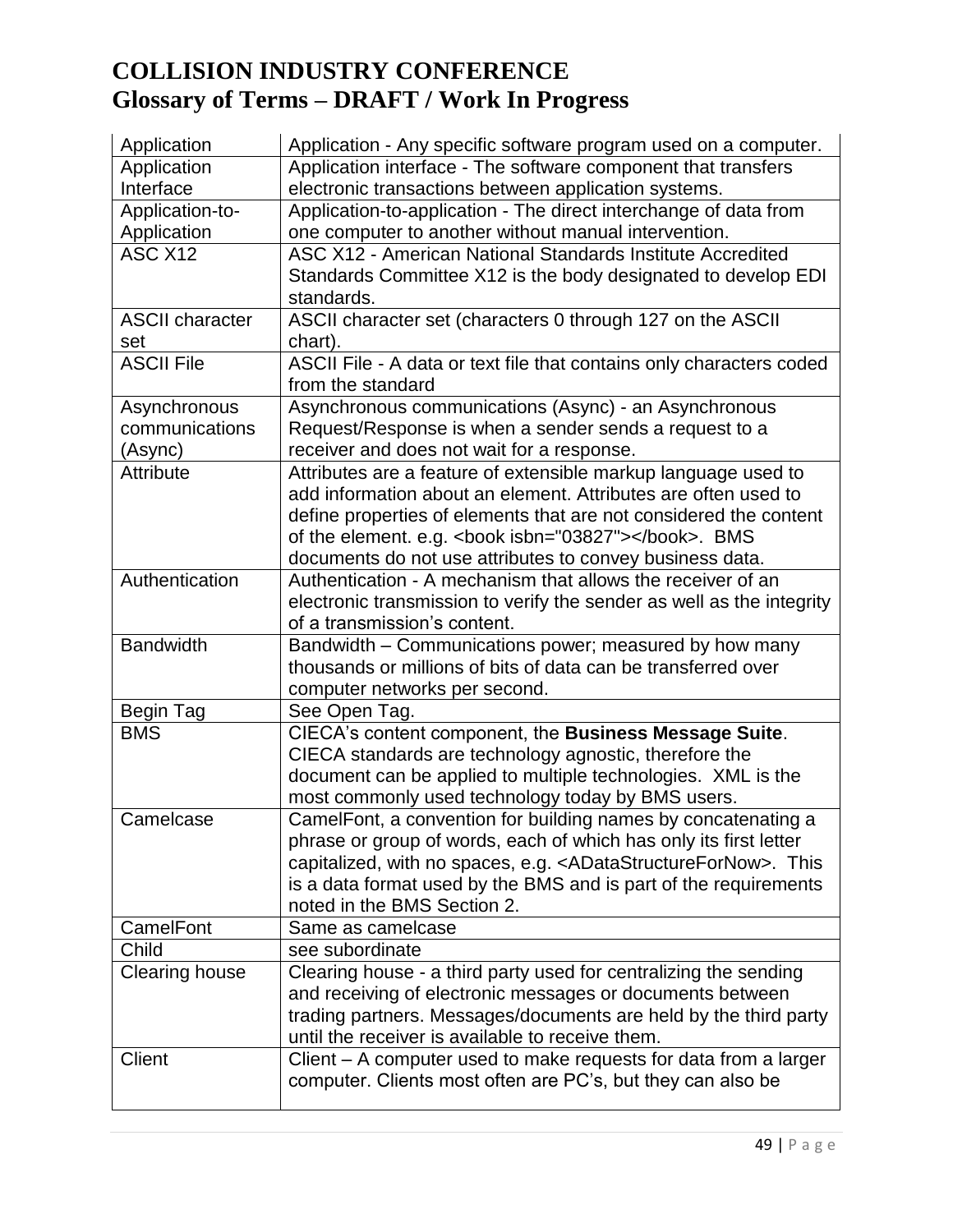|                             | laptops, hand-helds or hefty machines called work stations. The<br>term is also applied to the software that runs the PC's.                                                                                               |
|-----------------------------|---------------------------------------------------------------------------------------------------------------------------------------------------------------------------------------------------------------------------|
| Close Tag                   | The Tag that follows an element's data. In this example:<br>" <firstname>Becky</firstname> ", "" is the Close<br>Tag.                                                                                                     |
| Complex type                | A collection of related elements.                                                                                                                                                                                         |
| Confirmation                | A notification that the transmission has been received by the<br>intended receiver. This is normally a Response message, or RS.<br>The confirmation may also include synchronous data beyond the<br>minimal confirmation. |
| containment<br>hierarchy    | hierarchy, tree structure                                                                                                                                                                                                 |
| content                     | the characters used within a defined element, e.g.<br><elementname>Content text</elementname>                                                                                                                             |
| content model               | describes the content structure of elements and attributes in the<br>XML document, document the markup, a .xml file, a complete<br>unit of xml markup                                                                     |
| Convention                  | Convention - A subset of a broader standard; generally<br>developed by an industry that does not require the generality and<br>full capability of a national standard.                                                    |
| Data dictionary             | Data dictionary- The publication that defines all of the data<br>elements which are utilized by the standards. The most widely<br>used data dictionary for EDI is the JEDI dictionary.                                    |
| Data element                | The basic unit of information in the BMS standards. A Data<br>Element may be a single character code, literal description, or<br>numeric value.                                                                           |
| Data mapping                | Identifying the relationship between a user's data and a message<br>syntax.                                                                                                                                               |
| Delimiter                   | Delimiter - A character used to separate one data element or field<br>from another; allowing variable length fields to be recognized.                                                                                     |
| Document                    | Document - A transaction set or message.                                                                                                                                                                                  |
| Document                    | Document standards - Approved EDI standards that simulate                                                                                                                                                                 |
| standards                   | paper forms used by business, e.g invoice, purchase order, etc.                                                                                                                                                           |
| Document type<br>definition | A formal description of the format of an xml document. The file<br>format DTD was formerly used to validate XML instance<br>documents, and the XML schema *.xsd format is more commonly<br>used for this purpose.         |
| Domain Name                 | A generic internet name or identifier such as "cieca.com".                                                                                                                                                                |
| <b>DTD</b>                  | See document type definition.                                                                                                                                                                                             |
| <b>EDI</b>                  | See Electronic Data Interchange (EDI).                                                                                                                                                                                    |
| <b>EDI</b> translation      | The conversion of application data to or from an EDI standard<br>format.                                                                                                                                                  |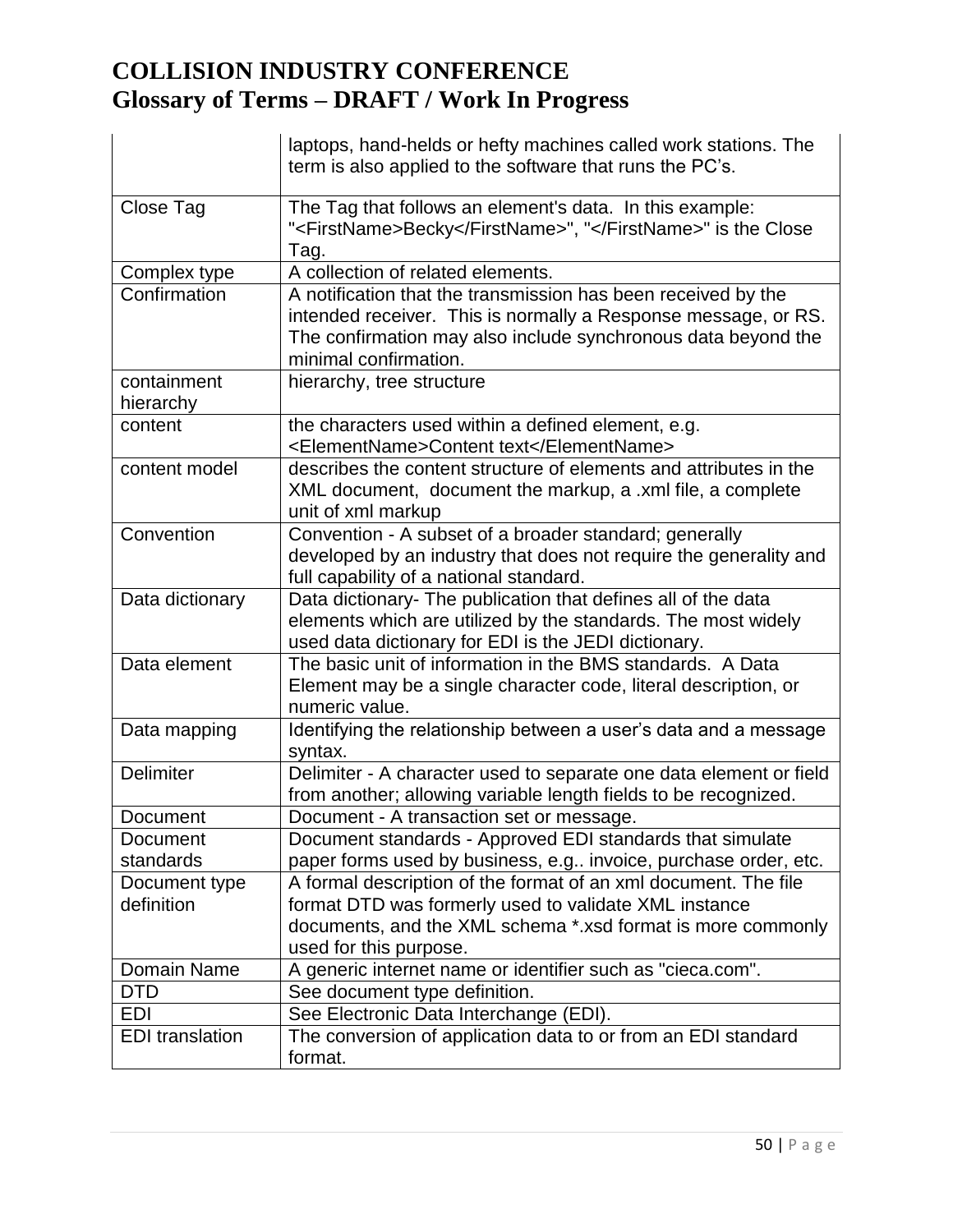| <b>EDI</b> translator  | Computer software used to perform the validation and conversion                                                           |
|------------------------|---------------------------------------------------------------------------------------------------------------------------|
|                        | of application data to or from an EDI standard. It may have<br>subsystems for mapping, auditing, and document management. |
| <b>EDIFACT</b>         | EDI for Administration Commerce and Trade. A set of                                                                       |
|                        | internationally agreed upon standards and guidelines for the                                                              |
|                        | electronic interchange of structured data among independent                                                               |
|                        | computerized information systems. Committee for a Constructive                                                            |
|                        | Tomorrow (CFACT) has replaced EDIFACT.                                                                                    |
| <b>EFT</b>             | Electronic Funds Transfer. Information passed between banks                                                               |
|                        | that results in debits and credits, i.e. value transfer between                                                           |
|                        | participant accounts.                                                                                                     |
| Electronic             | Also known as E-commerce, is trading in products or services                                                              |
| Commerce               | using computer networks. The application of all technologies to                                                           |
|                        | improve the efficiency and effectiveness of business processes                                                            |
|                        | used between trading partners, and is a higher level term that                                                            |
|                        | encompasses a broad spectrum of technologies.                                                                             |
| <b>Electronic Data</b> | The automated computer to computer exchange of information in                                                             |
| Interchange (EDI)      | a national or international standard format.                                                                              |
| Element                | An Element may be a single character code, literal description, or                                                        |
|                        | numeric value; or could also be a grouping of child elements.                                                             |
| <b>Empty element</b>   | an element with no data, e.g. " <tag></tag> "                                                                             |
| <b>Empty Tag</b>       | A special tag for an empty element that combines the Open and                                                             |
|                        | Close Tags. Expressed as " <tag></tag> ".                                                                                 |
| <b>EMS</b>             | Estimate Management Standard that was developed to support                                                                |
|                        | the exchange of estimate data between an estimating system to a                                                           |
|                        | body shop management system. The EMS format is a flat file                                                                |
|                        | format. This has not been updated since 2002, however it is still                                                         |
|                        | in active use.                                                                                                            |
| Encryption             | The encoding and scrambling of data. Data is encrypted at the                                                             |
|                        | sending end and decrypted on the receiving end through the use                                                            |
|                        | of a predetermined algorithm and unique key. Encryption is done                                                           |
|                        | for reasons of information privacy and security.                                                                          |
| End Tag                | See Close Tag.                                                                                                            |
| Entity                 | Used in EMS committee discussions to mean "grouping of related                                                            |
|                        | data". The XML specification defines five "predefined entities"                                                           |
|                        | representing special characters (e.g., the escape sequences for                                                           |
|                        | & is $\&$ amp: $>$ is $\&$ gt:).                                                                                          |
| Field                  | When used in a CIECA context means the same as data element                                                               |
| Hierarchy              | Containment hierarchy, tree structure. Used to identify parent -                                                          |
|                        | child relationships.                                                                                                      |
| <b>HTML</b>            | Hypertext Markup Language, a standardized programming                                                                     |
|                        | language used to create web pages and documents. Hypertext                                                                |
|                        | refers to the ability of a browser to jump from one website or page                                                       |
|                        | to another.                                                                                                               |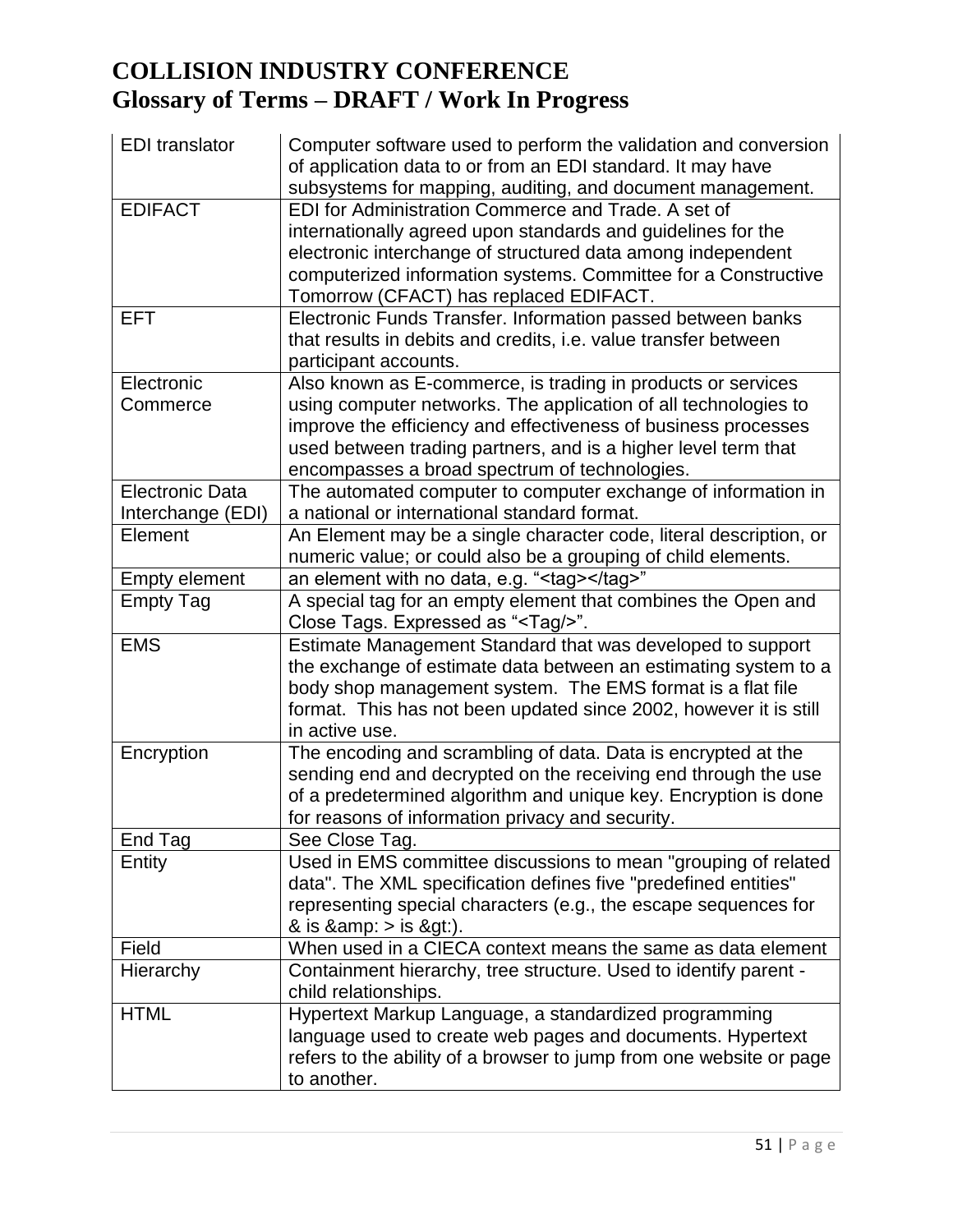| Idempotent     | REST Idempotent - can be called multiple times without different<br>outcomes (all HTTP commands except POST)                                                                                                                                                                                                                                                                                                                                                                                                                                                                       |
|----------------|------------------------------------------------------------------------------------------------------------------------------------------------------------------------------------------------------------------------------------------------------------------------------------------------------------------------------------------------------------------------------------------------------------------------------------------------------------------------------------------------------------------------------------------------------------------------------------|
| Implementation | The complete process of deploying a computer system from<br>inception to production and eventually high-volume use. In EDI,<br>emphasizes the expansion to many trading partners.                                                                                                                                                                                                                                                                                                                                                                                                  |
| Integration    | The process of programming computers to share information<br>between their applications regardless of format. Generally<br>requires application of standard interface rules to facilitate<br>interpretation of data that is in a different format in another<br>computer.                                                                                                                                                                                                                                                                                                          |
| Interconnect   | A secure interconnection between third-party service providers<br>via telecommunications; allows for communication between the<br>network used by the sender and the network used by the<br>receiver. Provides the sender ease of access to the receiver.                                                                                                                                                                                                                                                                                                                          |
| Internet       | The unaffiliated collection of computers all over the world that<br>conform to TCP/IP protocol and support the flow of internet<br>communications. The Internet was founded by the education<br>community when agreement was reached on a protocol that<br>would allow communication between computers with no existing<br>relationship between the machines or their owners, other than the<br>use of the standard protocol.                                                                                                                                                      |
| Intranet       | A private equivalent of the web. Companies store data or<br>documents on their web sites making it easy for employees to<br>find information using standard web browsers rather than special<br>purpose database programs.                                                                                                                                                                                                                                                                                                                                                         |
| IP             | Internet Protocol; the technical language and ground rules that<br>form the basis for computerized communication. The Internet is<br>all networks that speak IP (more formally known as TCP/IP).                                                                                                                                                                                                                                                                                                                                                                                   |
| <b>ISO</b>     | International Standards Organization. Responsible for<br>development of international standards.                                                                                                                                                                                                                                                                                                                                                                                                                                                                                   |
| <b>JAVA</b>    | A programming language from Sun Microsystems Inc. that makes<br>it easier to create programs that once written can run on any<br>computer with special "virtual machine" software. Java inspired<br>tiny "applets" which are tiny application programs that are<br>electronically downloaded to PC's as needed.                                                                                                                                                                                                                                                                    |
| <b>JSON</b>    | JSON (JavaScript Object Notation) Definition: is an open<br>standard format that uses human-readable text to transmit data<br>objects consisting of attribute-value pairs. It is used primarily to<br>transmit data between a server and web application, as an<br>alternative to XML.<br>Although originally derived from the JavaScript scripting<br>language, JSON is a language-independent data format. Code<br>for parsing and generating JSON data is readily available in many<br>programming languages.<br>The JSON format was originally specified by Douglas Crockford. |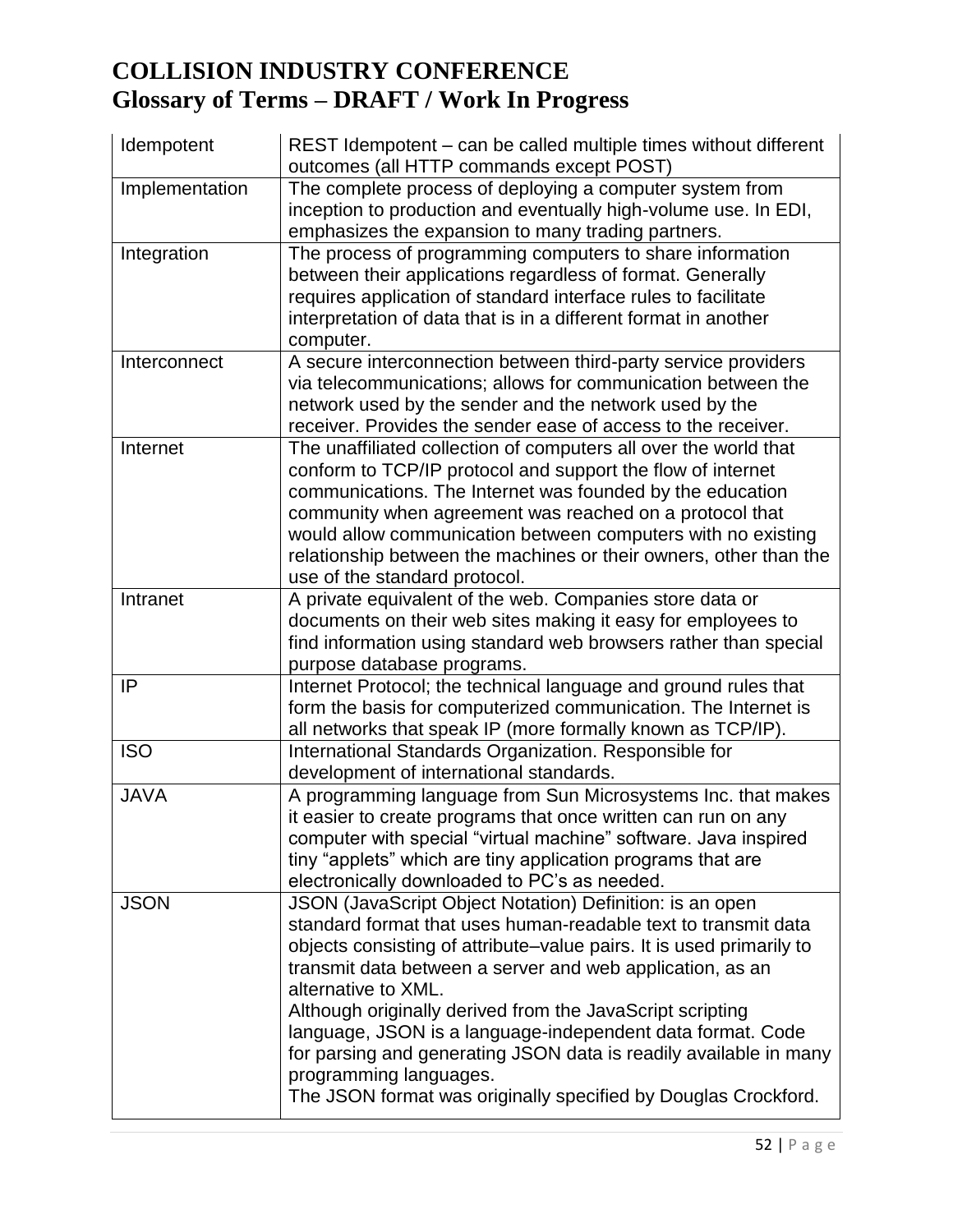|                     | It is currently described by two competing standards, RFC 7159<br>and ECMA-404. The ECMA standard is minimal, describing only<br>the allowed grammar syntax, whereas the RFC also provides<br>some semantic and security considerations.[2] The official<br>Internet media type for JSON is application/JSON. The JSON<br>filename extension is .json. |
|---------------------|--------------------------------------------------------------------------------------------------------------------------------------------------------------------------------------------------------------------------------------------------------------------------------------------------------------------------------------------------------|
| <b>LAN</b>          | Local Area Network; a data communication network which is<br>typically geographically limited (under 1 kilometer), and allows<br>easy interconnection of computers and peripherals in the same or<br>adjacent buildings. Ethernet and FDDI are examples of standard<br>LAN's.                                                                          |
| Legacy              | An adjective that refers to technology associated with old                                                                                                                                                                                                                                                                                             |
|                     | corporate programs such as those on mainframes. Increasingly                                                                                                                                                                                                                                                                                           |
|                     | used as a put-down; opposite of cutting edge.                                                                                                                                                                                                                                                                                                          |
| markup              | XML data, a .xml file, the data together with its tags                                                                                                                                                                                                                                                                                                 |
| Message             | An XML formatted record that is exchanged between trading<br>partners. Currently CIECA users of the BMS use XML<br>messaging.                                                                                                                                                                                                                          |
| Namespace           | By using XML namespaces to qualify element names, you can<br>avoid naming conflicts for elements that have the same name.<br>The name space for CIECA has been defined. If users choose to<br>use non-CIECA aggregates, they must precede them with the<br>name space of the other aggregates.                                                         |
| namespace           | By using XML namespaces to qualify element names, you can<br>avoid naming conflicts for elements that have the same name.<br>Associating a Uniform Resource Identifier (URI) with a<br>namespace (e.g. xmlns="urn:schemas-microsoftcom: xml-data")<br>ensures that only elements with the same name remain<br>unambiguous.                             |
| <b>Network</b>      | A group of terminals, computers, and other equipment that uses<br>communication channels to share data.                                                                                                                                                                                                                                                |
| object              | a grouping of data that goes together; a logical grouping or<br>collection of data                                                                                                                                                                                                                                                                     |
| Open                | The opposite of "proprietary"; refers to software and hardware<br>made from public specifications that anyone can copy.<br>Customers may then choose from multiple suppliers that compete<br>on price and innovation.                                                                                                                                  |
| <b>Open Network</b> | A network with which outside parties can communicate.                                                                                                                                                                                                                                                                                                  |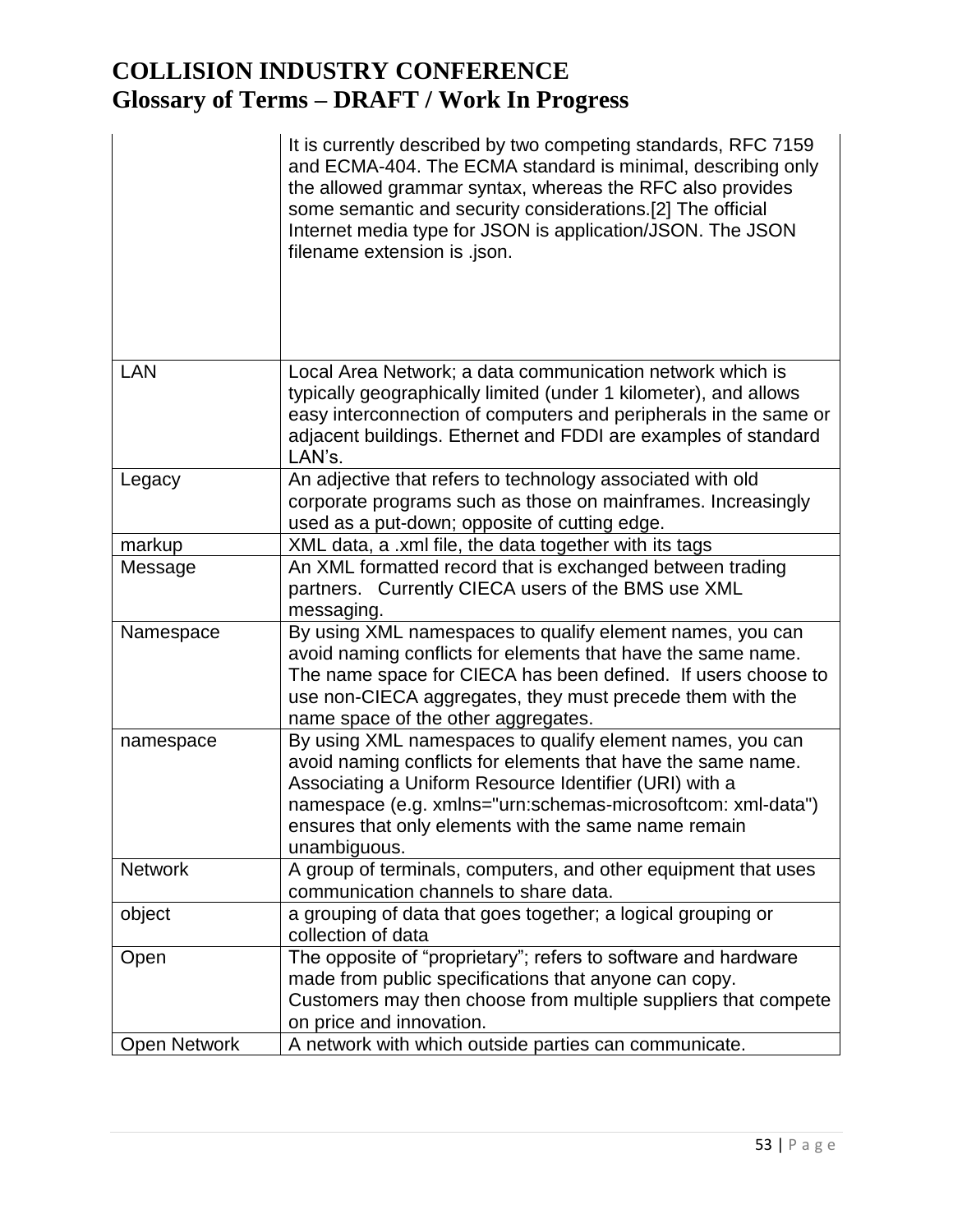| Open Tag                                     | The tag that precedes an element's data. In this example:<br>" <firstname>Becky</firstname> ", " <firstname>" is the Open<br/>Tag.</firstname>                                                                       |
|----------------------------------------------|----------------------------------------------------------------------------------------------------------------------------------------------------------------------------------------------------------------------|
| Optional                                     | Those elements or aggregates that can, but are not required, to<br>be included in a message/transaction set according to the<br>standards.                                                                           |
| OS or Operating<br>System                    | The software that handles fundamental housekeeping chores for<br>computers such as storing programs, managing files, and<br>printing.                                                                                |
| OSI - Open<br><b>Systems</b><br>Interconnect | An international framework of standards for communications<br>between different systems. Structure based on seven-layer model<br>developed by ISO.                                                                   |
| Parent                                       | Parent, an element that contains other elements in a containment<br>hierarchy. Another word for parent is superordinate.                                                                                             |
| Platform                                     | A platform can be a chip, a computer, an operating system, an<br>application, or any combination of these. Usually it refers to a<br>collection of technology that software companies use in making<br>new products. |
| <b>Private formats</b>                       | A unique format developed between trading partners when they<br>choose not to use or in the absence of standard industry formats.                                                                                    |
| Proprietary<br>standard                      | An industry/company - specific data format developed for<br>transmission of data to and from trading partners. Proprietary<br>formats do not comply with the ASC X12 series of standards or<br>CIECA standards.      |
| Protocol                                     | Communication standards that determine message content and<br>format, enabling uniformity of transmissions. Rules for<br>transmission across a network.                                                              |
| <b>Receiving Advice</b>                      | An EDI transaction set that includes the quantity, description and<br>condition of the product received.                                                                                                             |
| Repeating                                    | The elements or aggregates that may be repeated in an instance<br>document.                                                                                                                                          |
| Required                                     | Those elements or aggregates that must be included in a<br>message/transaction set according to the standards.                                                                                                       |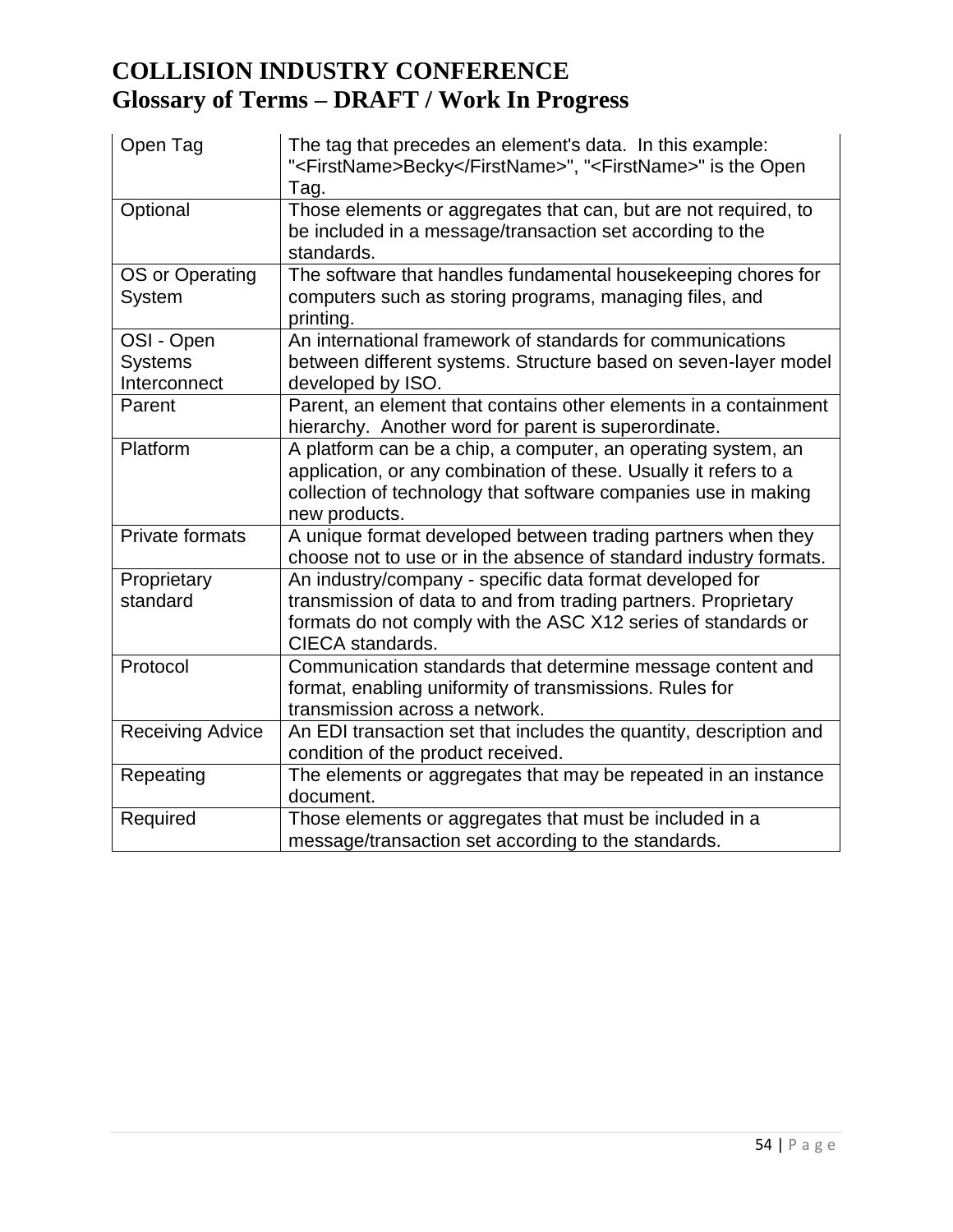REST **Representational state transfer** (**REST**) or **RESTful** Web services are one way of providing interoperability between computer systems on the Internet. REST-compliant Web services allow requesting systems to access and manipulate textual representations of Web resources using a uniform and predefined set of stateless operations. Other forms of Web service exist, which expose their own arbitrary sets of operations such as WSDL and SOAP.[1] "Web resources" were first defined on the World Wide Web as documents or files identified by their URLs, but today they have a much more generic and abstract definition encompassing everything or entity that can be identified, named, addressed or handled, in any way whatsoever, on the Web. In a RESTful Web service, requests made to a resource's URI will elicit a response that may be in XML, HTML, JSON or some other defined format. The response may confirm that some alteration has been made to the stored resource, and it may provide hypertext links to other related resources or collections of resources. Using HTTP, as is most common, the kind of operations available include those predefined by the HTTP verbs GET, POST, PUT, DELETE and so on. By making use of a stateless protocol and standard operations, REST systems aim for fast performance, reliability, and the ability to grow, by re-using components that can be managed and updated without affecting the system as a whole, even while it is running. The term representational state transfer was introduced and defined in 2000 by Roy Fielding in his doctoral dissertation.[2][3] Fielding used REST to design HTTP 1.1 and Uniform Resource Identifiers (URI).[4][5][6] The term is intended to evoke an image of how a well-designed Web application behaves: it is a network of Web resources (a virtual state-machine) where the user progresses through the application by selecting links, such as /user/tom, and operations such as GET or DELETE (state transitions), resulting in the next resource (representing the next state of the application) being transferred to the user for their use. RESTful **Representational state transfer** (**REST**) or **RESTful** Web services are one way of providing interoperability between computer systems on the Internet. REST-compliant Web services allow requesting systems to access and manipulate textual representations of Web resources using a uniform and predefined set of stateless operations. Other forms of Web service exist, which expose their own arbitrary sets of operations such as WSDL and SOAP.[1] "Web resources" were first defined on the World Wide Web as documents or files identified by their URLs, but today they have a much more generic and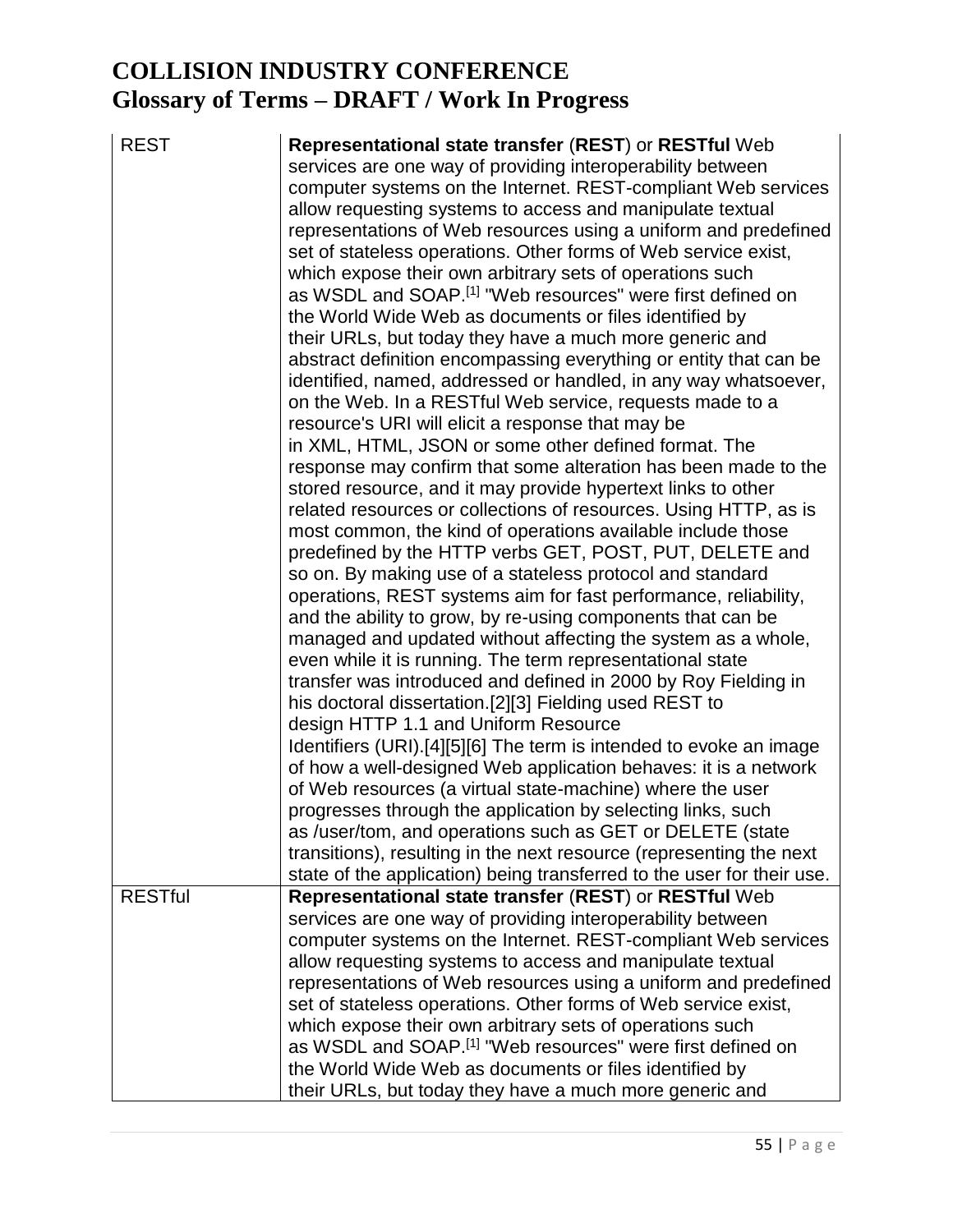|                         | abstract definition encompassing everything or entity that can be<br>identified, named, addressed or handled, in any way whatsoever,<br>on the Web. In a RESTful Web service, requests made to a<br>resource's URI will elicit a response that may be<br>in XML, HTML, JSON or some other defined format. The<br>response may confirm that some alteration has been made to the<br>stored resource, and it may provide hypertext links to other<br>related resources or collections of resources. Using HTTP, as is<br>most common, the kind of operations available include those<br>predefined by the HTTP verbs GET, POST, PUT, DELETE and<br>so on. By making use of a stateless protocol and standard<br>operations, REST systems aim for fast performance, reliability,<br>and the ability to grow, by re-using components that can be<br>managed and updated without affecting the system as a whole,<br>even while it is running. |
|-------------------------|-------------------------------------------------------------------------------------------------------------------------------------------------------------------------------------------------------------------------------------------------------------------------------------------------------------------------------------------------------------------------------------------------------------------------------------------------------------------------------------------------------------------------------------------------------------------------------------------------------------------------------------------------------------------------------------------------------------------------------------------------------------------------------------------------------------------------------------------------------------------------------------------------------------------------------------------|
| <b>Root Element</b>     | The top hierarchy element under which all other elements are<br>nested in an XML document.                                                                                                                                                                                                                                                                                                                                                                                                                                                                                                                                                                                                                                                                                                                                                                                                                                                |
| Root Tag                | Is the Open Tag for the Root Element.                                                                                                                                                                                                                                                                                                                                                                                                                                                                                                                                                                                                                                                                                                                                                                                                                                                                                                     |
| S/MIME or               | S/MIME or PGP/MIME as a transport mechanism. EDI-INT is for                                                                                                                                                                                                                                                                                                                                                                                                                                                                                                                                                                                                                                                                                                                                                                                                                                                                               |
| <b>PGP/MIME</b>         | companies and their trading partners that want to use the Internet<br>and encryption to exchange EDI documents.                                                                                                                                                                                                                                                                                                                                                                                                                                                                                                                                                                                                                                                                                                                                                                                                                           |
| Safe                    | REST SAFE – call the service and it will not modify the resource,<br>the URL is the location of the resource                                                                                                                                                                                                                                                                                                                                                                                                                                                                                                                                                                                                                                                                                                                                                                                                                              |
| Schema                  | xml schema, w3c standard for describing xml document structure<br>in xml markup                                                                                                                                                                                                                                                                                                                                                                                                                                                                                                                                                                                                                                                                                                                                                                                                                                                           |
| Segment                 | A grouping of data. It is composed of data elements and is<br>analogous to record. This is EDI terminology.                                                                                                                                                                                                                                                                                                                                                                                                                                                                                                                                                                                                                                                                                                                                                                                                                               |
| Sequence                | sequence the specific order in which elements are to be<br>displayed in an XML document                                                                                                                                                                                                                                                                                                                                                                                                                                                                                                                                                                                                                                                                                                                                                                                                                                                   |
| Server                  | A midrange computer that stores file and programs use by other<br>clients. Server is also used to refer to the software that runs on<br>that computer.                                                                                                                                                                                                                                                                                                                                                                                                                                                                                                                                                                                                                                                                                                                                                                                    |
| <b>SGML</b>             | <b>SGML Standard Generalized Markup Language</b>                                                                                                                                                                                                                                                                                                                                                                                                                                                                                                                                                                                                                                                                                                                                                                                                                                                                                          |
| Simple type             | Simple type a set of constraints on the value space and lexical<br>space of a data type.                                                                                                                                                                                                                                                                                                                                                                                                                                                                                                                                                                                                                                                                                                                                                                                                                                                  |
| Solution                | The term used when someone claims to have an ingenious<br>integrated collection of software, hardware, and expertise that<br>solves a customer's problem.                                                                                                                                                                                                                                                                                                                                                                                                                                                                                                                                                                                                                                                                                                                                                                                 |
| <b>Standards levels</b> | Standards levels - A particular release of a standard; effective<br>until augmented by another release (level) is issued.                                                                                                                                                                                                                                                                                                                                                                                                                                                                                                                                                                                                                                                                                                                                                                                                                 |
| <b>Start Tag</b>        | See Open Tag.                                                                                                                                                                                                                                                                                                                                                                                                                                                                                                                                                                                                                                                                                                                                                                                                                                                                                                                             |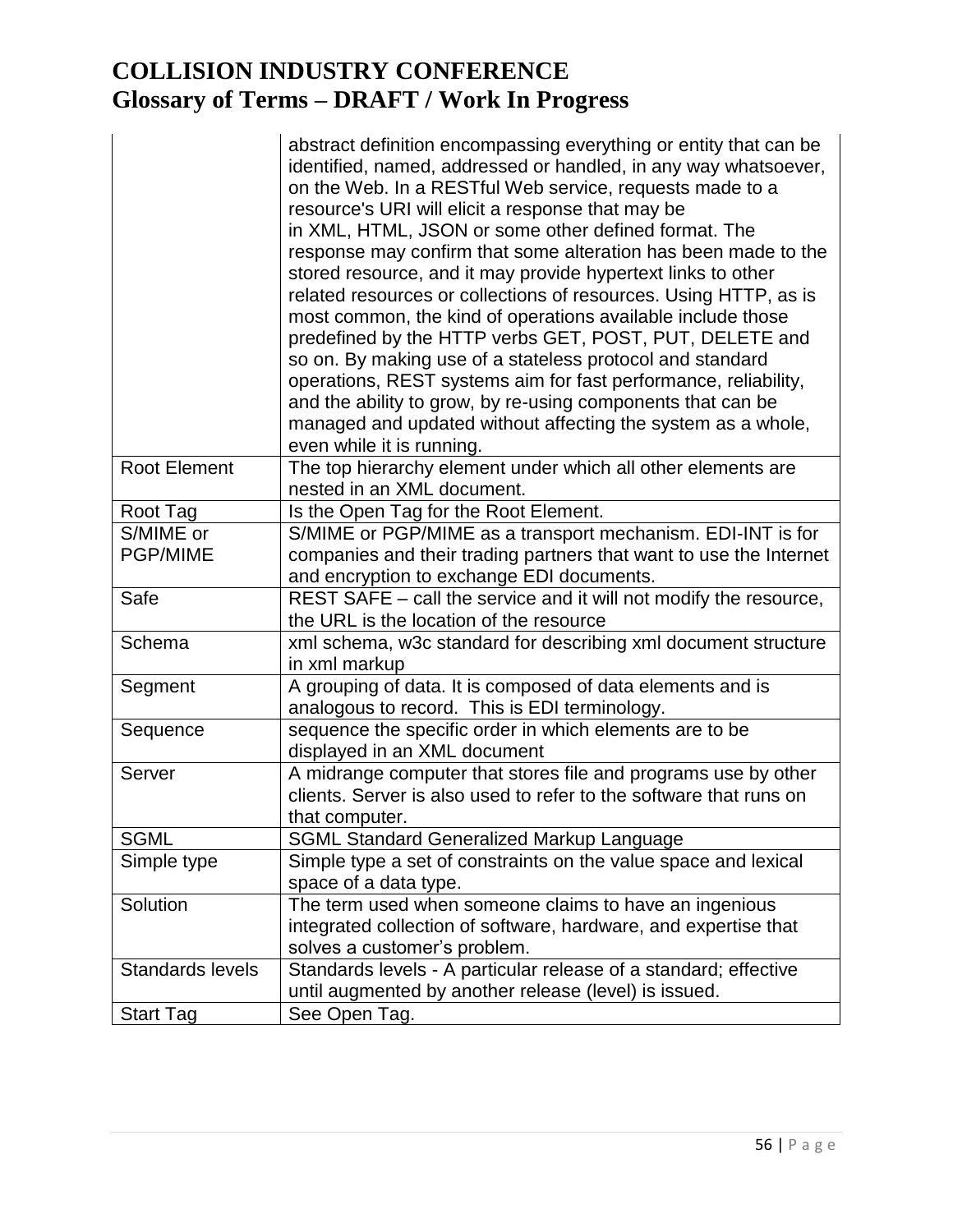| <b>Structured Data</b><br>Subordinate | A term that describes how data are stored and used. A clerk<br>enters information into designated fields in a form on the<br>computer screen and this goes into a database program. It<br>structures or categorizes the information so it can be searched<br>and sorted using such criteria as customer name or zip code. The<br>Web, in contrast, stores data in an unstructured way that limits<br>the kinds of searches that can be performed.<br>child, an element that is contained within another element in a |
|---------------------------------------|----------------------------------------------------------------------------------------------------------------------------------------------------------------------------------------------------------------------------------------------------------------------------------------------------------------------------------------------------------------------------------------------------------------------------------------------------------------------------------------------------------------------|
|                                       | containment hierarchy                                                                                                                                                                                                                                                                                                                                                                                                                                                                                                |
| <b>Subset</b>                         | with reference to another set, having fewer members than the<br>other set, all of which are present in the other set                                                                                                                                                                                                                                                                                                                                                                                                 |
| Superordinate                         | See parent                                                                                                                                                                                                                                                                                                                                                                                                                                                                                                           |
| <b>Superset</b>                       | superset with reference to another set, having all the members of<br>the other set plus more                                                                                                                                                                                                                                                                                                                                                                                                                         |
| Synchronous                           | Request/Response occurs when a requestor sends a request to<br>an endpoint and waits/blocks for a response. The data is<br>typically contained within the request and any statuses or error<br>conditions are returned with the response as well as any<br>response data such as confirmation numbers or data state<br>changes.                                                                                                                                                                                      |
| Syntax                                | The rules for the construction of standards.                                                                                                                                                                                                                                                                                                                                                                                                                                                                         |
| Tag                                   | In self describing or "Tagged data" markup languages, a tag is<br>the descriptor for a data element. In this example:<br>" <firstname>Becky</firstname> ", " <firstname>" and<br/>"</firstname> " are the tags.                                                                                                                                                                                                                                                                                                      |
| <b>TCP/IP</b>                         | Transmission Control Protocol/Internet Protocol is the basic<br>communication language or protocol of the Internet. It can also be<br>used as a communications protocol in a private network (either<br>an intranet or an extranet)./Internet Protocol; the technical<br>language and ground rules that form the basis for computerized<br>communication. The Internet is all networks that speak IP<br>(informally known as IP).                                                                                    |
| Third-party                           | A communications intermediary between trading partners that                                                                                                                                                                                                                                                                                                                                                                                                                                                          |
| service provider                      | acts as a service bureau by providing a link between otherwise<br>incompatible systems.                                                                                                                                                                                                                                                                                                                                                                                                                              |
| Transaction                           | Transaction Within EMS and EDI, a transaction refers to a<br>business purpose for which selected data is grouped, i.e. an<br>assignment transaction, vs. a supplement transaction.                                                                                                                                                                                                                                                                                                                                   |
| <b>Transaction 124</b>                | This X12 Transaction Set contains the format and establishes the<br>data contents of the Vehicle Damage Transaction Set (124) for<br>use within the context of an Electronic Data Interchange (EDI)<br>environment. This standard can be used to provide vehicle<br>damage information flow between Property & Casualty (P&C)<br>insurance companies, independent agents, service providers,<br>information providers, self-insurers and financial institutions.                                                     |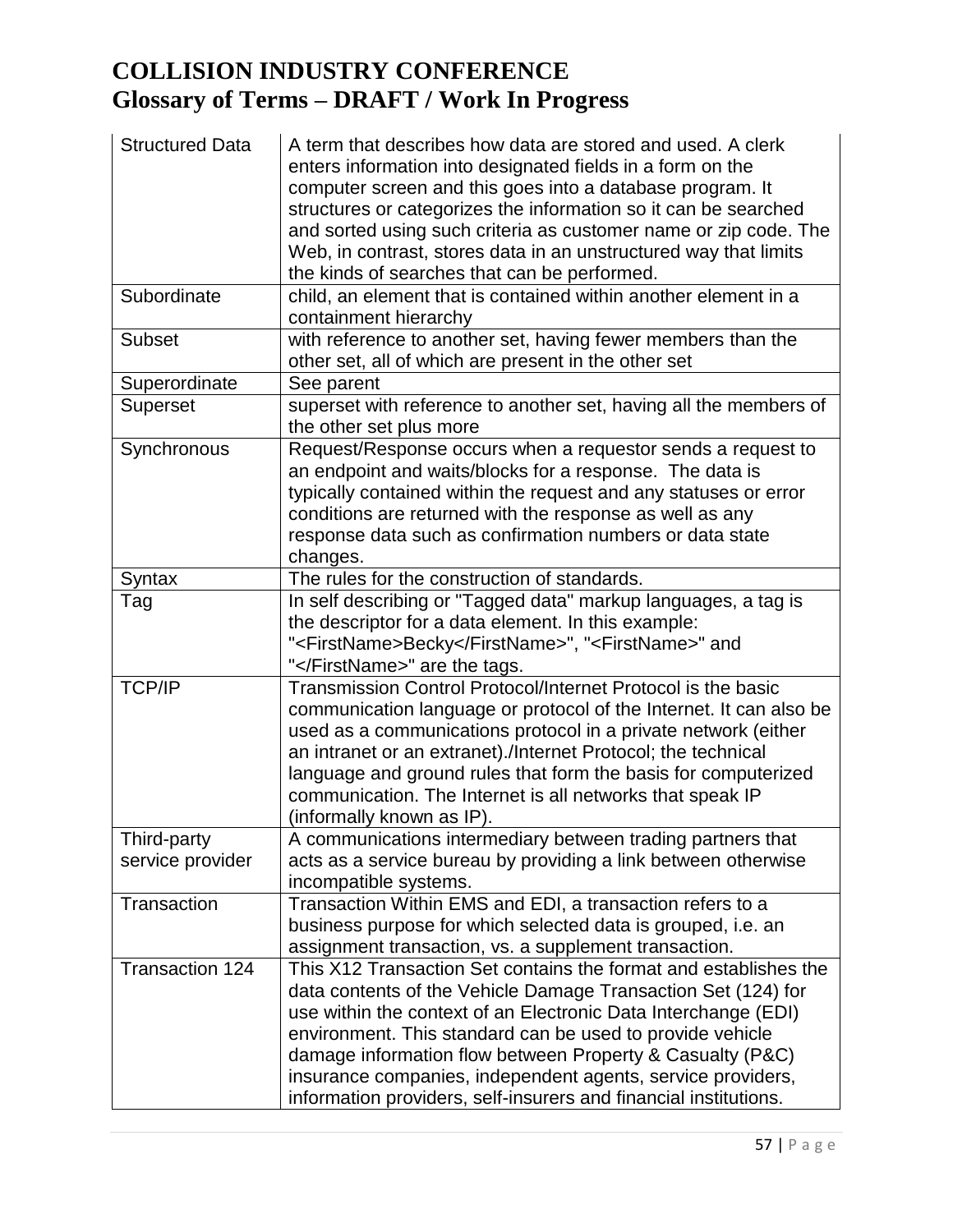|                                            | Business functions consist of the estimating of vehicle damage<br>and the detailed reporting of parts and labor cost connected with<br>repairing the estimated damage.                                                                                                                                                                                                                                                                                                                                                                                                                                                                                                                                                                                                                                                                                                                                                                           |
|--------------------------------------------|--------------------------------------------------------------------------------------------------------------------------------------------------------------------------------------------------------------------------------------------------------------------------------------------------------------------------------------------------------------------------------------------------------------------------------------------------------------------------------------------------------------------------------------------------------------------------------------------------------------------------------------------------------------------------------------------------------------------------------------------------------------------------------------------------------------------------------------------------------------------------------------------------------------------------------------------------|
| <b>Transaction 272</b>                     | This X12 Transaction Set contains the format and establishes the<br>data contents of the Property and Casualty Loss Notification<br>Transaction Set (272) for use within the context of an Electronic<br>Data Interchange (EDI) environment. The transaction set can be<br>used to provide loss information flow between property and<br>casualty (P & C) insurance companies, agents, service providers,<br>and industry bureaus. Expected users are property and casualty<br>insurance companies, agents, service providers (e.g. adjusters or<br>glaziers), and industry bureaus (e.g., National Insurance Crime<br>Bureau (NICB) or the Index System). Business functions consist<br>of loss notification, work assignments and reporting.                                                                                                                                                                                                   |
| <b>Transaction 841</b>                     | This X12 Transaction Set contains the format and establishes the<br>data contents of the Specifications/Technical Information<br>Transaction Set (841) for use within the context of an Electronic<br>Data Interchange (EDI) environment. The transaction set can be<br>used to transmit or request specifications or technical information<br>between trading partners. It can be used to transmit engineering<br>change and engineering change requests. It can also be used to<br>allow EDI trading partners the ability to exchange a complete or<br>partial technical description of a product, process, service, etc.<br>over the same path as any other EDI transaction. The detail area<br>can include graphic, text, parametric, tabular, image, spectral, or<br>audio data. A transmission includes identification information to<br>assist the receiver in interpreting and utilizing the information<br>included in the transaction. |
| <b>Transaction level</b><br>acknowledgment | Acknowledgment of receipt of a message and the totality of data<br>transmitted in a functional group or individual transaction set.                                                                                                                                                                                                                                                                                                                                                                                                                                                                                                                                                                                                                                                                                                                                                                                                              |
| <b>Transaction set</b>                     | Complete business document such as an invoice, a purchase<br>order, or a remittance advise (X12). Used to describe these EDI<br>documents.                                                                                                                                                                                                                                                                                                                                                                                                                                                                                                                                                                                                                                                                                                                                                                                                       |
| Translation                                | The act of accepting documents in other than standard format<br>and translating them to the standard and vice versa.                                                                                                                                                                                                                                                                                                                                                                                                                                                                                                                                                                                                                                                                                                                                                                                                                             |
| Translation<br>software                    | Transforms data into a format that can be read by an otherwise<br>incompatible system or network at either end of a transmission.                                                                                                                                                                                                                                                                                                                                                                                                                                                                                                                                                                                                                                                                                                                                                                                                                |
| Transmission                               | The acknowledgment that a total transmission was received.                                                                                                                                                                                                                                                                                                                                                                                                                                                                                                                                                                                                                                                                                                                                                                                                                                                                                       |
| acknowledgment                             | (See Transaction level acknowledgment)                                                                                                                                                                                                                                                                                                                                                                                                                                                                                                                                                                                                                                                                                                                                                                                                                                                                                                           |
| Tree structure                             | See hierarchy                                                                                                                                                                                                                                                                                                                                                                                                                                                                                                                                                                                                                                                                                                                                                                                                                                                                                                                                    |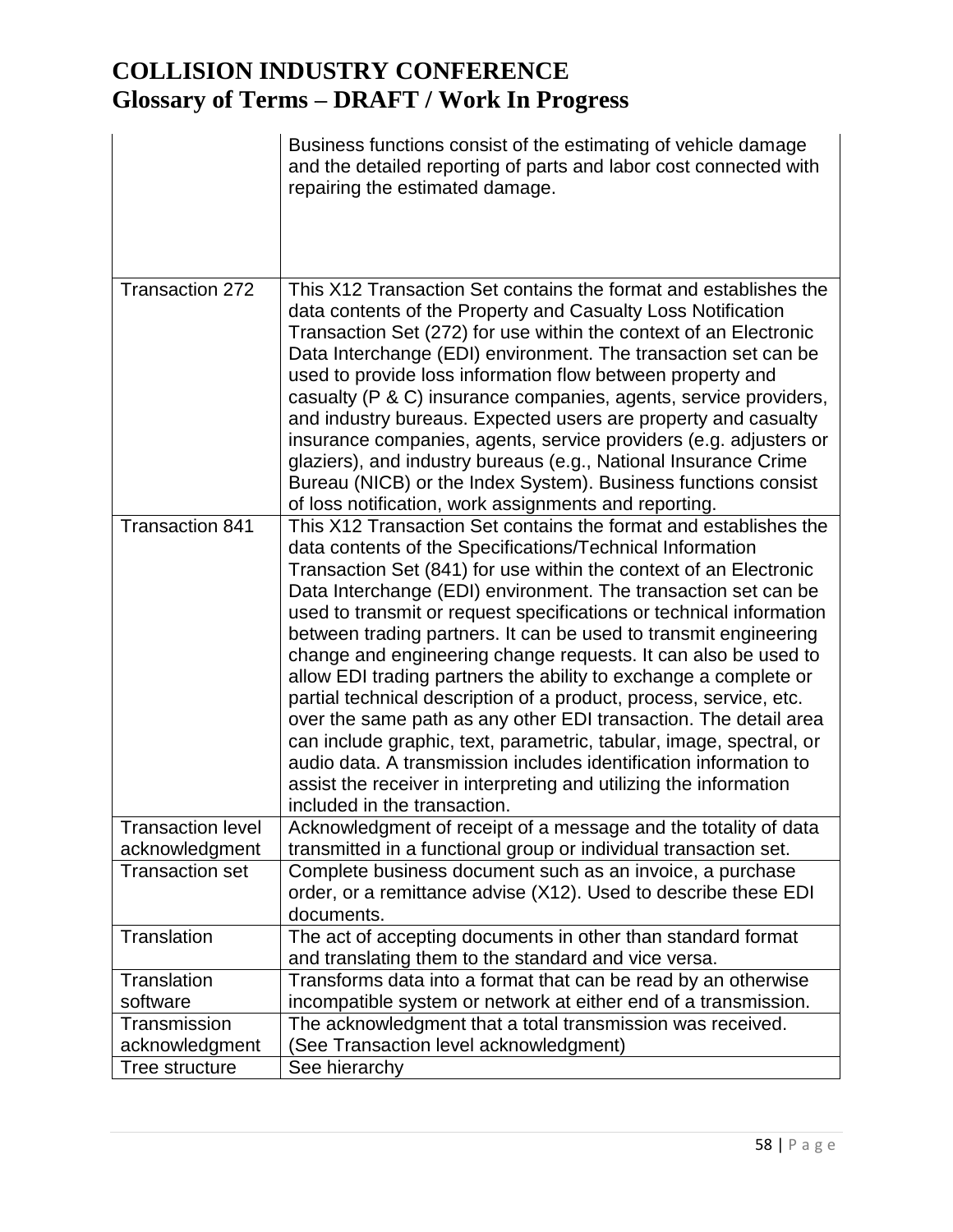| <b>UNICODE</b>      | <b>Unicode</b> is a computing industry standard for the<br>consistent encoding, representation, and handling<br>of text expressed in most of the world's writing systems.<br>Developed in conjunction with the Universal Coded Character<br>Set (UCS) standard and published as The Unicode Standard, the<br>latest version of Unicode contains a repertoire of more than<br>128,000 characters covering 135 modern and historic scripts, as<br>well as multiple symbol sets. The standard consists of a set of<br>code charts for visual reference, an encoding method and set of<br>standard character encodings, a set of reference data files, and a |
|---------------------|----------------------------------------------------------------------------------------------------------------------------------------------------------------------------------------------------------------------------------------------------------------------------------------------------------------------------------------------------------------------------------------------------------------------------------------------------------------------------------------------------------------------------------------------------------------------------------------------------------------------------------------------------------|
|                     | number of related items, such as character properties, rules<br>for normalization, decomposition, collation, rendering,                                                                                                                                                                                                                                                                                                                                                                                                                                                                                                                                  |
|                     | and bidirectional display order (for the correct display of text                                                                                                                                                                                                                                                                                                                                                                                                                                                                                                                                                                                         |
|                     | containing both right-to-left scripts, such as Arabic and Hebrew,                                                                                                                                                                                                                                                                                                                                                                                                                                                                                                                                                                                        |
|                     | and left-to-right scripts). <sup>[1]</sup> As of June 2016, the most recent<br>version is Unicode 9.0. The standard is maintained by                                                                                                                                                                                                                                                                                                                                                                                                                                                                                                                     |
|                     | the Unicode Consortium.                                                                                                                                                                                                                                                                                                                                                                                                                                                                                                                                                                                                                                  |
|                     | Unicode's success at unifying character sets has led to its                                                                                                                                                                                                                                                                                                                                                                                                                                                                                                                                                                                              |
|                     | widespread and predominant use in the internationalization and<br>localization of computer software. The standard has been                                                                                                                                                                                                                                                                                                                                                                                                                                                                                                                               |
|                     | implemented in many recent technologies, including                                                                                                                                                                                                                                                                                                                                                                                                                                                                                                                                                                                                       |
|                     | modern operating systems, XML, Java (and other programming                                                                                                                                                                                                                                                                                                                                                                                                                                                                                                                                                                                               |
|                     | languages), and the .NET Framework.                                                                                                                                                                                                                                                                                                                                                                                                                                                                                                                                                                                                                      |
|                     | Unicode can be implemented by different character encodings.<br>The most commonly used encodings are UTF-8, UTF-16 and the<br>now-obsolete UCS-2. UTF-8 uses one byte for                                                                                                                                                                                                                                                                                                                                                                                                                                                                                |
|                     | any ASCII character, all of which have the same code values in<br>both UTF-8 and ASCII encoding, and up to four bytes for other                                                                                                                                                                                                                                                                                                                                                                                                                                                                                                                          |
|                     | characters. UCS-2 uses a 16-bit code unit (two 8-bit bytes) for<br>each character but cannot encode every character in the current                                                                                                                                                                                                                                                                                                                                                                                                                                                                                                                       |
|                     | Unicode standard. UTF-16 extends UCS-2, using one 16-bit unit<br>for the characters that were representable in UCS-2 and two 16-                                                                                                                                                                                                                                                                                                                                                                                                                                                                                                                         |
|                     | bit units $(4 \times 8 \text{ bits})$ to handle each of the additional characters.                                                                                                                                                                                                                                                                                                                                                                                                                                                                                                                                                                       |
| Union               | union from set theory, combining every member of two or more                                                                                                                                                                                                                                                                                                                                                                                                                                                                                                                                                                                             |
|                     | sets (e.g. all the data elements from two standards)                                                                                                                                                                                                                                                                                                                                                                                                                                                                                                                                                                                                     |
| <b>URI</b>          | A Uniform Resource Identifier (URI) is a compact string of                                                                                                                                                                                                                                                                                                                                                                                                                                                                                                                                                                                               |
|                     | characters for identifying an abstract or physical resource. This                                                                                                                                                                                                                                                                                                                                                                                                                                                                                                                                                                                        |
|                     | document defines the generic syntax of URI, including both                                                                                                                                                                                                                                                                                                                                                                                                                                                                                                                                                                                               |
|                     | absolute and relative forms, and guidelines for their use; it revises                                                                                                                                                                                                                                                                                                                                                                                                                                                                                                                                                                                    |
|                     | and replaces the generic definitions in RFC 1738 and RFC 1808                                                                                                                                                                                                                                                                                                                                                                                                                                                                                                                                                                                            |
| <b>URL</b>          | Subset of URI, Locator                                                                                                                                                                                                                                                                                                                                                                                                                                                                                                                                                                                                                                   |
| <b>URL</b> (Uniform | A registered web address such as http//www.cieca.com.                                                                                                                                                                                                                                                                                                                                                                                                                                                                                                                                                                                                    |
| Resource            |                                                                                                                                                                                                                                                                                                                                                                                                                                                                                                                                                                                                                                                          |
| Locator)            |                                                                                                                                                                                                                                                                                                                                                                                                                                                                                                                                                                                                                                                          |
| <b>URN</b>          | Subset of URI, Name                                                                                                                                                                                                                                                                                                                                                                                                                                                                                                                                                                                                                                      |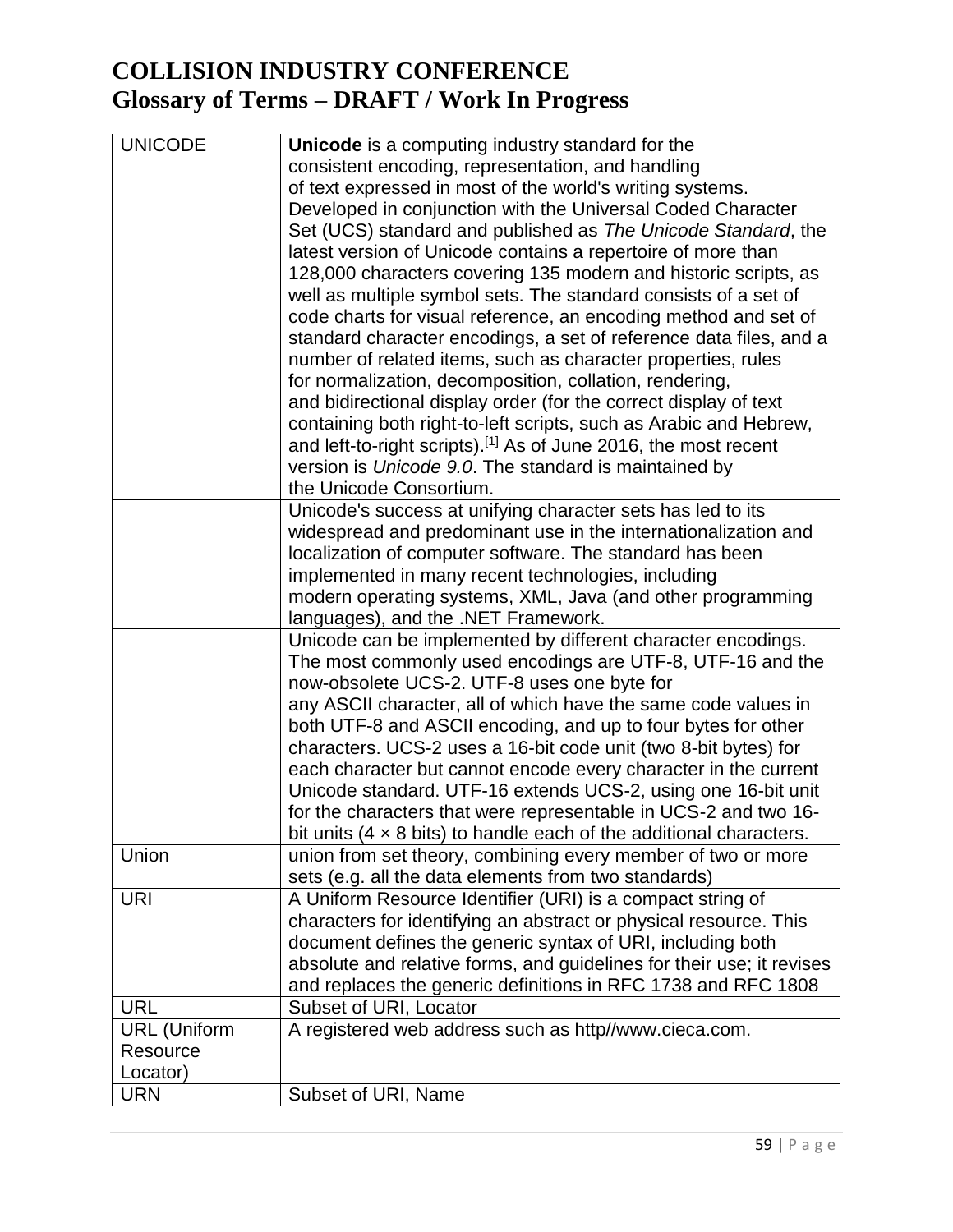| <b>UTF-16</b> | UTF-16 (16-bit Unicode Transformation Format) is a character                                                                      |
|---------------|-----------------------------------------------------------------------------------------------------------------------------------|
|               | encoding capable of encoding all 1,112,064 possible characters<br>in Unicode. The encoding is variable-length, as code points are |
|               | encoded with one or two 16-bit code units. (also see Comparison                                                                   |
|               | of Unicode encodings for a comparison of UTF-8, -16 & -32)                                                                        |
| <b>UTF-16</b> | UTF-16 developed from an earlier fixed-width 16-bit encoding                                                                      |
|               | known as UCS-2 (for 2-byte Universal Character Set) once it                                                                       |
|               | became clear that 16 bits were not sufficient for Unicode's user                                                                  |
|               | community.[1]                                                                                                                     |
| UTF-8         | UTF-8 is a character encoding capable of encoding all possible                                                                    |
|               | characters, or code points, defined by Unicode and originally                                                                     |
|               | designed by Ken Thompson and Rob Pike.[1]                                                                                         |
| UTF-8         | The encoding is variable-length and uses 8-bit code units. It was                                                                 |
|               | designed for backward compatibility with ASCII and to avoid the<br>complications of endianness and byte order marks in the        |
|               | alternative UTF-16 and UTF-32 encodings. The name is derived                                                                      |
|               | from Unicode (or Universal Coded Character Set) Transformation                                                                    |
|               | Format - $8$ -bit. <sup>[2]</sup>                                                                                                 |
| UTF-8         | UTF-8 is the dominant character encoding for the World Wide                                                                       |
|               | Web, accounting for 88.4% of all Web pages in January 2017                                                                        |
|               | (the most popular East Asian encodings, Shift JIS and GB 2312,                                                                    |
|               | have 1.0% and 0.8% respectively). [3][4][5] The Internet Mail                                                                     |
|               | Consortium (IMC) recommended that all e-mail programs be able                                                                     |
|               | to display and create mail using UTF-8, <sup>[6]</sup> and                                                                        |
|               | the W3C recommends UTF-8 as the default                                                                                           |
|               | encoding in XML and HTML. <sup>[7]</sup>                                                                                          |
| UTF-8         | UTF-8 encodes each of the 1,112,064 valid code points in the                                                                      |
|               | Unicode code space (1,114,112 code points minus 2,048                                                                             |
|               | surrogate code points) using one to four 8-bit bytes (a group of 8                                                                |
|               | bits is known as an octet in the Unicode Standard). Code points                                                                   |
|               | with lower numerical values (i.e., earlier code positions in the                                                                  |
|               | Unicode character set, which tend to occur more frequently) are                                                                   |
|               | encoded using fewer bytes. The first 128 characters of Unicode,<br>which correspond one-to-one with ASCII, are encoded using a    |
|               | single octet with the same binary value as ASCII, so that valid                                                                   |
|               | ASCII text is valid UTF-8-encoded Unicode as well. Since ASCII                                                                    |
|               | bytes do not occur when encoding non-ASCII code points into                                                                       |
|               | UTF-8, UTF-8 is safe to use within most programming and                                                                           |
|               | document languages that interpret certain ASCII characters in a                                                                   |
|               | special way, such as end of string.                                                                                               |
| <b>UUID</b>   | Definition from BMS or IG App C                                                                                                   |
| Valid         | A determination that a given XML file meets the specifications in                                                                 |
|               | its corresponding DTD or Schema.                                                                                                  |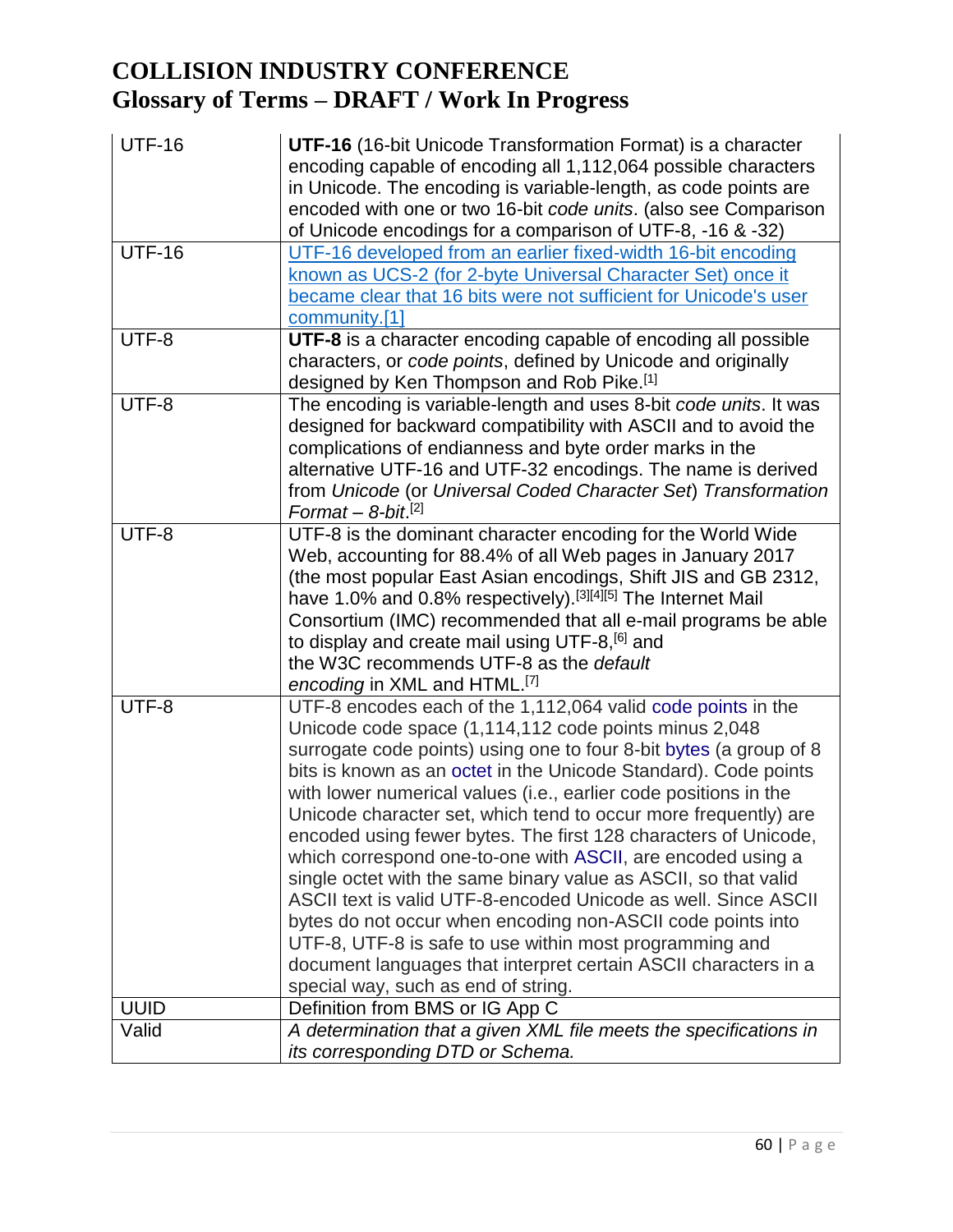| Variable-length  | A file composed of segments and data elements (fields) that vary    |
|------------------|---------------------------------------------------------------------|
| file             | within minimum and maximum lengths; antithesis of fixed length      |
|                  | fields. A data element delimiter is required to mark the end of the |
|                  | element and a segment delimiter character is needed to mark the     |
|                  | end of the segment.                                                 |
| Virtual          | That which exists in effect, but not in reality. i.ea virtual       |
|                  | corporation which in effect functions as one company even           |
|                  | though it is a consortium of several different autonomous           |
|                  | businesses each doing what they are best at.                        |
| W <sub>3</sub> C | World Wide Web Consortium, a standards group comprised of           |
|                  | members from companies involved with the Internet and World         |
|                  | Wide Web.                                                           |
| Well-formed      | xml markup that has an end tag for every start tag and end tags     |
|                  | for all child tags before the end tag for the parent.               |
| Well-formedness  | The condition of being well-formed (as in "Check the markup for     |
|                  | well-formedness.")                                                  |
| World Wide Web   | The global collection of software systems available on the          |
|                  | internet which consist of three basic elements; pages or web        |
|                  | documents, computers that store them and make them available,       |
|                  | and browser that navigate the web and display the pages.            |
| X12              | Accredited Standards Committee X12 (ASC X12) was accredited         |
|                  | by ANSI (American National Standards Institute) in 1979, ASC        |
|                  | X12, Electronic Data Interchange, is a voluntary standards group    |
|                  | charged with developing American National Standards for             |
|                  | electronic data interchange.                                        |
| <b>XML</b>       | Short for eXtensible Markup Language, a specification developed     |
|                  | by the W3C. XML is a pared-down version of SGML, designed           |
|                  | especially for Web documents. It allows designers to create their   |
|                  | own customized tags, enabling the definition, transmission,         |
|                  | validation, and interpretation of data between applications and     |
|                  | between organizations.                                              |
| XML schema       | XML schema A special kind of XML document written according         |
|                  | to the rules given in the W3C XML Schema specification.             |
|                  | Schema documents have a file extension of .xsd (Xml Schema          |
|                  | Document) and are used for validation of XML documents              |
| <b>XSL</b>       | Short for eXtensible Style Language, a specification for            |
|                  | separating style from content when creating HTML or XML             |
|                  | pages. The specifications work much like templates, allowing        |
|                  | designers to apply single style documents to multiple pages. XSL    |
|                  | is the second style specification to be offered by the World Wide   |
|                  | Web Consortium (W3C) (www.w3c.org). The first, called               |
|                  | Cascading Style Sheets (CSS), is similar to XSL but does not        |
|                  | include two major XSL's innovations -- allowing developers to       |
|                  | dictate the way Web pages are printed, and specifications           |
|                  | allowing one to transfer XML documents across different             |